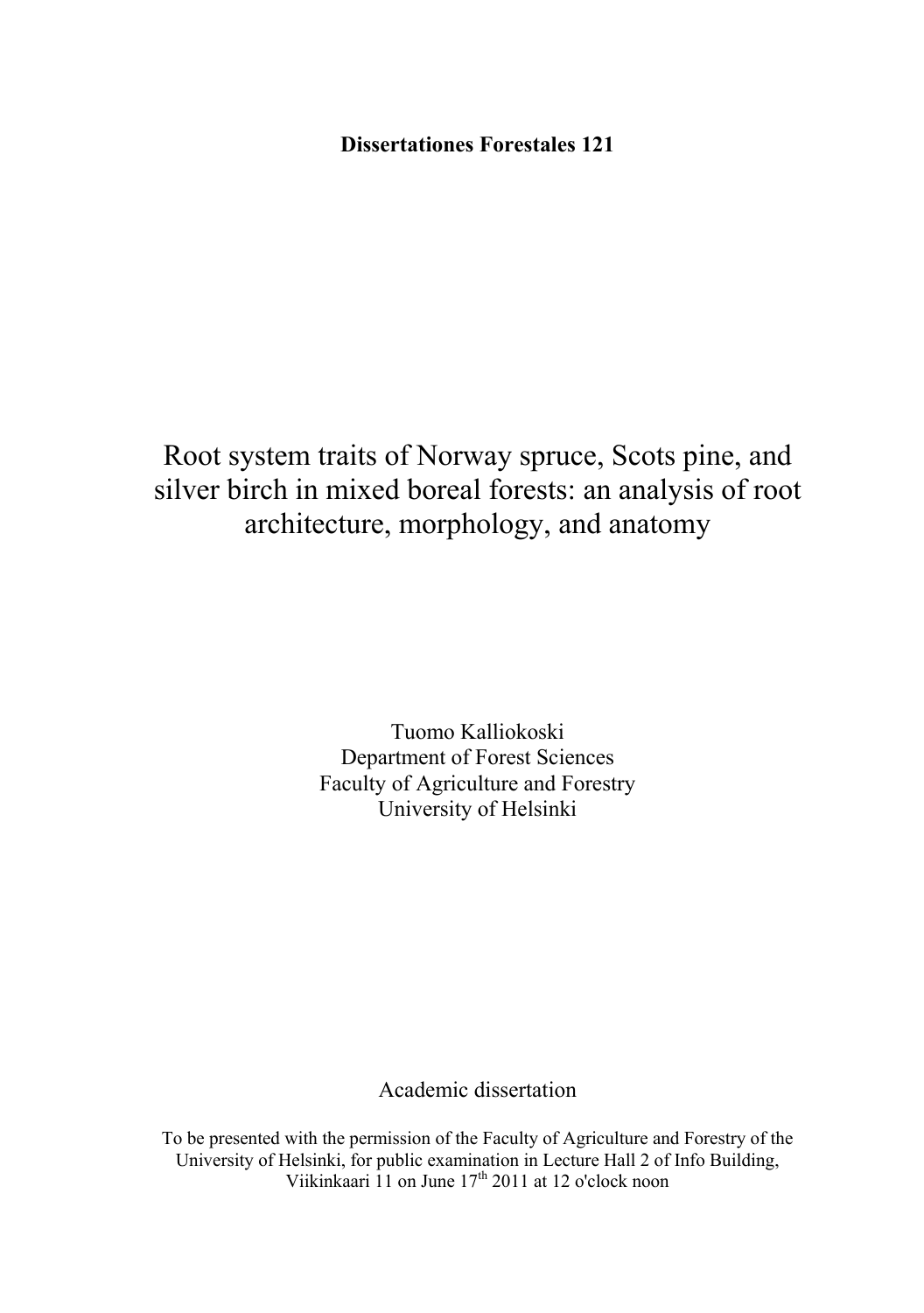*Title of dissertation*: Root system traits of Norway spruce, Scots pine, and silver birch in mixed boreal forests: analysis of root architecture, morphology and anatomy.

*Author*: Tuomo Kalliokoski

*Dissertationes Forestales 121* 

*Thesis Supervisors:*  Dr. Risto Sievänen Finnish Forest Research Institute, Vantaa Research Unit, Finland Dr. Pekka Nygren Department of Forest Sciences, University of Helsinki, Finland

*Pre-examiners:*  Prof. Leena Finér Finnish Forest Research Institute, Joensuu Research Unit, Finland Dr. Harry Ozier-Lafontaine National Institute for Agronomic Research, INRA, France

*Opponent:*  Dr. Ivano Brunner Swiss Federal Institute for Forest, Snow and Landscape Research (WSL), Switzerland

ISSN 1795-7389 ISBN 978-951-651-329-7 (PDF)

(2011)

*Publishers:*  Finnish Society of Forest Science Finnish Forest Research Institute Faculty of Agriculture and Forestry of the University of Helsinki School of Forest Sciences of the University of Eastern Finland

*Editorial Office:*  Finnish Society of Forest Science P.O. Box 18, FI-10301 Vantaa, Finland http://www.metla.fi/dissertationes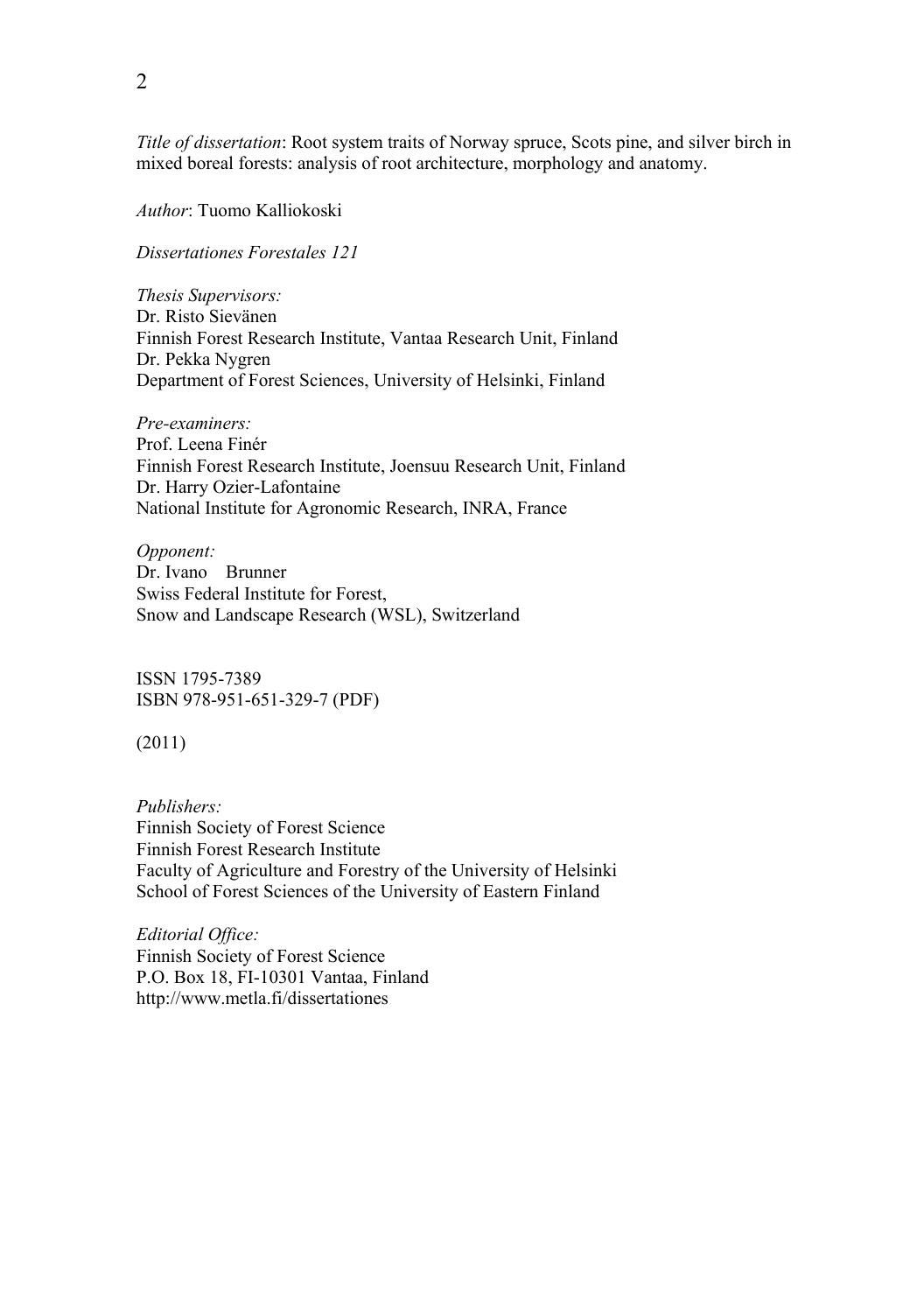<span id="page-2-0"></span>**Kalliokoski, T.** 2011. Root system traits of Norway spruce, Scots pine, and silver birch in mixed boreal forests: an analysis of root architecture, morphology and anatomy. Dissertationes Forestales 121. 67 p. Available at http://www.metla.fi/dissertationes/df121.htm.

# **ABSTRACT**

The aim of this thesis was to unravel the functional-structural characteristics of root systems of *Betula pendula* Roth., *Picea abies* (L.) Karst., and *Pinus sylvestris* L. in mixed boreal forest stands differing in their developmental stage and site fertility.

The root systems of these species had similar structural regularities: horizontallyoriented shallow roots defined the horizontal area of influence, and within this area, each species placed fine roots in the uppermost soil layers, while sinker roots defined the maximum rooting depth.

Large radial spread and high ramification of coarse roots, and the high specific root length (SRL) and root length density (RLD) of fine roots indicated the high belowground competitiveness and root plasticity of *B. pendula*. Smaller radial root spread and sparser branching of coarse roots, and low SRL and RLD of fine roots of the conifers could indicate their more conservative resource use and high association with and dependence on ectomycorrhiza-forming fungi. The vertical fine root distributions of the species were mostly overlapping, implying the possibility for intense belowground competition for nutrients. In each species, conduits tapered and their frequency increased from distal roots to the stem, from the stem to the branches, and to leaf petioles in *B. pendula*. Conduit tapering was organ-specific in each species violating the assumptions of the general vascular scaling model (WBE). This reflects the hierarchical organization of a tree and differences between organs in the relative importance of transport, safety, and mechanical demands.

The applied root model was capable of depicting the mass, length and spread of coarse roots of *B. pendula* and *P. abies*, and to the lesser extent in *P. sylvestris*. The roots did not follow self-similar fractal branching, because the parameter values varied within the root systems. Model parameters indicate differences in rooting behavior, and therefore different ecophysiological adaptations between species.

**Keywords**: niche sharing, root plasticity, ectomycorrhiza, *Betula pendula*, *Picea abies*, *Pinus sylvestris*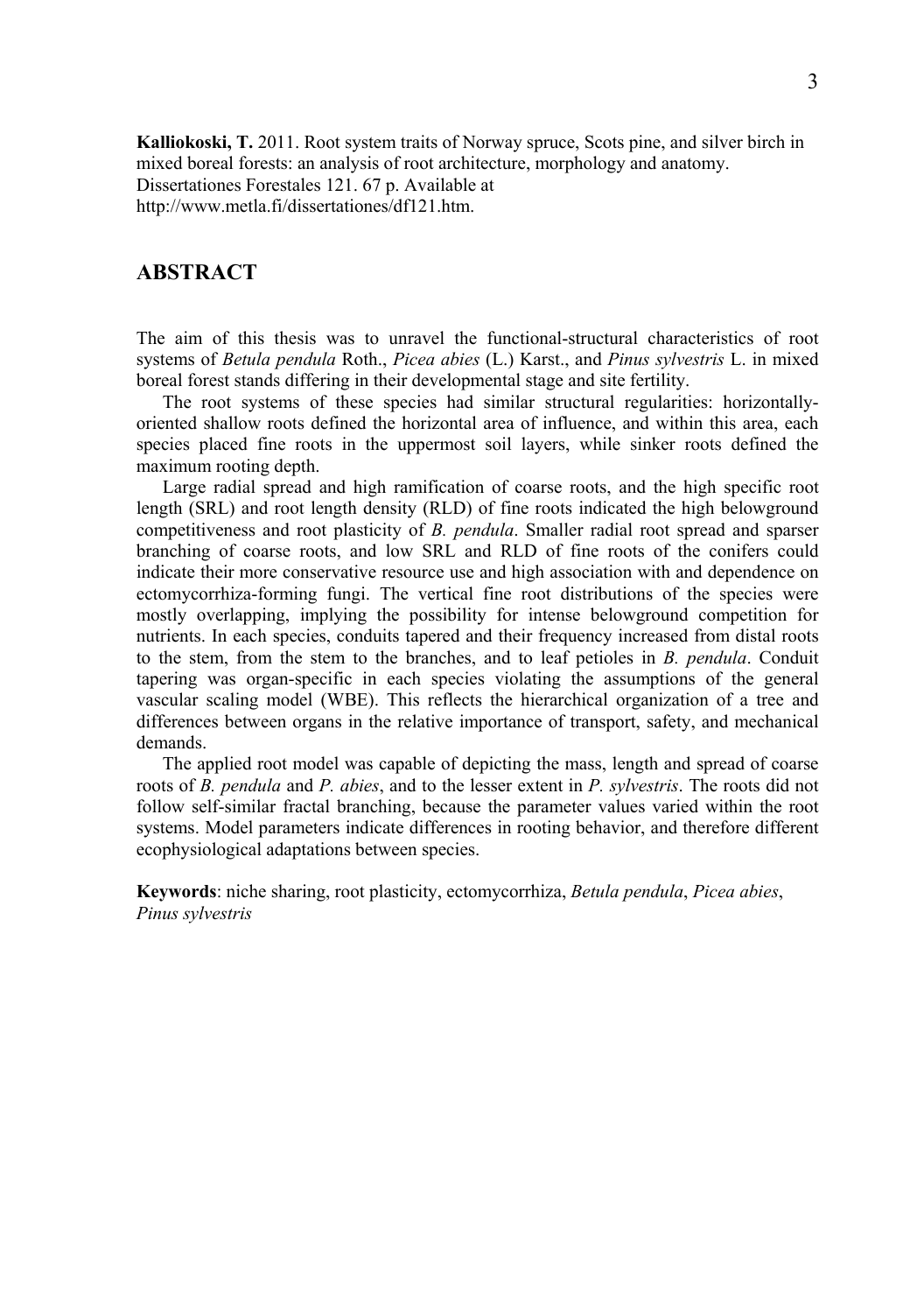# <span id="page-3-0"></span>**ACKNOWLEDGEMENTS**

As a carpenter, I learnt what hard physical work is. In that time, I never imagined that mental work could be even harder - to my backbone. However, long hours in front of my study desk strained my physical backbone more than physical work and, in same time, scientific writing routines strained my mental backbone.

Steady flow of money and good facilitates greatly eased the pain of my backbones - I kindly acknowledge Academy of Finland, Graduate School in Forest Sciences and Finnish Forest Research Institute, Vantaa Research Unit for provided funding and support for this study.

Numerous people have strengthened my backbones during this study. I would have not been able to perform this study without my supervisors, Dr. Risto Sievänen in Finnish Forest Research Institute and Dr. Pekka Nygren in University of Helsinki. Risto and Pekka, your hard work, guidance, encouragement and sheer stubbornness kept me going. I express my gratitude to you for your constant support.

I warmly thank Professor Annikki Mäkelä for support throughout the study. I am grateful to all other members of SCSS-project, inner and outer ones, Eero Nikinmaa, Jari Perttunen, Pekka Kaitaniemi and Anna Lintunen. You all provided good advice and discussions in our meetings. Anna, special thanks for you for being my peer group. Your optimism, ideas and our, sometimes heated, discussions have pushed me always forward.

I am grateful for my other co-authors, Heljä-Sisko Helmisaari and Taina Pennanen, for collaboration and comments. Without your expertise of fine roots and mycorrhiza the third article would have not been possible. I thank Harri Mäkinen for giving me the possibility to finalize my thesis within his project. The pre-examiners Professor Leena Finér and Dr. Harry Ozier-LaFontaine are gratefully acknowledged for their helpful and constructive comments on the thesis.

I am indebted to all those people who helped me in tedious field and laboratory work, or in data analysis. Without you I would still be in forest excavating roots, or in laboratory separating fine roots and cutting sections with microtome, or lost within SAS-code. In addition, my sincere thanks to my workmates in Metla who shared the coffee and lunch breaks with me.

Finally, I want to express my warmest thanks to my dearest ones, my wife Johanna and all my kids. Kids, thank you for giving me the opportunity to forget all work-related things. Johanna, your everlasting patience gave me strength to carry on.

Tikkurila, May 2011 Tuomo Kalliokoski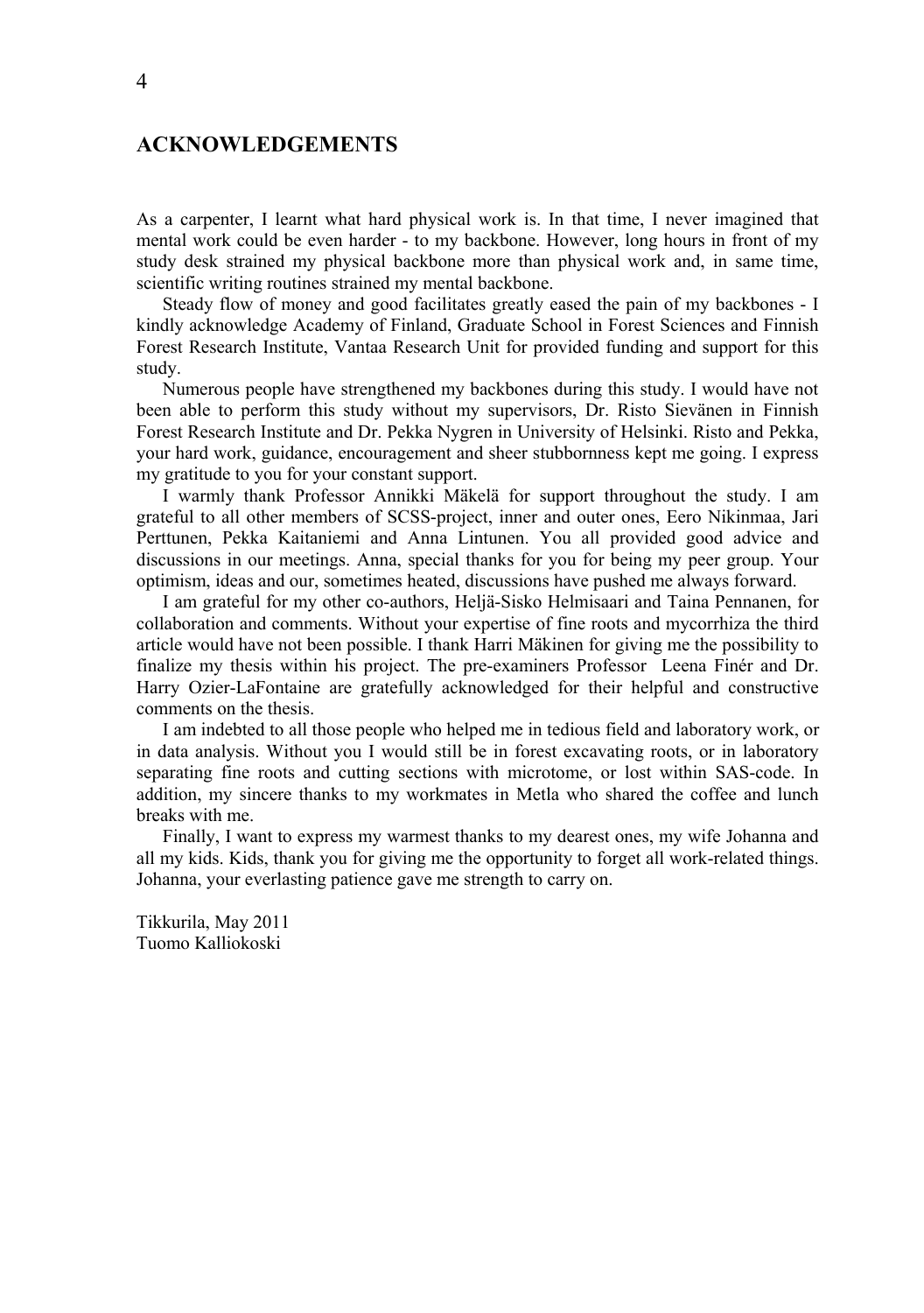# <span id="page-4-0"></span>**LIST OF ORIGINAL ARTICLES**

This thesis consists of an introductory review followed by four research articles, which are referred to by their Roman numerals. The articles are reprinted with the kind permission of the publishers.

- **I** Kalliokoski, T., Nygren, P. and Sievänen, R. 2008. Coarse root architecture of three boreal tree species growing in mixed stands. Silva Fennica 42: 189–210. http://www.metla.fi/silvafennica/full/sf42/sf422189.pdf
- **II** Kalliokoski, T., Sievänen, R. and Nygren P. 2010. Tree roots as self-similar branching structures; axis differentiation and segment tapering in coarse roots of three boreal forest tree species. Trees 24:219–236. DOI 10.1007/s00468-009-0393-1
- **III** Kalliokoski, T., Pennanen, T., Nygren, P., Sievänen, R. and Helmisaari, H.-S. 2010. Belowground interspecific competition in mixed boreal forests: fine root and ectomycorrhiza characteristics along stand developmental stage and soil fertility gradients. Plant and Soil 330:73–89. DOI 10.1007/s11104-009-0177-9
- **IV** Lintunen, A. and Kalliokoski T. 2010. The effect of tree architecture on conduit diameter and frequency from small distal roots to branch tips in *Betula pendula*, *Picea abies* and *Pinus sylvestris*. Tree Physiology 30: 1433–1447. DOI 10.1093/treephys/tpq085

# **AUTHOR'S CONTRIBUTION**

I compiled the summary part of this doctoral thesis. I participated the planning of the study design and was responsible for the field measurements of belowground compartments in all studies. I carried out the data analyses in studies I and II and most of the writing. In studies III and IV, I analyzed and interpreted the data concerning fine and coarse roots and participated in the analysis and writing of results on ectomycorrhizae and aboveground data. In study II, Risto Sievänen carried out the actual programming; I participated in the planning of the model structure and model parameterization.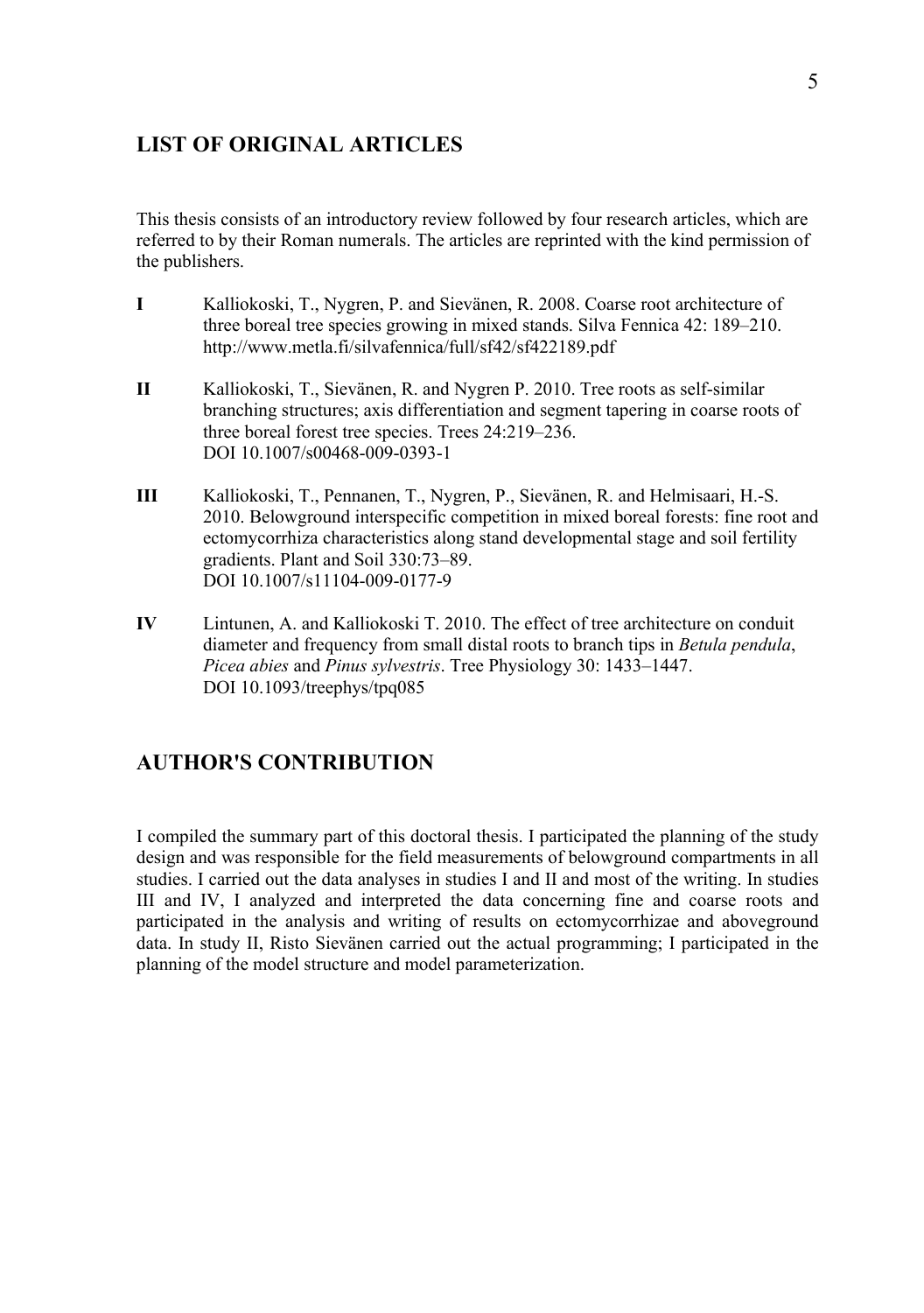# **CONTENTS**

| 1.1.4 The anatomical characteristics of the water pathway12            |    |
|------------------------------------------------------------------------|----|
| 1.2 Role of coarse roots, fine roots and ectomycorrhiza in tree growth |    |
|                                                                        |    |
|                                                                        |    |
|                                                                        |    |
|                                                                        |    |
|                                                                        |    |
|                                                                        |    |
|                                                                        |    |
|                                                                        |    |
|                                                                        |    |
| 1.4 Modeling of the architecture of tree coarse roots20                |    |
|                                                                        |    |
|                                                                        |    |
|                                                                        |    |
|                                                                        |    |
|                                                                        |    |
| 2.2.2 Root system architecture and modeling of coarse roots25          |    |
|                                                                        |    |
|                                                                        |    |
|                                                                        |    |
|                                                                        | 30 |
|                                                                        |    |
| 3.1 Architecture of coarse roots and fine root morphology31            |    |
| 3.1.1 Horizontal belowground area of individual trees (I, II)31        |    |
|                                                                        |    |
|                                                                        |    |
|                                                                        |    |
|                                                                        |    |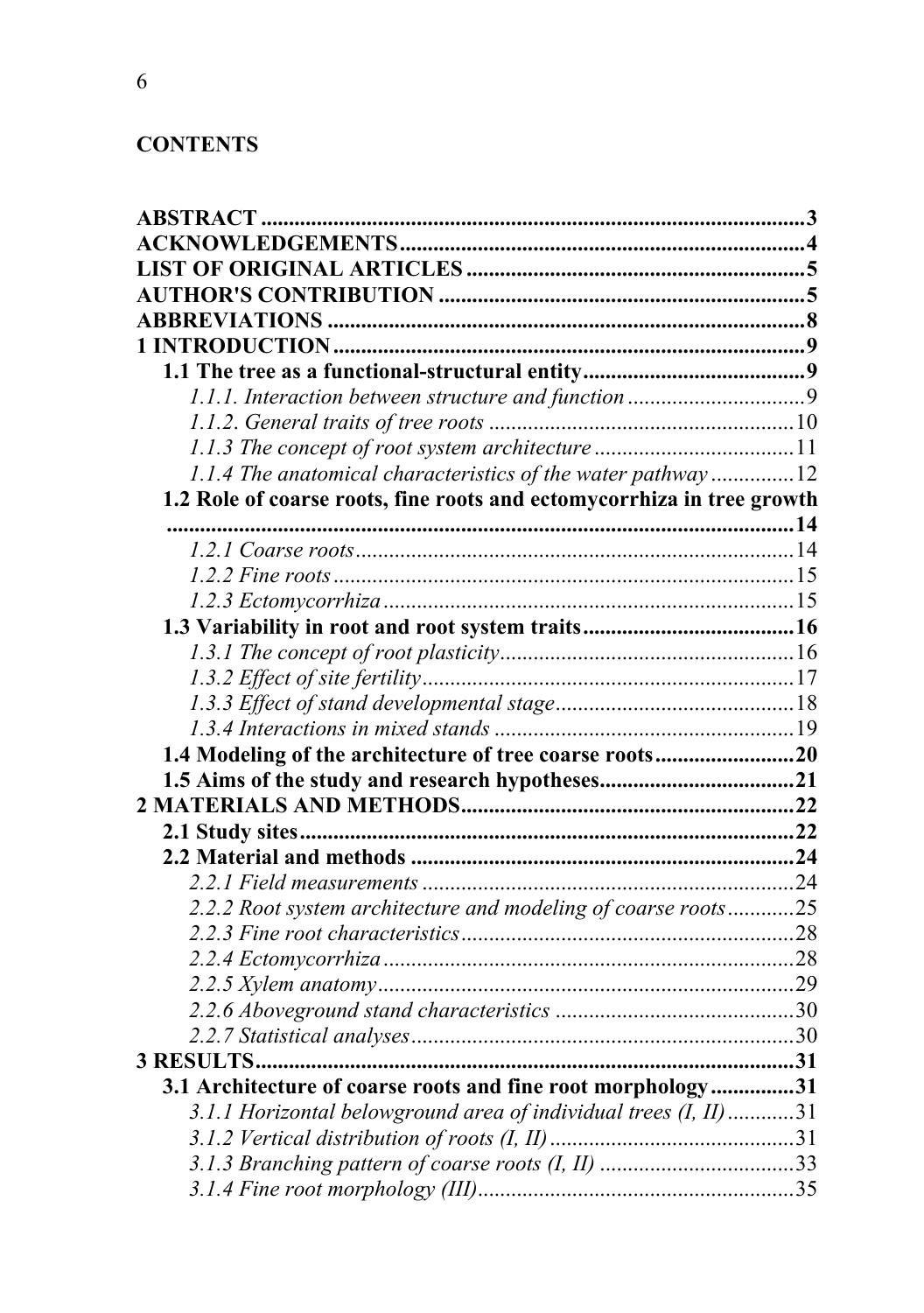| 3.2 Root biomass and length, and ECM characteristics                  | .35 |
|-----------------------------------------------------------------------|-----|
|                                                                       |     |
|                                                                       | .36 |
| 3.3 The xylem characteristics of roots, stems and branches in the     |     |
|                                                                       | .36 |
|                                                                       |     |
|                                                                       |     |
| 4.1 Root traits of three boreal tree species in mixed forest stands40 |     |
|                                                                       |     |
|                                                                       |     |
|                                                                       |     |
| 4.3 Modeling of coarse root architecture and tree hydraulic           |     |
|                                                                       |     |
|                                                                       |     |
|                                                                       |     |
|                                                                       |     |
|                                                                       | .52 |
|                                                                       |     |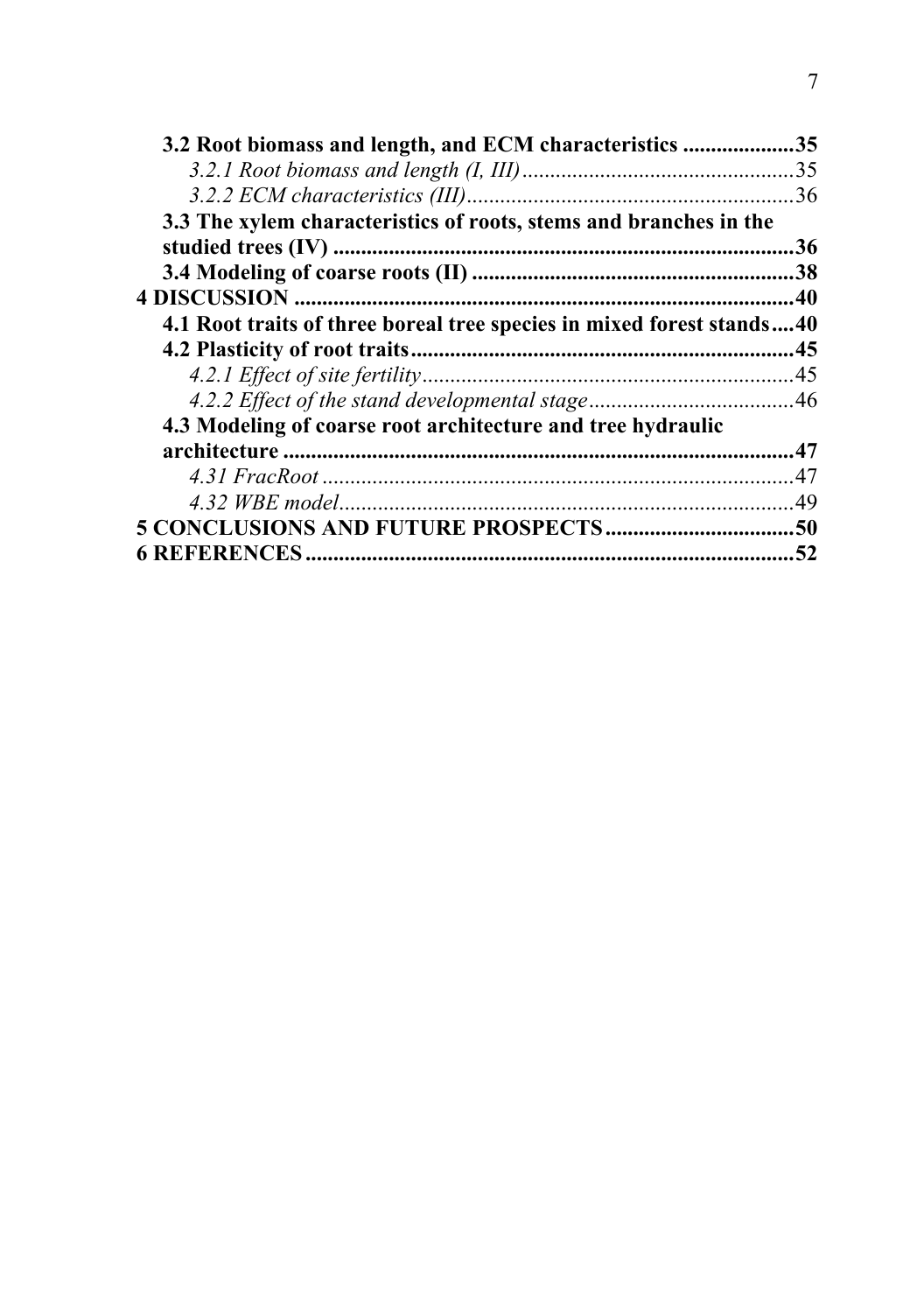# <span id="page-7-0"></span>**ABBREVIATIONS**

| A                   |                                  | Altitude, number of coarse root segments in the longest path      |
|---------------------|----------------------------------|-------------------------------------------------------------------|
|                     |                                  | from any root tip to the first segment attached to the stump      |
| a                   | μm                               | Conduit radius                                                    |
| BG                  |                                  | Branching generation; the developmental sequence of root          |
|                     |                                  | segments. The segment attached to stump is assigned the           |
|                     |                                  | branching generation 1, and so on                                 |
| <b>CRB</b>          | kg                               | Coarse root biomass                                               |
| <b>CSA</b>          | $\text{cm}^2$                    | Cross-sectional area of root, stem, or branch                     |
| $D^{prox}$          | cm                               | Proximal diameter of the root segment                             |
| $D^{dist}$          | cm                               | Distal diameter of root segment                                   |
| DBH                 | cm                               | Tree diameter at breast height                                    |
| $D_0$               | cm                               | Tree diameter at root collar                                      |
| <b>DGGE</b>         |                                  | Denaturing gradient gel electrophoresis                           |
| <b>ECM</b>          |                                  | Ectomycorrhiza-forming fungi                                      |
| <b>FRB</b>          |                                  | Fine root biomass                                                 |
| G                   | $\frac{g}{m^2}$ ha <sup>-1</sup> | Basal area                                                        |
| GO                  |                                  | Gravelius order; Assigns the same order number to root            |
|                     |                                  | segments belonging to the same axis and one higher to lateral     |
|                     |                                  | segments. The root main axis has order 2 (stem is order 1) and    |
|                     |                                  | the thickest root segment in each branching event continues the   |
|                     |                                  | axis                                                              |
| $K_{dist}/K_{prox}$ |                                  | Conductivity ratio of adjacent segments                           |
| 1                   | m                                | Distance from the axis apex                                       |
| M                   |                                  | Magnitude, number of external root segments in a root             |
| $\boldsymbol{p}$    |                                  | Specifies the ratio of the proximal CSA of the parent segment to  |
|                     |                                  | the sum of proximal CSAs of the child segments                    |
| <b>PCR</b>          |                                  | Polymerase chain reaction                                         |
| Q                   | $m^3$ s <sup>-1</sup>            | Volume flow rate                                                  |
| q                   |                                  | Determines the share of the sum of squared diameters of the       |
|                     |                                  | child segments that is allocated to the thickest child segment    |
| <b>RLD</b>          | $cm \text{ cm}^{-3}$             | Root length density (root length divided by soil volume           |
|                     |                                  | occupied)                                                         |
| <b>SRL</b>          | $m g^{-1}$                       | Specific root length (root length divided by root dry mass)       |
| T                   |                                  | Relative conduit tapering                                         |
| WBE                 |                                  | Scaling model by West, Brown and Enquist (1999) proposing         |
|                     |                                  | that the size of conduits increases with increasing distance from |
|                     |                                  | the stem or branch apex                                           |
| <b>ZRT</b>          | m                                | Zone of rapid root tapering                                       |
|                     |                                  |                                                                   |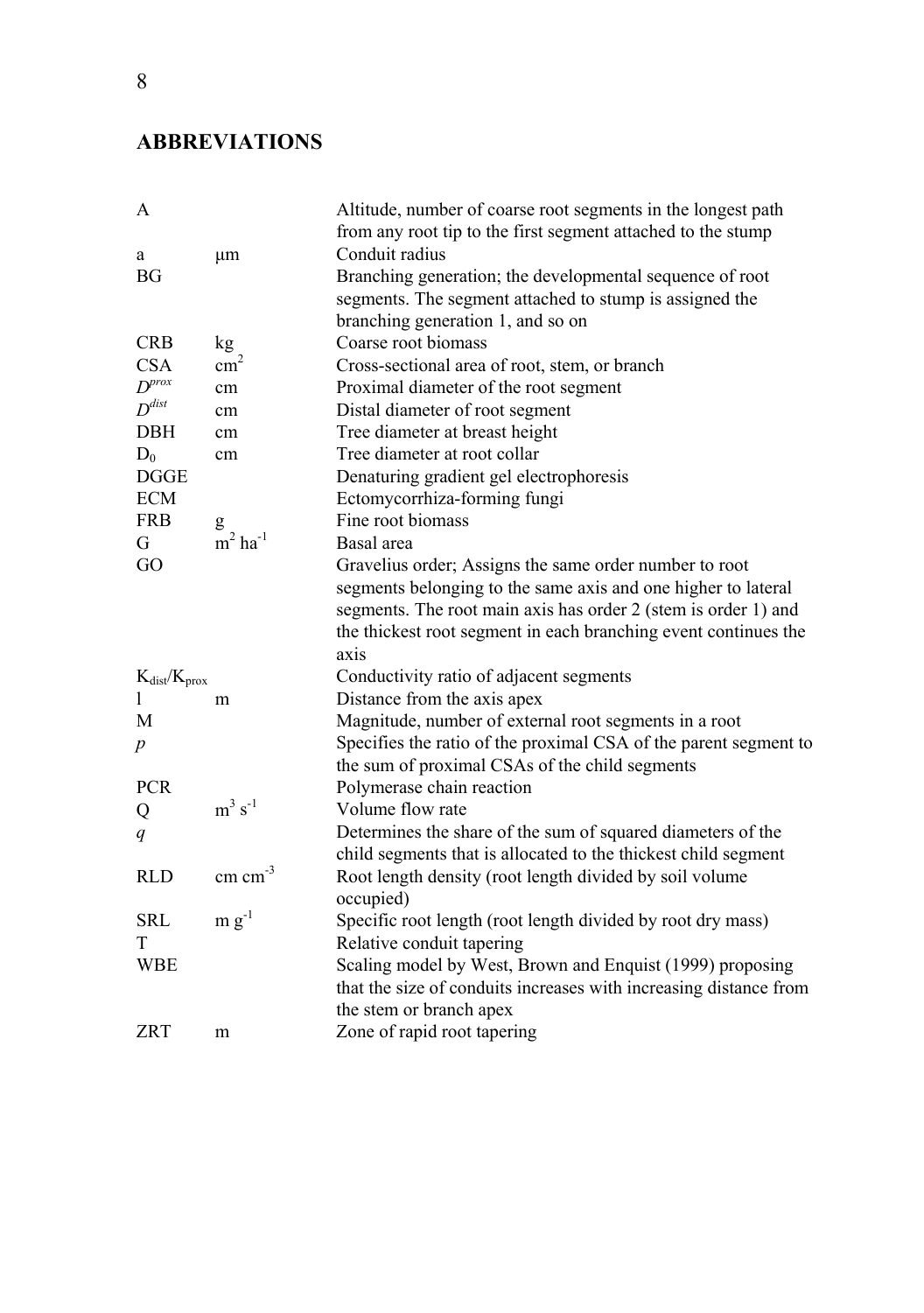# <span id="page-8-0"></span>**1 INTRODUCTION**

### **1.1 The tree as a functional-structural entity**

### *1.1.1 Interaction between structure and function*

Trees are large, long-living and sessile organisms. During their life, the size of trees increases by several orders of magnitude (Thomas 2000), and they face many different environments with different external constraints. A tree's structure creates the physical framework for different functions; the design of a tree has to ensure resource capture and transport, and mechanical stability continuously during its life span (Niklas 1994, Nikinmaa et al. 2008). In order to manage this, trees adjust their structure and functions according to the surrounding environment. Consequently, tree species have different structural solutions for their functions, and the optimal shape of a tree differs according to the conditions (Niklas 1994). These functional and structural differences enable species to occupy different ecological niches (Hutchinson 1957, Arthur 1987), which ensures the coexistence of different species in the same habitats (Gause 1934). In the description of an ecological niche, the environmental conditions or resources required by the species create an imaginary space with multiple dimensions. Each dimension represents a specific environmental variable, e.g. air temperature, soil fertility, or solar radiation. Each species has a specific range of these variables that it may tolerate, referred to as the fundamental niche of a species (Hutchinson 1957). Species may separate their niches, for instance through spatial differences in the root system architecture, temporal partitioning of root activity, and functional differences in tree hydraulic architecture (Cody 1986, McKane et al. 2002, Silvertown 2004, Stubbs and Wilson 2004, Polechová and Storch 2008). Species specificity in the association with ectomycorrhiza-forming fungi (ECM) could also cause functional niche separation. For example, some ECM species are able to tap organic nitrogen, while others are not (Näsholm et al. 1998). However, the fundamental niches of many plant species overlap, because plants have a limited number of options for partitioning their fundamental niches. This implies that many plant species operate in suboptimal parts of their fundamental niches (Schenk 2006).

The interplay of the function and structure of a tree has long been understood (Shinozaki 1964). There have been a number of both experimental (Givnish 1988, Nikinmaa 1992) and modeling studies (Mäkelä 1985, Hari et al. 1990, Kellomäki and Strandman 1995, Perttunen et al. 1996, Sievänen et al. 2008) on the different aspects of this question in the aerial parts of trees. The development of functional-structural plant models has clarified many complex questions difficult to study under field conditions (Sievänen et al. 2000, Fourcaud et al. 2008). The roots and root systems of trees are more difficult to study than tree shoots. This reflects in the restricted number of experimental studies on belowground structural and functional features, and root models are not therefore as advanced as their aboveground counterparts (Blaise et al. 1999, Drouet and Pagès 2007, Tobin et al. 2007). Fundamental questions such as the role of sink and source activity in plant growth and development, or how the belowground competition between trees, and between trees and other plants affects tree performance, largely await clarification (Schenk 2006, Fourcaud et al. 2008). Progress in answering these questions is only possible through studies applying a whole-tree approach, in which both shoots and roots and their specific structural and functional features are adequately addressed (Marks and Lechowicz 2006).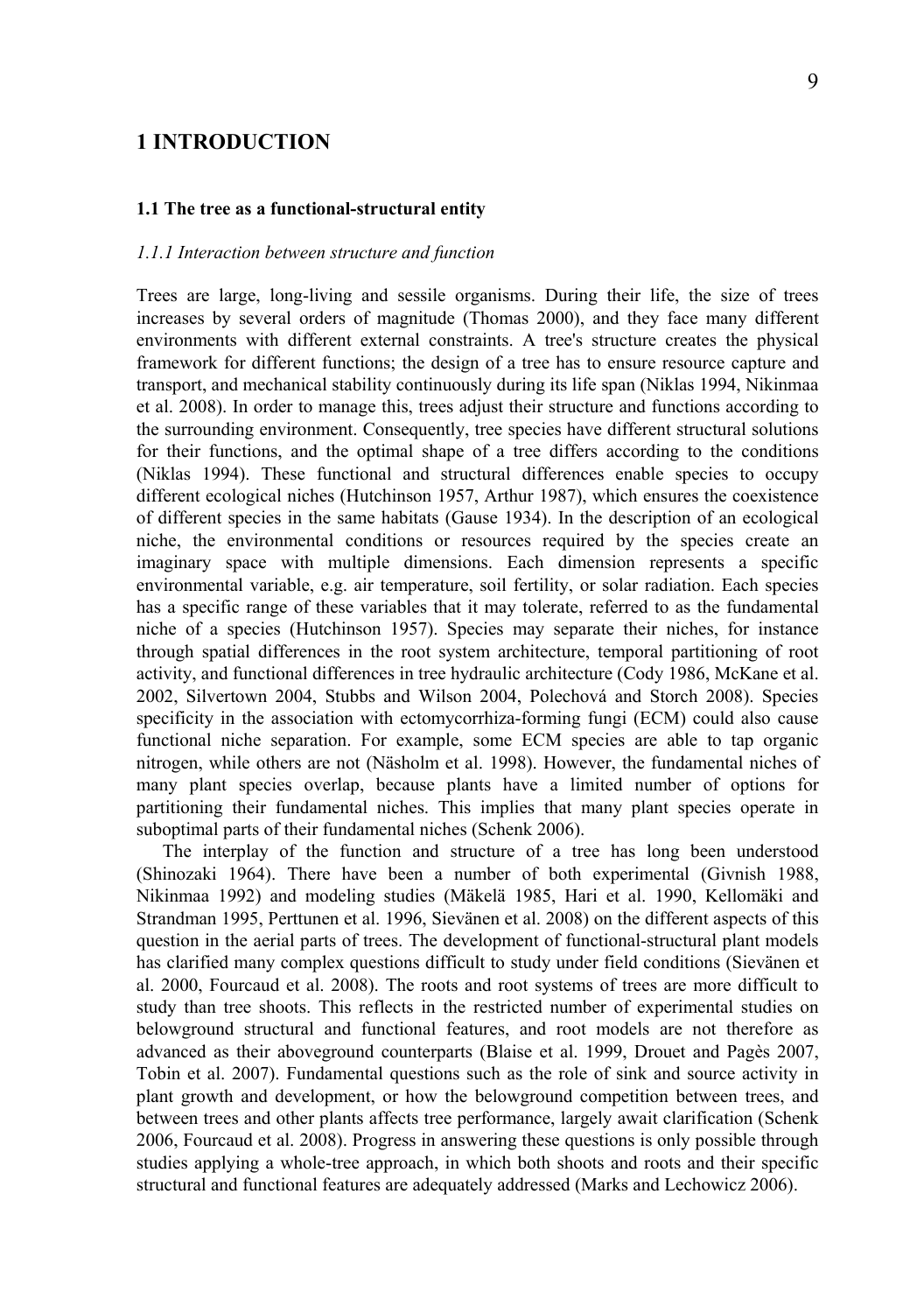<span id="page-9-0"></span>In Finland, the main forest tree species are *Betula pendula* Roth, *Picea abies* (L.) H. Karst, and *Pinus sylvestris* L. Together, these conifers and *Betula* spp. account for over 95% of Finnish forest growing stock volumes. Of all forest stands of Finland, ca. 65% are dominated by *P. sylvestris*, ca. 25% by *P. abies*, and ca. 10% by deciduous tree species. (Finnish Statistical Yearbook of Forestry 2009). The natural growing sites of these species create a gradient from fertile to more infertile sites, *B. pendula* occupying the fertile, *P. abies* the medium fertile and *P. sylvestris* the infertile sites. Especially *B. pendula*, but also *P. sylvestris*, is a light-demanding pioneer species rapidly occupying gaps formed in the stand canopy layer, whereas *P. abies* is a shade-tolerant late-successional species establishing the secondary tree generation under both *B. pendula* and *P. sylvestris* canopies under natural conditions. These species thus form interesting contrasts in terms of site demands, stand development, and functional characteristics. In Fennoscandian boreal forest stands, mixtures composed of these species are common. However, in fertile sites, *P. abies* will eventually overgrow other species if disturbances do not create regeneration possibilities for *B. pendula* and *P. sylvestris* (Kalela 1946, Kellomäki 1991). A mixed forest stand of these species does not therefore represent a stable coexistence of the species, but a defined location on a time axis. This indicates the overlap of the ecological niches of these species (Gause 1934, Hutchinson 1957). The strong competitive potential of *P. abies* has mainly been accounted for by its higher shade tolerance compared to *B. pendula* and *P. sylvestris* (Kuusela 1990, Kellomäki 1991). However, a review of several species (Coomes and Grubb 2000) suggested that light may be a limiting factor in forests on moist, nutrientrich soils, but the importance of belowground resource competition increases in more infertile soils. There have only been a few experimental studies that have also accounted for the structural-functional traits of root systems of *B. pendula*, *P. abies*, and *P. sylvestris* (Heikinheimo 1920, Laitakari 1927, 1935, Kalela 1937, 1950, 1954, Ylivakkuri 1954, Paavilainen 1966, Finér 1989, Laiho and Finér 1996, Helmisaari et al. 2007, Mäkelä et al. 2008). From the viewpoint of this thesis, interesting questions include whether the root traits of these species somehow indicate belowground niche differentiation, the competitive potential of the species, or whether trade-offs in root traits that affect the species' adaptive capacity could be defined.

# *1.1.2 General traits of tree roots*

The main functions of tree root systems are to supply soil resources and anchor trees to the ground. Roots also contain carbohydrate and nutrient reserves and synthesize growth hormones (Kozlowski and Pallardy 1997). Recently, the effect of root exudates on tree growth through alteration of the soil around trees, thus either inhibiting or accelerating the function of soil micro-organisms, has been acknowledged (Schenk 2006). An equally important aspect of root systems is that root tips behave as actual sites for mutualistic interactions between trees and soil micro-organisms. In nutrient-poor boreal forest soil, trees are heavily dependent on improved nutrition provided by different ECM (van der Heijden and Sanders 2003). Accordingly, in boreal forests, ca. 95% of short root tips are colonized by ECM (Taylor et al. 2000).

In roots and root systems, different parts can be recognized and multiple classifications have been used (e.g. Cannon 1949, Sutton and Tinus 1983). Root branches are usually classified as coarse or fine roots based on the root diameter; most typically, roots with a diameter  $\geq 2$  mm are defined as coarse roots and thinner root branches as fine roots (Persson 1983, Sutton and Tinus 1983). This division according to diameter is, however,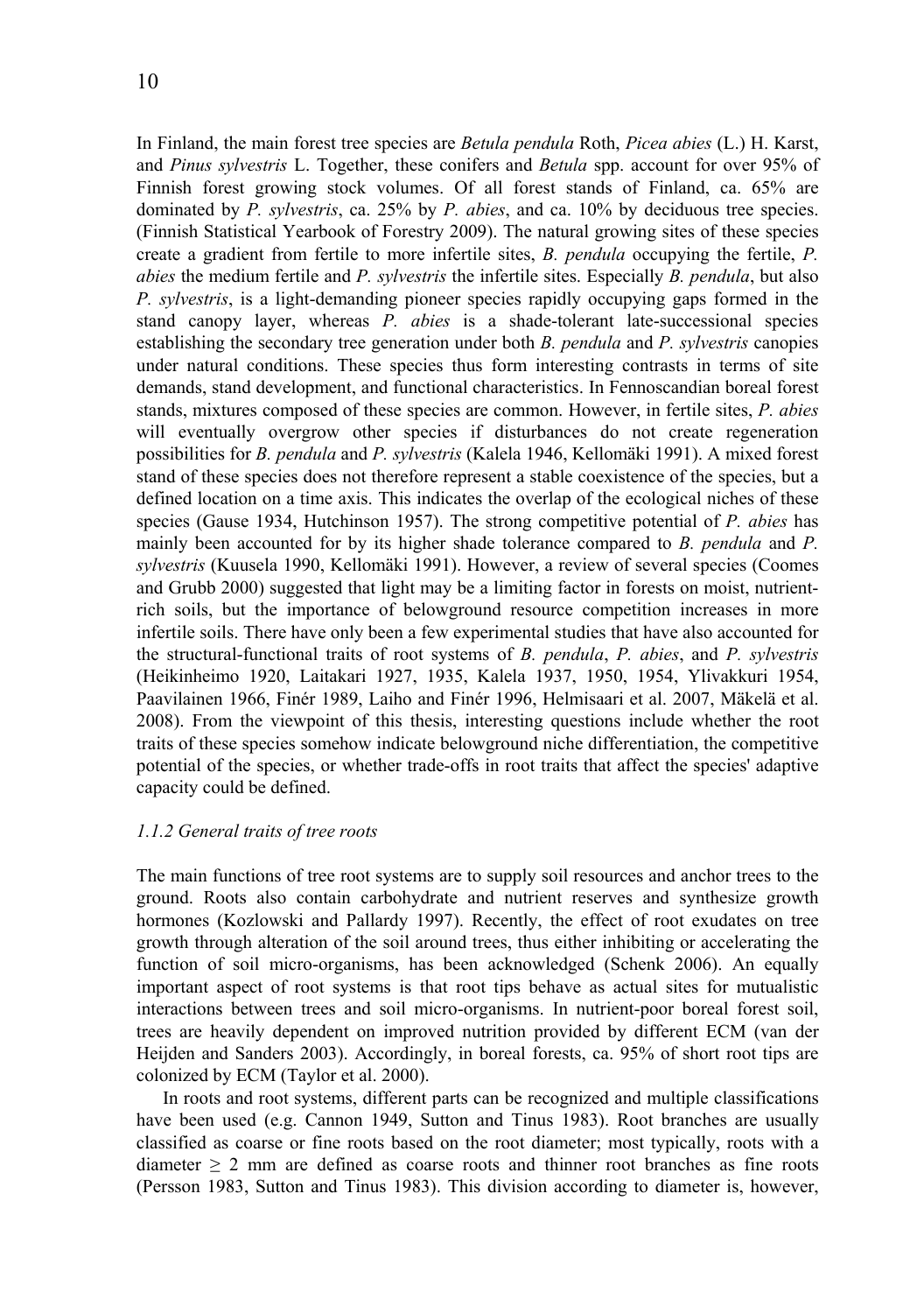<span id="page-10-0"></span>somewhat arbitrary, since root diameter does not indicate a particular functionality (Kramer 1946, Kramer and Bullock 1966, van Rees and Comerford 1990, Comenford et al. 1994, Lindenmair et al. 2004, Cermak et al. 2006), the diameter-function relationship is species dependent, and within the below-2-mm class, separate functional groups may also be defined (Eissenstat et al. 2000, Pregitzer 2002, Guo et al 2008). The justification for this classification comes from the view that it aids in obtaining information on the complex system (Danion and Reubens 2008).

Coarse root axes within the root system can be also divided into different types (Cannon 1949, Sutton and Tinus 1983, Collet et al. 2006). The two most distinctive groups are shallow and sinker roots (Sutton and Tinus 1983, Danjon and Reubens 2008). Shallow root axes of mature trees spread several meters horizontally in the uppermost soil layers, determining the limits of the horizontal influence area of the root system. Sinker roots extend obliquely or vertically in soil determining the vertical influence area of the root system. They usually reach a depth of a couple of meters in boreal soils (Stone and Kalisz 1991), but up to tens of meters depth for some tree species in other regions (Cannon 1960, McElrone et al. 2004).

# *1.1.3 The concept of root system architecture*

Tree architecture (Barthélémy and Caraglio 2007) describes the spatial configuration of a tree, i.e. the geometric dimensions, shapes, and explicit locations of botanical units in 3D space. Aboveground, the basic botanical unit consists of the internode, i.e. the segment between two branching events, a node attached with leaves, and axillary buds. Trees grow and develop by the repetition of these basic botanical units forming what is nowadays commonly acknowledged to be the modular structure of the tree. The production of basic units is controlled by species-specific "growth rules", i.e. ontogenetic development, resulting in the architecture typical for each tree species (Barthélémy and Caraglio 2007). The foundation of plant architectural studies lies in the seminal work of Hallé and Oldeman (1970) and Hallé et al. (1978), in which they classified the vast number of different tropical tree species into 23 architectural types.

Quantitative methods for studying plant and tree architecture were mostly developed from the perspective of tree shoots (Godin et al. 1999, Danjon and Reubens 2008). Both shoots and roots form a dynamic branched "system", the components of which are connected in an organized network (Pagès 1999). The functioning of both shoots and roots depends on the entire structure or architecture of the system, including both the topological arrangement of components and their geometric characteristics. However, roots deviate from shoots in many ways: they are functionally less differentiated, do not have similar kinds of morphological markers (no leaves, leaf petioles, branches or stem, as in shoots) and have more irregular, opportunistic growth as a response to soil heterogeneity (Danjon and Reubens 2008). Due to these differences between shoots and roots, a specific architectural approach for root systems is needed (Danjon and Reubens 2008).

The architecture of a root system can be described with the aid of multiple variables such as the branching frequency of the segments, length of segments, branching angles with respect to the previous segment, the mortality of apices and axes, and topology, i.e. how the different parts of the root system are related to each other irrespective of their dimensions (Deo 1974, Fitter 1991, Harper et al.1991, Lynch 1995, Hodge 2004). Belowground, the basic unit could be determined to comprise a coarse woody root segment with fine roots, root hairs and possible nodules (Sievänen et al. 2000). ECM could also be included in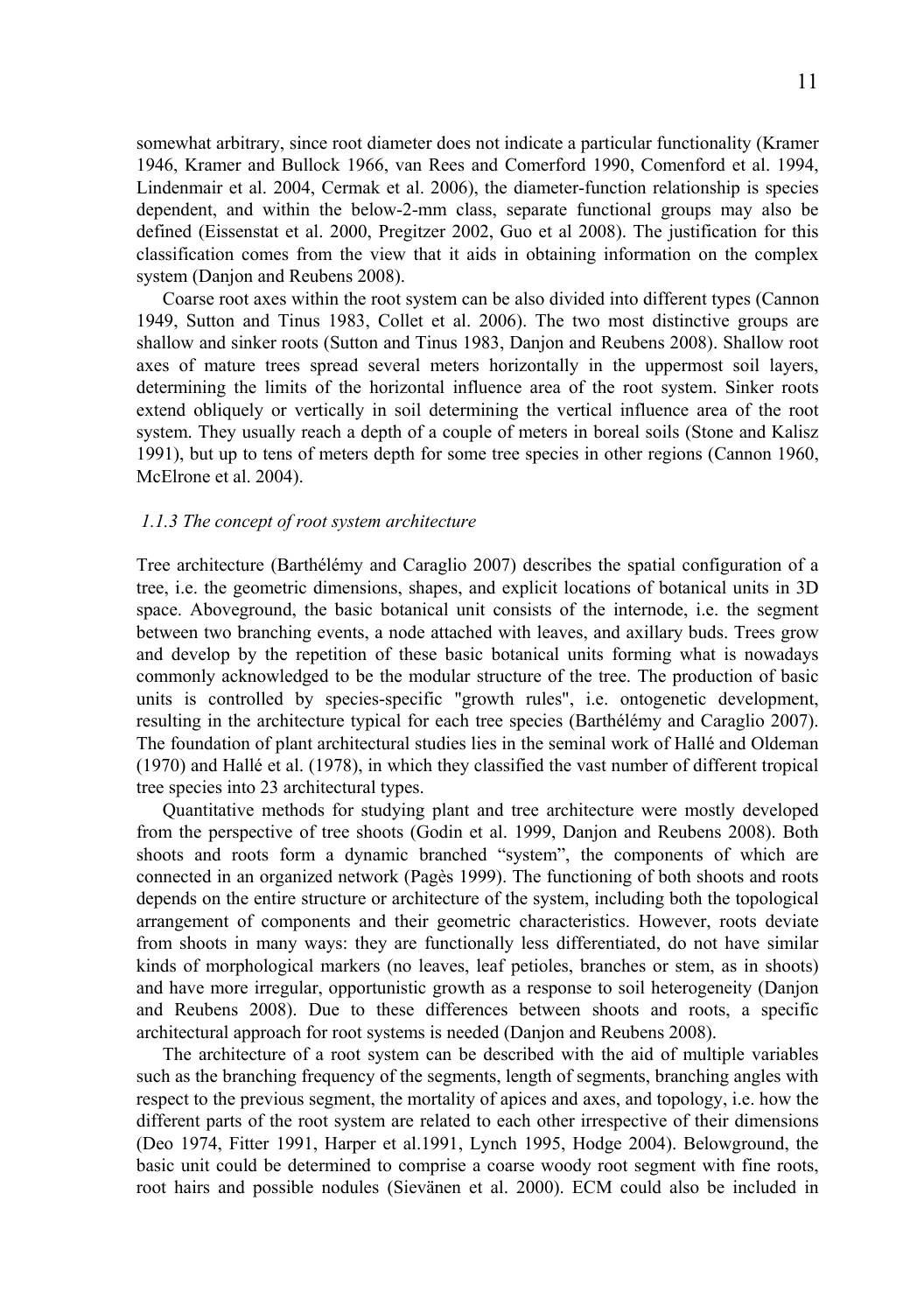<span id="page-11-0"></span>belowground basic unit, since fungal hyphae of ECM form a sheath or mantle around the root, essentially replacing the root hairs. This effectively means that nutrients are taken up primarily via the fungus (Smith and Read 1997).

In this thesis, root architecture refers only to the characteristics of the coarse part of the root system, and finer structural elements are not included. This is based on the idea that coarse roots form the skeleton and determine the spatial limits (maximum horizontal spread and rooting depth) of the entire root system.

The characterization of the architectural properties of root systems of different species gives insights into the growth strategies of plants (Grime 2002), water and nutrient uptake (Ho et al. 2004) and transport (Clausnitzer and Hopmans 1994, Cortina et al. 2008), resource-use efficiency (Fitter 1991, Fitter et al. 1991, Fitter and Stickland 1991, Fitter and Stickland 1992), plant plastic responses to soil heterogeneity (Hodge 2004), and interactions between plants (Biondini 2001, Schenk 2006). Among the earliest root architectural analyses were the studies of Laitakari (1927, 1935), in which he characterized the spatial dimensions and branching patterns of *B. pendula*, *P. sylvestris* and *P. abies*; however, he did not consider the root system topology. Fitter (1987) modeled the topological forms of root systems and proposed that the two theoretical extremes in the root branching patterns are the herringbone pattern, which comprises a main axis and nonbranching laterals (external segments), and dichotomous branching, in which branching occurs with equal probability on all segments. Using a cost-benefit analysis, i.e. the carbon cost of root construction for a given unit of obtained resource, Fitter (1991) found that roots following the herringbone topology are the most efficient under resource-poor conditions. The latest developments in the field of root system architecture are an experimental study, in which the effect of stem mechanical stimulation on root architectural characteristics was investigated (Reubens et al. 2009), and the modeling study of Drouet and Pagés (2007), in which they presented a tree model that accounted for both above- and belowground structural and functional characteristics.

# *1.1.4 The anatomical characteristics of the water pathway*

A specific question related to tree architecture is water transport within a tree. The xylem anatomy and the architectural organization of the tree together determine the efficiency with which water and solutes can be conveyed from roots to shoots, and further to leaves. The size of xylem conducting elements has a fundamental effect on water flow within a tree, since according to the Hagen-Poiseuille equation, the flow rate is proportional to the fourth power of the radius of conducting cells (Tyree and Zimmermann 2002). The studied tree species exhibit clear differences in the structure of the basic conducting elements, i.e. conifers have narrow tracheids, while much wider vessels are the primary conducting elements of the angiosperm *B. pendula*. The architecture of a tree determines the macroscopic characteristics of the water pathway, e.g. the number of branch junctions and the manner in which the conductive tree segments are arranged with respect to each other (Fitter 1991, Rundel and Nobel 1991, Tyree and Zimmermann 2002).

A generally accepted theory for water movement in vascular plants is known as the cohesion-tension theory (Dixon and Joly 1894, Tyree and Zimmermann 2002). According to this theory, the driving force in the ascent of water in vascular plants is the pressure difference between evaporating leaf surfaces and water-supplying root elements. Surface tension in the leaves is transmitted through a continuous water column to the branch, stem and from thereon to the absorbing roots. Water is under metastable conditions when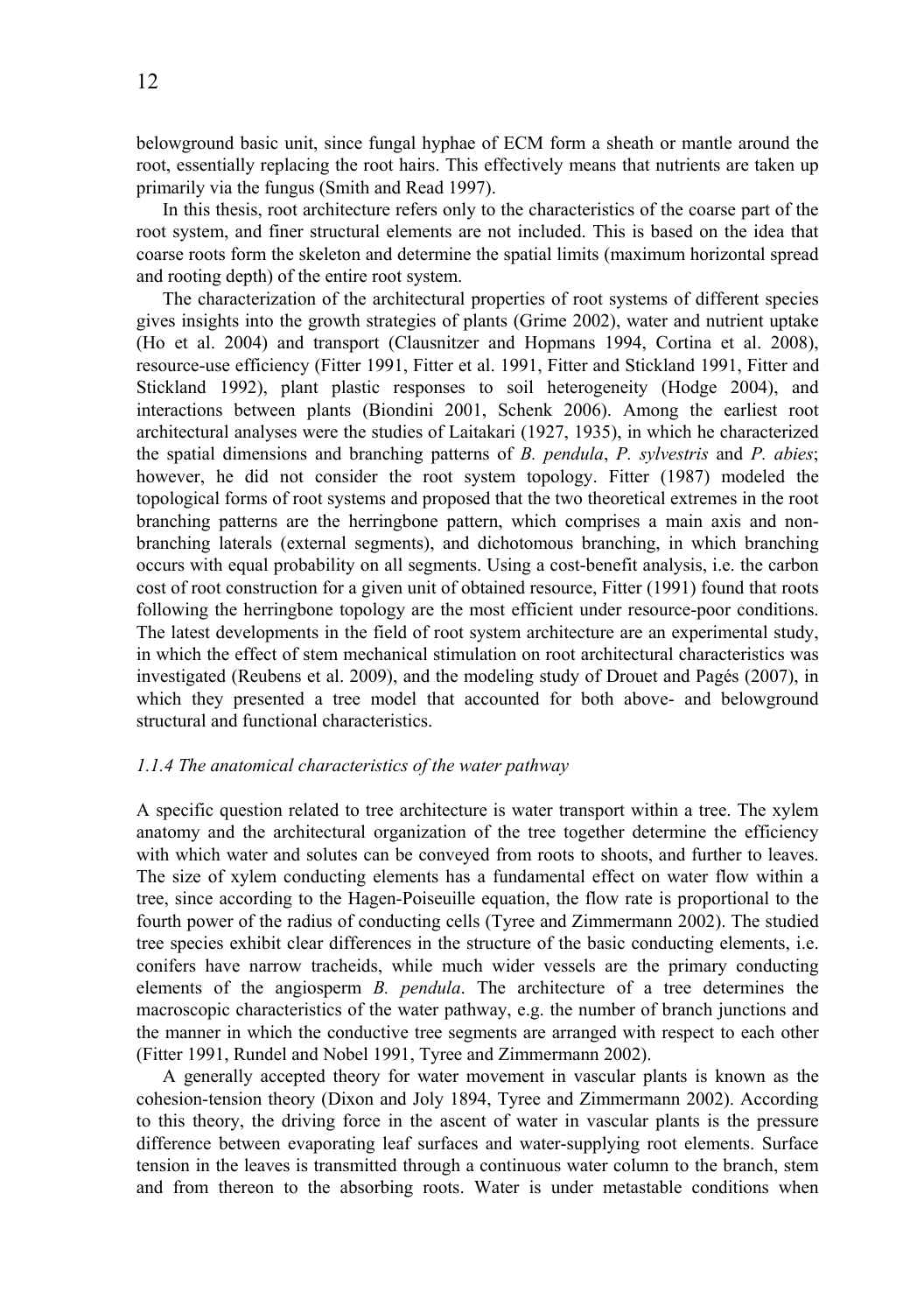moving in xylem conduits, i.e. the xylem pressure is under the pressure of a vacuum. Metastable conditions are maintained through the hydrogen bonds in water molecules, which enable the cohesive and adhesive forces between water molecules and water and xylem conduit walls, respectively (Tyree 1997, Tyree and Zimmermann 2002).

The difference in xylem anatomy between different tree organs has long been known (see Tyree and Zimmermann 2002 and references therein). The mean conduit size decreases from the roots to the stem and further to the branches. In roots, water-conducting cells are usually also longer, have thinner cell walls, and larger pits than in the stem. In addition, number of conduits per unit of area is smaller, the annual rings contain fewer cells and the boundaries between rings are less defined, and the size of conduits increases as a function of distance from the tree base, root wood thus becoming increasingly less stem-like.

A new concept was introduced by West et al. (1999; hereafter referred to as the WBE model); an increase in conduit size with distance from stem apex minimizes the hydraulic resistance with a specific minimum value 1/6 of the scaling parameter in order to minimize the energy dissipated in fluid flow (West et al. 1999, West et al. 2000, Enquist and Niklas 2001, Enquist 2002, 2003;). West at al. also asserted that their model should be applicable when accounting for roots with minor modifications.

Another scaling theory states, based on the Hagen-Poiseuille values, that to maximize hydraulic conductance with a given investment, trees should have a constant relationship between the volume flow rate (Q) and the sum of the conduit radius cubed (Murray 1926, McCulloh et al. 2003, McCulloh and Sperry 2005; hereafter referred to as Murray's law). The assumptions of Murray's law lead to a hydraulic architecture where conduits should taper from the roots to the stem and thereafter to the branches, and the ratio of the conduit radius of adjacent segments equals their conductivity ratio (McCulloh and Sperry 2005). Murray's law does not assume the number of conduits to be fixed at each level of the branching generation (BG), as the WBE model does, and thus the maximum conductance also depends on how the number of conduits changes between adjacent segments (McCulloh et al. 2004).

Studies concerning the assumptions and predictions of these scaling theories have produced controversial results (Enquist et al. 1999, Anfodillo et al. 2006, Kozlowski and Konarzewski 2004, Robinson 2004, Mäkelä and Valentine 2006, Mencuccini et al. 2007, Nygren and Pallardy 2008, Coomes and Allen 2009, Fan et al. 2009). It seems that while the WBE model has gained considerable support in a general sense, 'testing' it on a real tree presents a challenge (Niklas 2006). However, only in a few recent studies has the whole tree, including side branches (Atala and Lusk 2008, Sellin et al. 2008) and root systems (Nygren and Pallardy 2008), been accounted for. Therefore, most of the conclusions concerning scaling parameter values of the WBE model and hydraulic resistance of the "total path length" of the transport pathway only apply to the stem of trees. Murray's law has been found to apply to those tree parts that have no role in mechanical support, whereas xylem conduits in compartments under mechanical constraints seem to deviate from the law, the greatest deviation being in the tracheids of coniferous trees (McCulloh et al. 2003, 2004, McCulloh and Sperry 2005).

The studies concerning the long-distance transport process in trees and also accounting for roots are scarce, and the scaling of anatomical characteristics from leaf petioles and distal branches to distal roots has not been examined in mature trees. The scaling relations in a mixed forest may differ from those of monoculture. The species-specific tapering patterns in the framework of tree architecture, or differences between species growing on the same site, are also largely unknown (Enquist 2003).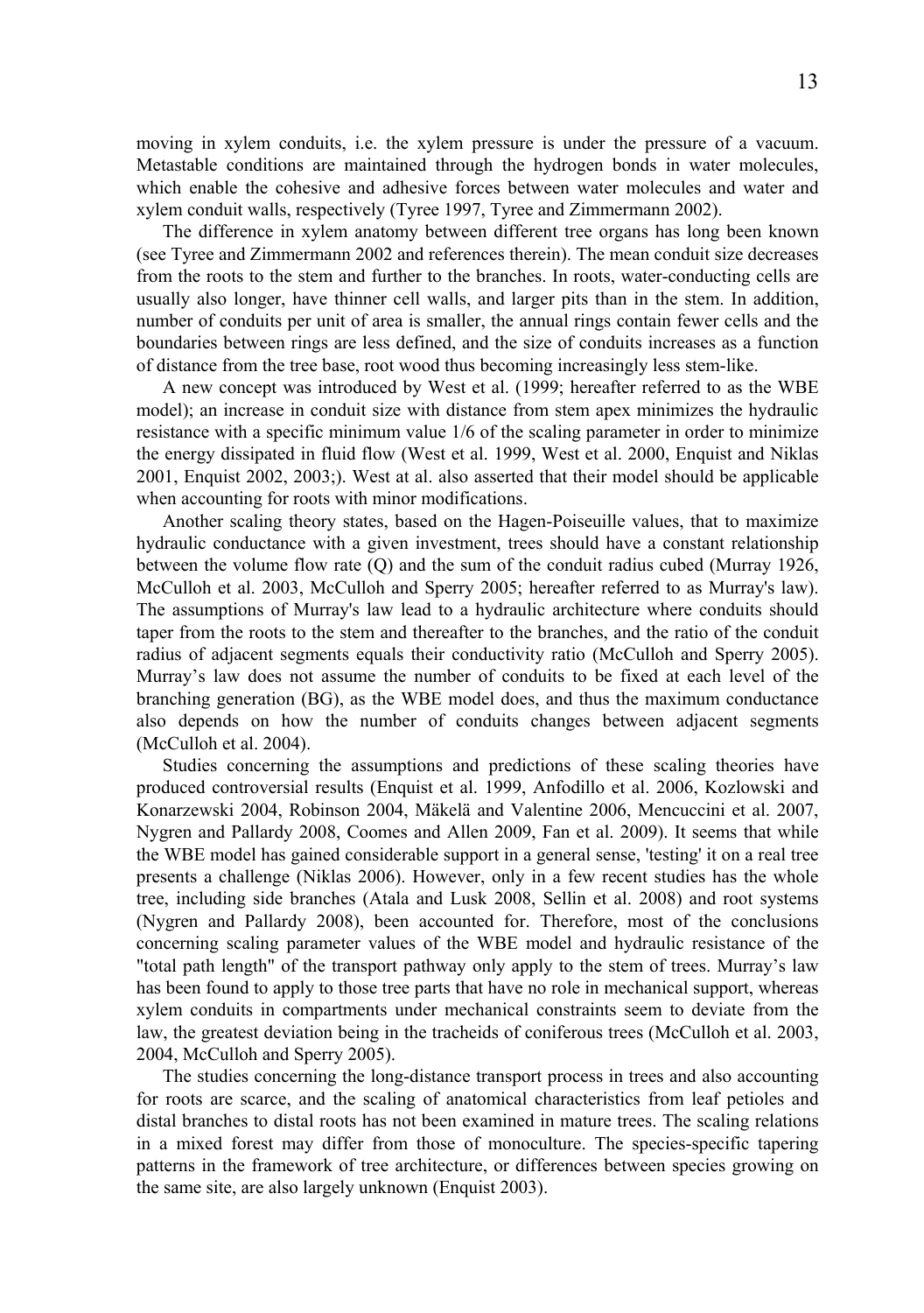# <span id="page-13-0"></span>**1.2 Role of coarse roots, fine roots and ectomycorrhizae in tree growth**

#### *1.2.1 Coarse roots*

Tree growth in boreal forests is generally limited by the availability of nutrients, especially nitrogen (Tamm 1991, Jarvis and Linder 2000, Näsholm and Persson 2001). Therefore, the belowground compartments responsible for the detection, acquisition and transport of scarce soil resources play an important role in the growth and development of the tree.

Soil resources are unevenly distributed, or are subject to localized depletion, and thus coarse roots (diameter  $\geq 2$  mm) are the organs that mainly determine a tree's ability to exploit these resources; they define the spatial dimensions of the potential influence area of the root system, both in a horizontal and a vertical direction, and through differences in architecture they account for the exploration and exploitation efficiency of patchy soil resources (Fitter 1991, Fitter et al. 1991, Lynch 1995, Casper et al 2003, Hodge 2004, Hodge 2009, Hodge et al. 2009). They also determine the actual extent of segregation, or overlap of the belowground influence areas of different trees (Kajimoto et al. 2007). The configuration of parts of the root system within the influence area may deviate greatly between tree species and during the ontogeny of an individual (Fitter 1991, Hodge 2004, Hodge et al. 2009). The life span of the largest woody roots approaches the life span of the tree.

From the viewpoint of mechanical stability, a tree has to resist the bending and pushing forces of prevailing winds. Trees do this through adaptations to the characteristics of the crown, but also through the root characteristics; a tree may have a specialized taproot for improving anchorage, pronounced secondary thickening of roots beside the stump, creating a zone of rapid root tapering (ZRT), or a large number of roots to increase cohesion between the roots and soil (Eis 1974, Coutts 1986, Danjon et al. 2005, Nicoll et al. 2006).

Although interdependence between characteristics of the tree crown and root system are likely to be found (Grime 2002), the crown area projected to the soil surface (Assman 1970, Sterba and Amateis 1998, Webster and Lorimer 2003, Pretzsch and Schütze 2005) is not enough to grasp the essential area of a tree's influence, since horizontal root spread greatly exceeds the crown width (reviewed by Stone and Kalisz 1991). Shallow lateral roots give rise to nutrient-foraging fine root elements. The role of sinker roots is to tap water reservoirs deep in the soil and increase the mechanical stability of the tree (Dawson and Pate 1996, Farrington et al. 1996, Reubens 2007).

Based on the available literature, no valid comparison of coarse root spread can be made between *B. pendula, P. abies,* and *P. sylvestris*; there is too much variation in study design, sampling techniques, and other factors (Stone and Kalisz 1991). However, Laitakari (1927, 1935) presented qualitative conclusions concerning the architectural differences between these species. The radial spread of the coarse root system of *B. pendula* was reported to be usually larger than in *P. sylvestris,* while there was no clear difference between *B. pendula* and *P. abies*. The coarse roots of these species mostly occupied different soil layers: *P. abies* exploited the topsoil, whereas *P. sylvestris* primarily occupied the elluvial and *B. pendula* the illuvial layer. The branching pattern of these species was also different: *B. pendula* had much more root branches along a given root length, i.e. a higher branching intensity and/or higher branching frequency, than *P. abies* and *P. sylvestris*. The differences between these species were greatest at infertile sites and decreased as a function of higher fertility.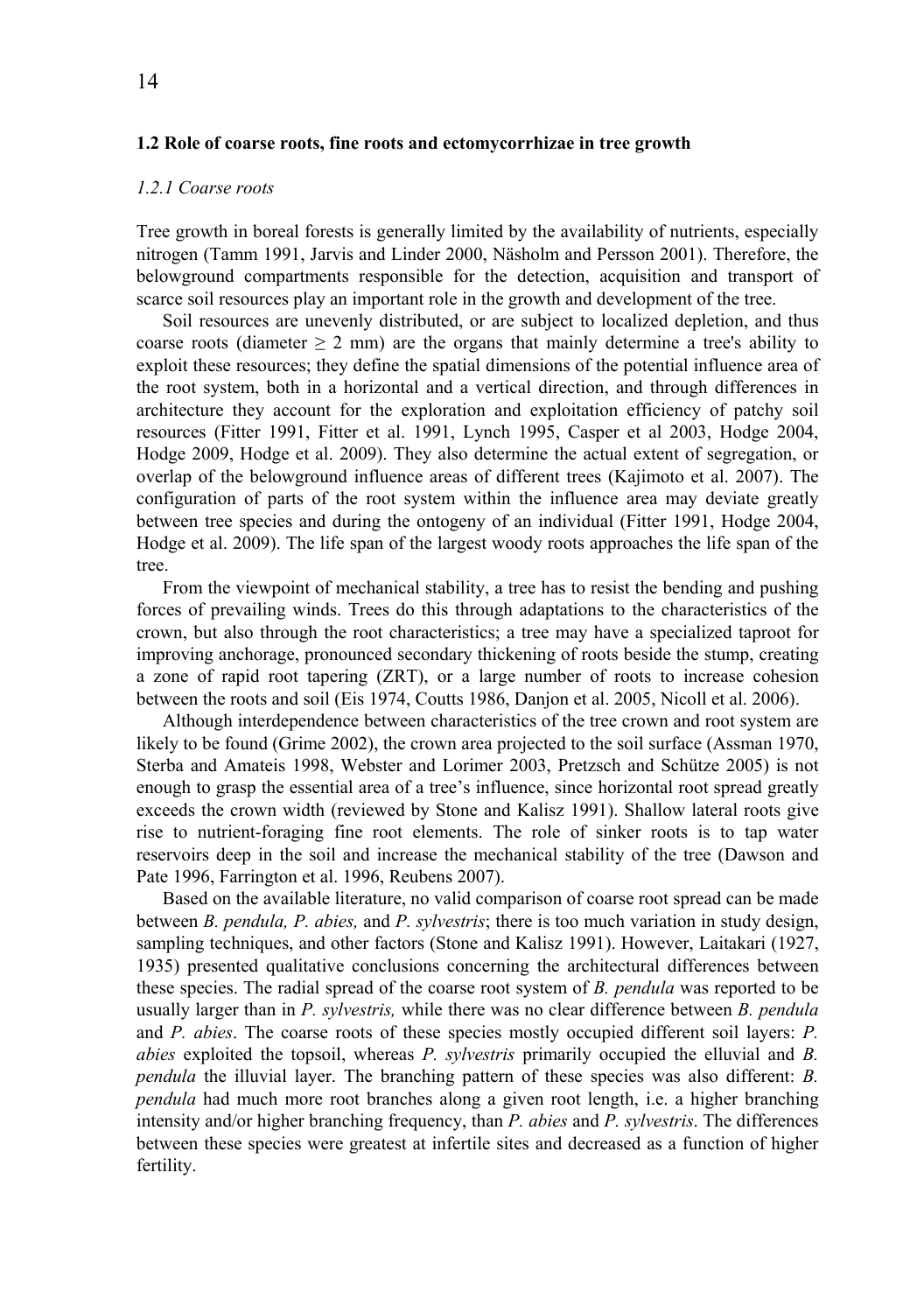## <span id="page-14-0"></span>*1.2.2. Fine roots*

The main function of the fine roots (diameter  $\leq 2$  mm) together with ECM is to take up water and mineral nutrients from the soil. The relevance of coarse woody roots in the uptake of water and nutrients depends on their amounts and distribution in the soil profile (Comenford et al. 1994), e.g. 6–16% of water acquisition in *P. abies* (Lindenmair et al. 2004).

Root systems account for 10–45% of the total tree carbon pool of a stand (Sanantonio et al. 1977, Fogel 1983, Helmisaari 2002). Although fine roots account for a relatively small proportion of the total root biomass ( $\leq 5\%$ , Vogt et al. 1996), they may account for 10–60% of the net primary production (NPP) of forest ecosystems (Vogt et al. 1996, Gower et al. 1997, Jackson 1997). Fine roots are thought to be major contributors to the soil carbon input due to their short turnover time (Norby and Jackson 2000). On the other hand, considerably longer turnover times for fine roots have been recorded, mainly from the labeling studies (see references in Högberg et al. 2006). These studies have argued that the rate of fine root production is over-estimated and up to 75% of carbon allocated to belowground biomass is used to support autotrophic respiration. This has led to the estimation that half of soil respiration could originate from living plant roots, their mycorrhizal fungi and other root-associated microbes driven by recent photosynthates. Accurate estimates of fine root biomass (FRB), production and turnover are needed for the estimation of soil carbon budgets (Lehtonen 2004). In any case, fine roots play an important role in the water, nutrient and carbon dynamics of a tree.

The question of how the aboveground abundance, e.g. number of stems  $ha^{-1}$  or basal area (G), of *B. pendula*, *P. abies*, and *P. sylvestris* is reflected belowground in mixed forest conditions is unresolved. The fine root biomass and length of deciduous trees are generally found to be greater than those of conifers in relation to their aboveground biomass (Finer et al. 1997).

The fine root morphological parameters, e.g. specific root length (SRL, root length divided by root dry mass, m  $g^{-1}$ ), have been interpreted to be an indication of the costbenefit ratio of roots. The cost is the root mass and the benefit is the obtained soil resources, which should be proportional to the root length (Fitter 1976, Lõhmus et al.1989, Eissenstat and Yanai 1997, Pregitzer et al. 2002). In general terms, deciduous trees have a higher SRL than coniferous trees (Ostonen et al. 2007a), and this difference was also found between the short roots of *B. pendula*, *P. abies* and *P. sylvestris* (Ostonen et al. 2007b). The vertical distributions of fine roots have additionally been found to differ between the studied conifers, *P. abies* having a larger proportion of fine roots in the topsoil than *P. sylvestris* (Kalela 1950, Helmisaari et al. 2007).

#### *1.2.3 Ectomycorrhiza*

Mycorrhizal associations improve tree growth through both nutritional and non-nutritional effects. The increase in nutrient and water uptake is primarily caused by an increased absorptive surface; the mycelia of ECM can reach much smaller soil pores than root hairs, and length of an ECM mycelium greatly exceeds the length of fine roots. It has been estimated that external ECM mycelia produce an increase of up to 60-fold in the surface area (Simard et al. 2002). Possibly the highest estimate is that a tree root with extending ECM mycelia can exploit up to a 1000-fold larger soil volume than a non-mycorrhizal root (Rousseau et al. 1994). Mycorrhiza can also alter the chemistry of the mycorrhizosphere by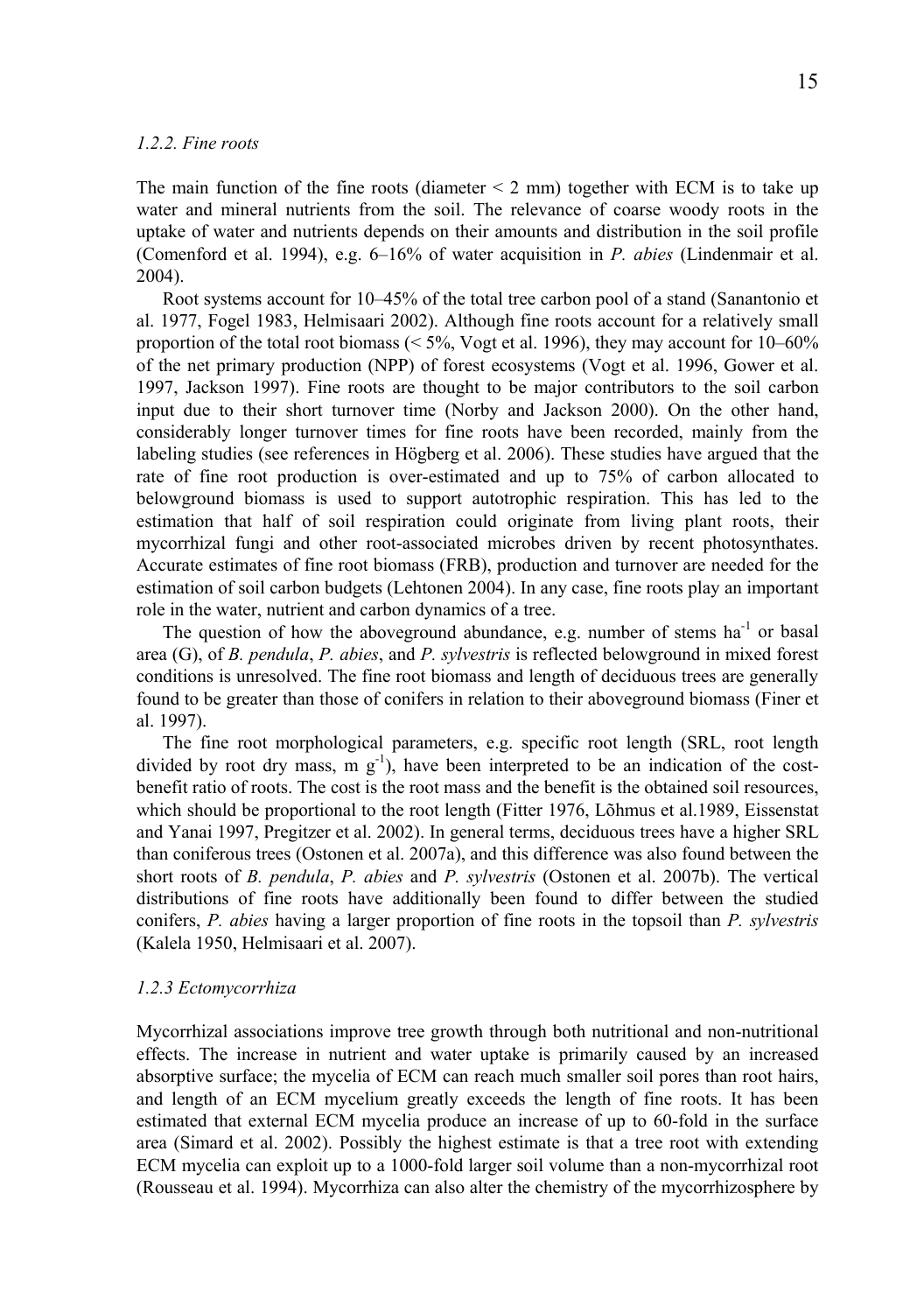<span id="page-15-0"></span>increasing the rate of weathering of soil minerals or access soil nutrients through the production of enzymes that degrade complex organic compounds inaccessible to plant roots (Lindahl et al. 2002). Moreover, mycorrhizae can improve plant nutrition by influencing the functioning of the soil bacteria (Simard et al. 2002). Examples of non-nutritional effects include the production of auxins or stimulation of the expression of auxin-regulated plant genes.

The host specificity of ECM can alter the competitive position of plants in a community (Newton and Haigh 1998, Nara 2006). In particular, the mycorrhiza-mediated uptake of organic nitrogen may be an important mechanism in competition between plants (Näsholm et al. 1998, Aerts 2002). Regarding the belowground competition between trees, the most important aspect of ECM may, however, to be the existence of a common mycorrhizal network (CMN; Newman 1988, Simard et al 1997). Although it has been established that materials can move between mycorrhizal plants, there are still many open questions, perhaps most importantly whether the net transfer of nutrients or carbon is extensive enough to affect plant physiology and ecology (Simard et al. 2002, Simard and Durall 2004). If proven to be so, it could change the fundamental concept of competition between trees.

# **1.3 Variability in root and root system traits**

# *1.3.1 The concept of root plasticity*

The heterogeneity of soil imposes specific demands on the root systems of a tree. This heterogeneity occurs both in space and time; nutrient availability can deviate by an order of magnitude between the locations occupied by different roots of single plant (Jackson and Caldwell 1993, Gross et al. 1995, Farley and Fitter 1999), and the rate of nutrient mineralization varies, e.g. due to weather seasons (Grime 1991, Grime 2002). The mixture of species further increases the heterogeneity of the surrounding environment of a single tree (Oliver and Larson 1996). The key element in successful soil foraging by a tree is the morphological and physiological plasticity of root characteristics (Caldwell and Pearcy 1994, Hutchings and John 2004). Plasticity can be described as a flexible strategy, which increases the fitness of a single tree in a given environment. This plasticity ultimately makes it possible to have different phenotypes of the same genotype, depending on the environmental conditions in which a plant grows (Bradshaw 1965, Weiner 2004).

The plastic responses of plants cover a wide range of phenomena, including both morphological and physiological changes, for instance in leaf number, the shoot-root ratio, root morphology, uptake kinetics and changes in root longevity (Weiner 2004). Plastic foraging responses can be described as morphological or physiological alterations that directly or indirectly enhance the capture of air- or soil-borne resources (de Kroon et al. 2009). Belowground, the most distinct appearance of morphological plasticity is the root proliferation in local nutrient patches through an increased branching frequency or higher branching intensity (Nobbe 1862 in Lynch 1995, Drew et al. 1973, Drew 1975, Drew and Saker 1975, 1978, Jackson and Caldwell 1991, Fitter 1994, Lynch 1995, Hodge et al. 1999, 2000, Wang et al. 2006, Zhang and George 2009). The modular structure of roots enables this architectural flexibility and makes the more or less precise deployment of root segments possible (Fitter 1994, Hodge et al. 2004, 2009). In the finest belowground compartments, i.e. root hairs and mycorrhizal hyphae, distinct proliferation responses to elevated nutrient conditions have also been observed (St. John et al. 1983, Robinson and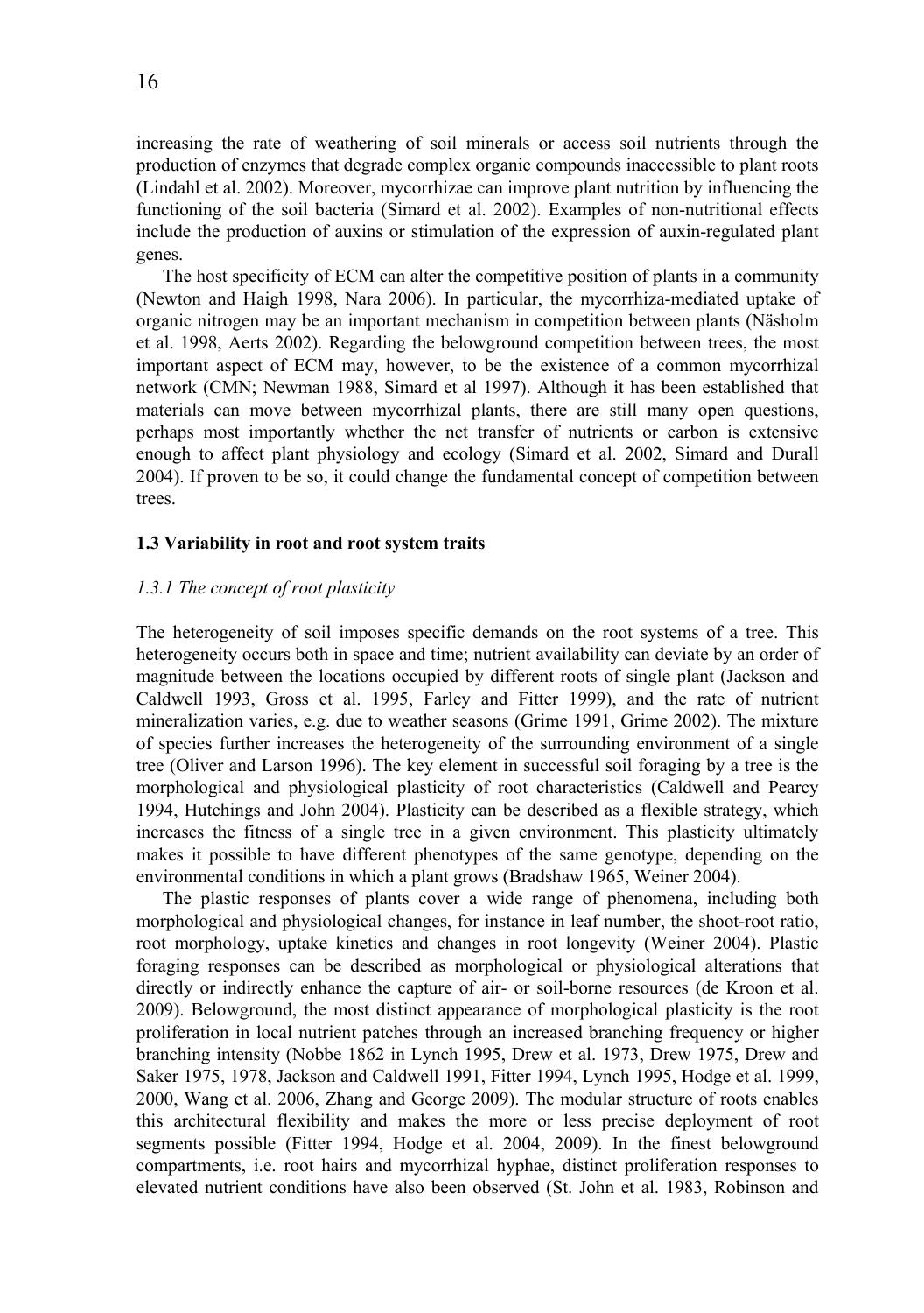<span id="page-16-0"></span>Rorison 1987). An equally important aspect of plasticity is the adaptation of physiological characteristics of the acquisition organs. Considerable changes of up to 80% have been observed in the physiological nutrient uptake capacity, i.e. uptake kinetics, per unit of root length due to elevated nutrient concentrations (Jackson et al. 1990, Jackson and Caldwell 1991).

Most studies concerning root plasticity have been performed with crop plants showing rapid growth and strong responses to increased soil resources. For plants of this kind, a high phenotypic plasticity ensures the efficient exploitation of brief pulses and patches of high resource availability. This is one reason why they have been selected for agricultural use (Fitter 1996). However, based on the studies performed so far, no broad distinction coud be made between herbaceous and woody species in the level of plasticity (Grime 2002).

# *1.3.2 Effect of site fertility*

The accumulated observations indicate that under nutrient-poor conditions, plants generally shift allocation from shoot to roots, i.e. follow an extensive strategy (Keyes and Grier 1981, Vogt et al. 1987, Hodge 2009; however, see Grime 1994). In monocultures of *P. abies* and *P. sylvestris*, the allocation to the belowground compartments also increased from fertile to infertile sites, in terms of the ratio of foliage to fine roots (Helmisaari et al. 2007). It is not known whether the same trend could also be found in mixed forest comprised of the species used in this study. However, with same relative allocation to the roots, the allocation within root systems can vary from one plant species to another (Fitter 1991, Campbell et al. 1991). Especially in productive habitats, this plasticity occurring within both the root and shoot systems may be even more important for plant fitness than modifications to the root-shoot ratio (Grime 1994). However, studies on fine root morphology have yielded contradictory results, since SRL values have been reported to increase, remain constant, or decrease in response to site fertility (reviewed in Ostonen et al. 2007a).

The radial root spread of trees may be assumed to increase with decreasing site fertility, since trees have to explore a larger soil volume to gather the same amount of soil resources. This hypothesis was supported by the results of Laitakari (1927, 1935), since the radial spread of root systems of *B. pendula*, *P. abies*, and *P. sylvestris* increased along a gradient from fertile to infertile sites. However, root spreads may be similar or even larger in more fertile sites, since tree shoots are often bigger there. The observation that non-fertilized small trees had a similar root spread to much bigger fertilized trees (Johnsen et al. 2005) supports this view.

Globally, at least 50% of all roots are located in the upper 0.3 m of the soil profile, and 95% in the upper 2 m (Schenk and Jackson 2002), since soil resources are most abundant in the uppermost soil layers. However, the systematic exclusion of deeper soil layers in sampling may have overemphasized the importance of the upper soil layers for tree growth (Stone and Kalisz 1991). In boreal soils, the nitrogen content is much higher in the organic soil layer than in mineral soil (Mustajärvi et al. 2008), and consequently the quantity of fine roots of *P. abies* and *P. sylvestris* rapidly declines with depth in both fertile and infertile sites (Helmisaari et al. 2007). The topmost soil layers rapidly dry in poor sandy soils, and this forces trees to seek water from deeper layers through the secondary proliferation of sinker roots (Danjon et al. 2005). In the case of *B. pendula*, *P. abies*, and *P. sylvestris*, however, the mean depth of coarse roots was the highest in moraine soils, decreasing towards sandy soils, and no clear differences between fertile and infertile sites were observed (Laitakari 1927, 1935).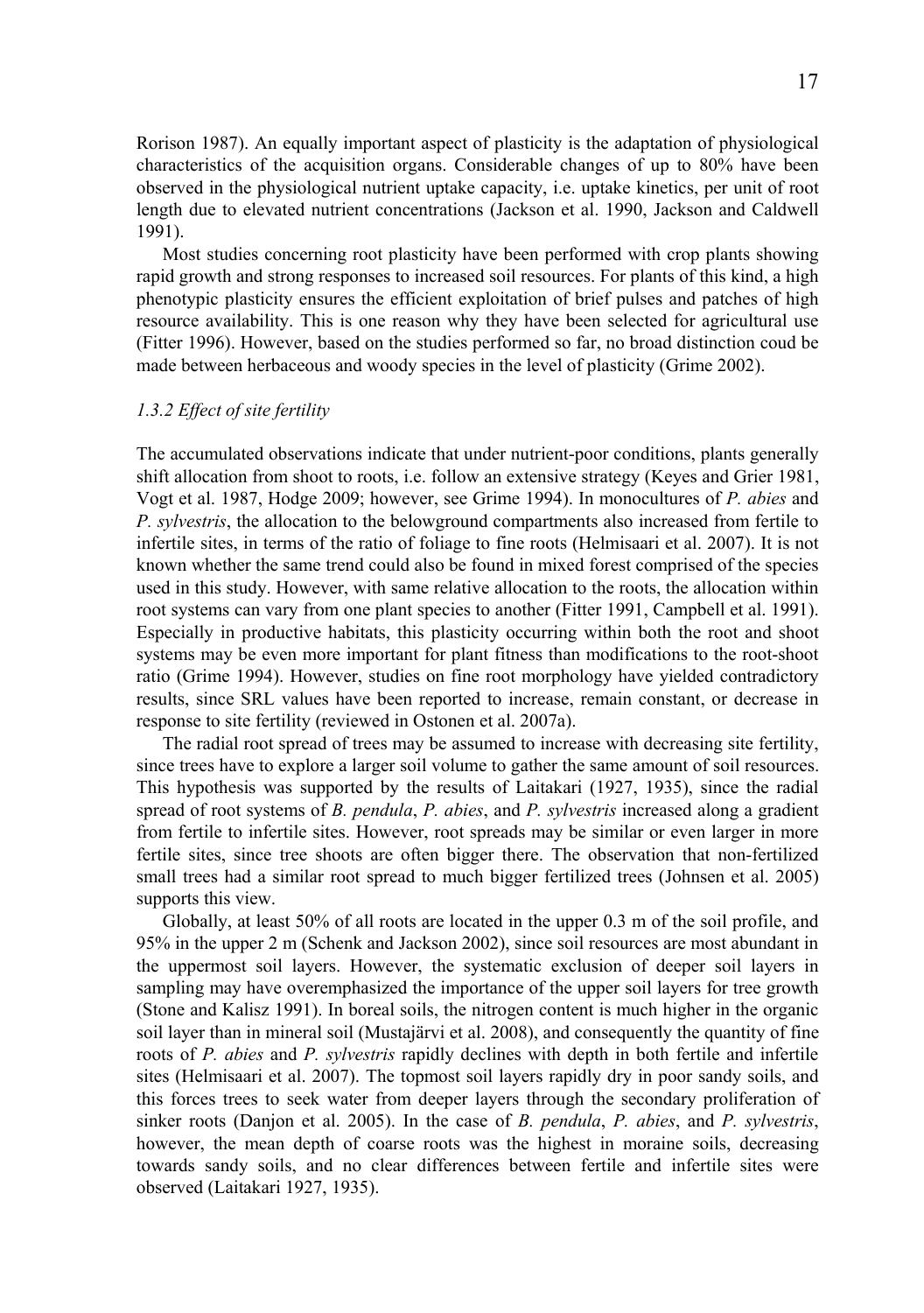<span id="page-17-0"></span>Studies considering the local root proliferation in tree seedlings (George et al. 1997, van Vuuren et al. 2003, Zhang and George 2009) have demonstrated that root dry matter and total root length increase more in species from more fertile habitats due to artificial nutrient "hot spots" than in species from more infertile habitats, i.e. *Betula populifolia* Marsh. > *Acer rubrum* L., and *P. abies* > *P. sylvestris*. These observations support the deductions that high morphological plasticity and active foraging, which imply a high carbon cost for plants, could only be a selective advantage in habitats where they ensure access to abundant soil resources. In infertile sites, plants fitness can be increased by long-lasting roots remaining viable under chronic mineral nutrient stress and thus absorbing brief temporary pulses of nutrients (Grime 2002). The natural growing sites of *B. pendula* are more fertile than those of *P. sylvestris*. Thus, the root characteristics may show higher plasticity in *B. pendula* than in *P. sylvestris*. However, studies on older forest-grown trees are scarce (St. John et al. 1983, Raich et al. 1994), and the interaction of tree roots and ECM may alter the response of roots. Several studies have outlined the decreasing importance of ECM for trees as a function of improving site fertility (Arnebrant 1994, Pennanen et al. 1994, Högberg et al. 2003, Nilsson et al. 2005).

# *1.3.3 Effect of stand developmental stage*

The growth of tree woody coarse roots follows the general development of the tree. Thus, radial root spread could also be presumed to increase with tree age and size. However, in *Tournefortia argentea* L.f., roots already extended up to 18 m by the age of 3 years, while in *Pinus elliottii* Engelm. root spread was ca. 10 m at the age of 5 years (Stone and Kalisz 1991), and in *Pinus resinosa* Ait. root spread was completed between 15 to 20 years of age (Fayle 1975). In the studies of Laitakari (1927, 1935), the radial spreads of *B. pendula*, *P. abies*, and *P. sylvestris* increased with tree age and size in all three species. However, values close to the observed maximum spreads were also found from fairly small trees at the age of 40–50 years.

Corresponding with the trend in radial root spread, the mean rooting depth of shallow coarse roots also increased with tree age and size in *B. pendula*, *P. abies*, and *P. sylvestris*  (Laitakari 1927, 1935). However, the maximum rooting depth of a tree is determined by the sinker roots, and they may already reach the maximum depth within the first ten years (Fayle 1975). In a study on mature hardwood forest trees (40–60 years old), no relationship was found between stand age and rooting depth (Kochenderfer 1973). This observation lends indirect support to the hypothesis that the maximum rooting depth may be reached at a fairly early stage of stand development.

The branching pattern of coarse roots clearly changed with stand age in *B. pendula*, *P. abies*, and *P. sylvestris*, i.e. the frequency of coarse root branches per unit area increased during stand development (Laitakari 1927, 1935).

In most of tree species, including *P. abies* and *P. sylvestris*, the stand total FRB has been found to increase only until canopy closure, and thereafter remain more or less constant (Vogt et al. 1983, Vanninen et al. 1996, Vanninen and Mäkelä 1999, Helmisaari et al. 2002). Mature trees had lower mean SRL values than younger trees in the study of Claus and George (2005). This difference in fine root morphology may be related to the branching of fine roots, since younger trees may have a higher proportion of first-order roots with high SRL values (Pregitzer et al. 2002). On the other hand, lower SRL values may indicate extended fine root longevity in mature trees.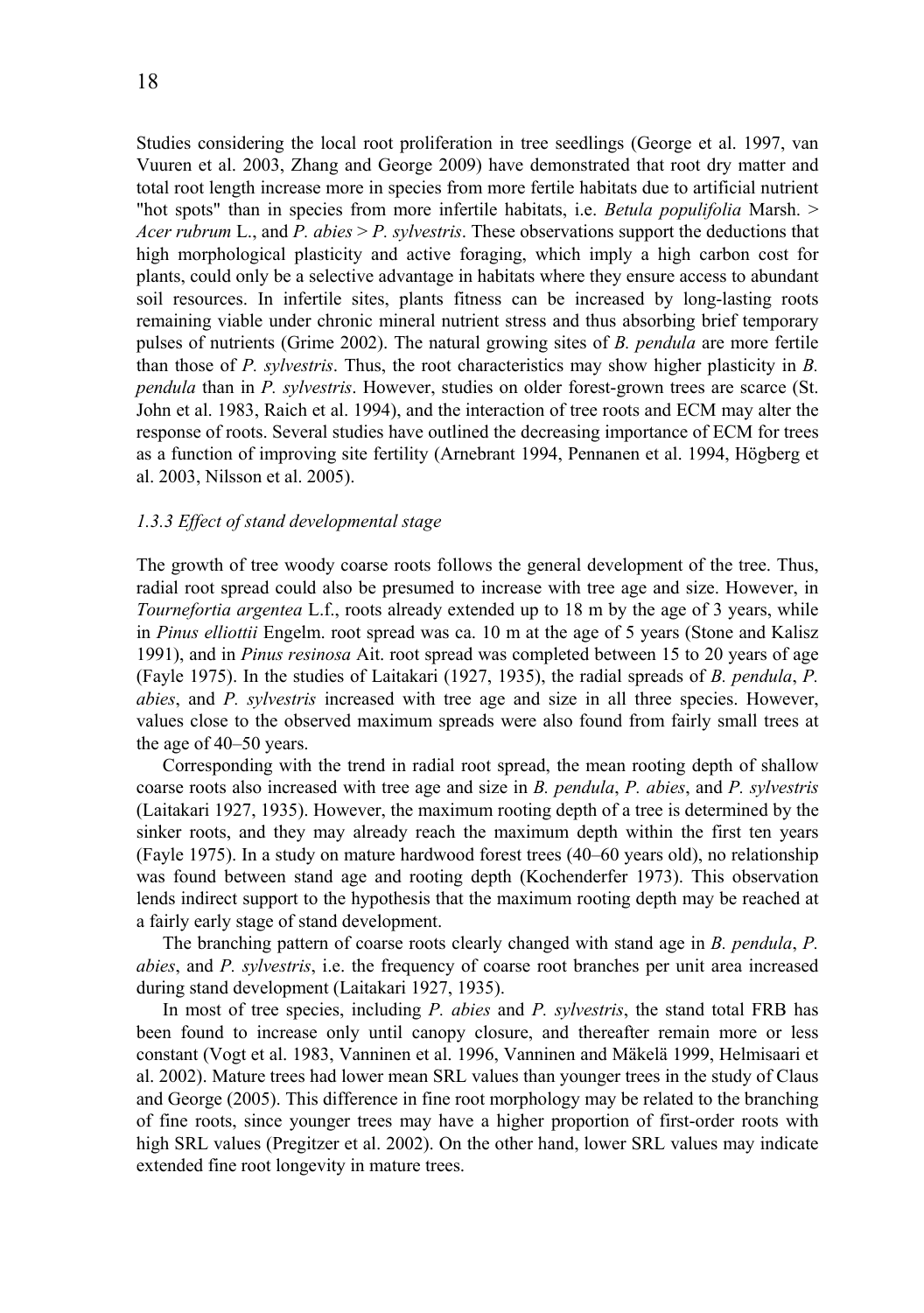<span id="page-18-0"></span>The relationship between stand development and ECM has mainly been examined on the basis of the ECM fruiting body production. These studies have produced contradictory results; some of them found the highest production in the young stages (Chisilov and Demidova 1998, Hintikka 1988), while others have detected no differences between stands of different ages (Bonet et al. 2004). Using fungal ingrowth bags, Wallander et al. (2010) found that the biomass production of ECM was highest in young *P. abies* stands (10–30 yrs), coinciding with canopy closure. They related this result to the overall developmental phase of a tree, i.e. tree growth in this phase is rapid and the leaf area maximal.

## *1.3.4 Interactions in mixed stands*

The structural and functional regularities, e.g. the spatial dimensions of root systems, topology, and mycorrhizal associations, of trees in mixed forests may differ from those of monocultures and may be specific to a particular species combination, determining its development as the output of the interactions between species. Natural mixed forests usually also have multiple tree cohorts, thus increasing the complexity of the community compared with even-aged stands (Oliver and Larson 1996, Grime 2002). The social status of plants may also affect the allocation pattern. Campbell et al. (1991) found that dominant plants exploited nutrient-rich patches to a greater extent than other plants due to higher growth rates. Meanwhile, suppressed plants allocated their new root growth more precisely, i.e. a larger proportion of their new root growth occurred in nutrient-rich zones. In contrast to pure, even-aged stands, easily measurable stand factors, e.g. basal area or stand volume, are not sufficient to describe the growth processes in mixed stands.

Interactions between species can be facilitative (Hauggaard-Nielsen and Jensen 2005), neutral (Venn et al. 2009), or competitive (Schenk 2006). The positive effects of other species could occur, for instance, by making otherwise unavailable soil resources available. Competition occurs between individuals of both the same and different species. Intraspecific interaction leads to decreased resource uptake per individual, and thus to a decline in growth. Competition between different species with identical growth characteristics is equivalent to the intraspecific competition in monoculture (Kelty 2006), yet in the long term this leads to the exclusion of one or another species from the habitat (Gause 1934). Interspecific competition between species that have complementary characteristics, such as different shade tolerances or rooting depths, is lower than intraspecific competition (Kelty 2006).

In studies on temperate mixed forests of *Fagus sylvatica* L. and *Picea abies*, clear vertical stratification of the rooting space was observed (Schmid and Kazda 2001, Schmid 2002, Bolte and Villanueva 2006), while in a mixed *F. sylvatica* - *Pinus sylvestris* stand, fine root vertical distributions were found to overlap (Curt and Prévosto 2003). Based on the studies of Laitakari (1927, 1935), *B. pendula* may open up passages for conifers down to the deeper mineral soil layers. *Betula pendula* may also improve soil quality by acquiring base cations from below the rooting zone of *P. abies* and *P. sylvestris* and through the deciduous litter input (Brandtberg et al. 2000). However, although changes in soil chemistry due to a deciduous admixture have been reported in many studies, little evidence of improved tree nutrition has been presented (reviewed by Rothe and Binkley 2001). On the other hand, *B. pendula* may have a larger belowground area of influence (Laitakari 1927, 1935) and higher FRB than the studied conifers (Finer et al. 1997), and thus suppress the development of the root systems of conifers in mixed forest conditions.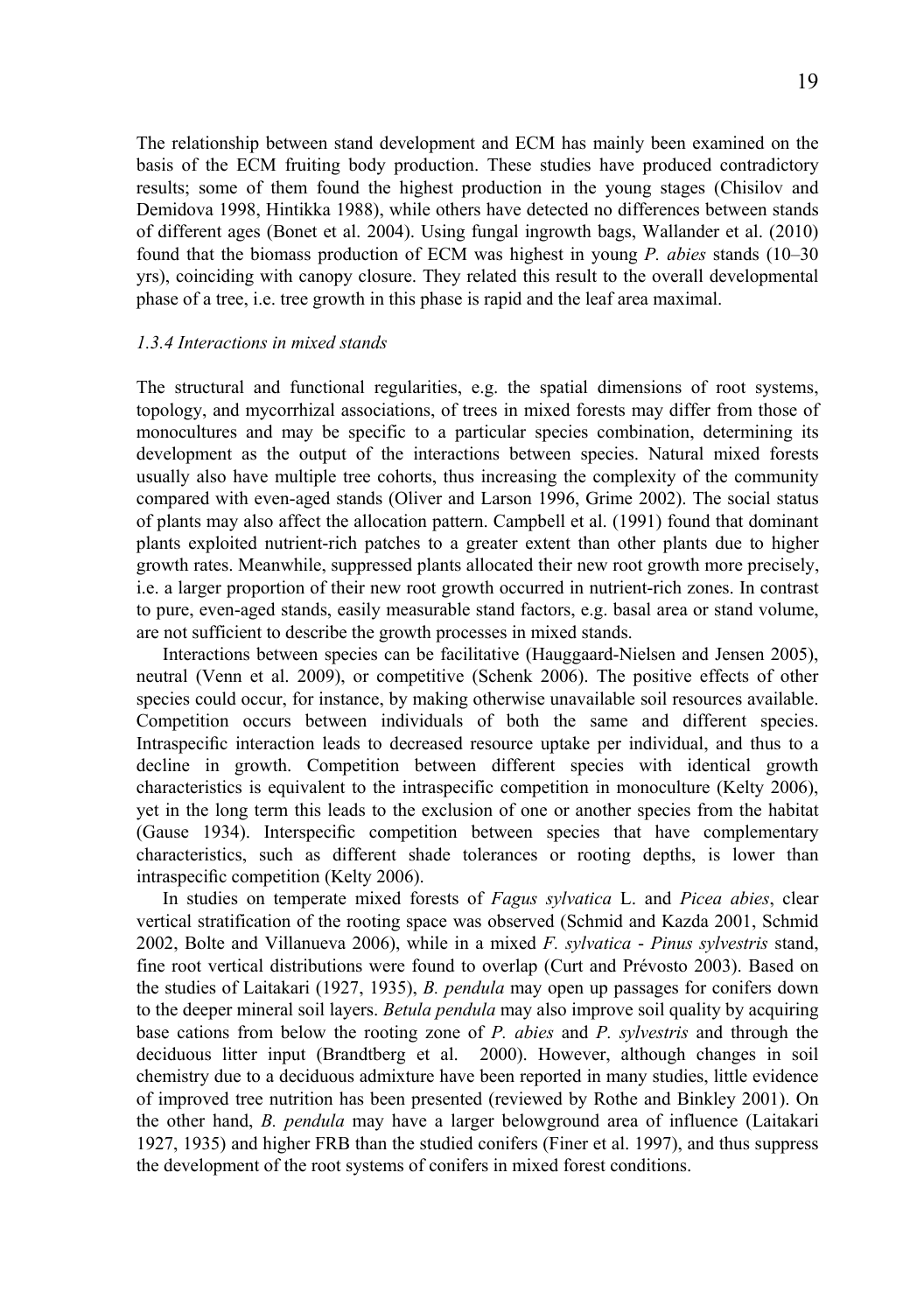<span id="page-19-0"></span>Root models can be roughly divided into ecosystem-level and single-tree models. Ecosystem-level models deal with the question of how roots affect the rhizosphere, e.g. in the form of carbon input, or the concentrations of oxygen or carbon dioxide (Darrah et al. 2006). With single-tree models, a variety of issues can be investigated, e.g. biomass partitioning between shoots and roots (Wirth et al. 2004), the uptake and transport of different substrates (Wang and Smith 2004), and biomechanics (Dupuy et al. 2005). In the simplest modeling approach, stem diameter has been used to predict the biomass of the root system (Marklund 1988, Petersson and Ståhl 2006). Empirical models of this kind cannot, however, be easily applied for different growing conditions or for mixed stands, and a similar root system biomass can be reached with multiple root system architectures leading to differences in uptake and transport efficiencies.

Modeling of root system architectural traits provides spatial and structural information on root systems, which is needed in studies of, for example, plant-medium exchanges or plant-plant interactions (Drouet and Pagès 2007). Developmental and fractal modeling are the main approaches applied in the modeling of coarse root architecture (Tobin et al. 2007).

Developmental modeling aims at predicting the 3D dynamics of the coarse roots (e.g. Jourdan and Rey 1997; Pagès et al. 2004, Drouet and Pagès 2007). Roots and root systems are characterized as a composition of the different types of root axes consisting of different morphotypes. Their relative layout along with their hierarchical relationships and their sequence of development is determined through the morphogenetic rules and local soil conditions.

In fractal modeling, the architecture of the coarse roots is produced by repeating selfsimilar substructures (Mandelbrot 1983, van Noordwijk et al. 1994; Ozier-Lafontaine et al. 1999; Smith 2001; van Noordwijk and Mulia 2002; Richardson and zu Dohna 2003). Selfsimilarity means in this framework that the characteristics of the branching event, relative to the diameter of the branches, do not change from the first to the last branching in the root (van Noordwijk and Mulia 2002). The root system is formulated as a composition of root segments. The organization and geometric dimensions of root segments within a root system are derived by self-similar branching rules, in which the dimensions of child root segments are derived recursively on the basis of the dimensions of the parent segments (van Noordwijk et al. 1994, van Noordwijk and Mulia 2002). For simulation of the root system, specifications are also needed for segment termination, branching angles and the number of child segments produced in each branching event (Ozier-Lafontaine et al. 1999).

The applicability of the fractal approach to modeling the characteristics of coarse roots has been tested with tropical (van Noordwijk and Purnomosidhi 1995, Ozier-Lafontaine et al. 1999, Salas et al. 2004) and temperate tree species (Richardson and zu Dohna 2003, Nygren et al. 2009) with satisfactory accuracy. The trees in these studies have been young and quite small, their root system traits thus probably mostly reflecting their water transport function. With increasing tree age and size, the effect of mechanical constraints on the root system traits presumably increase and the divergence of root system traits from a selfsimilar fractal could be presumed to increase. Thus, the ability of the fractal modeling approach to produce the coarse root architecture of mature boreal tree species has yet to be tested. Knowledge of the variability in model parameters in relation to different site fertilities and stand developmental stages, or the variability in model parameters within one root system (Richardson and du Zohna 2003, Soethe et al. 2007) also does not exist.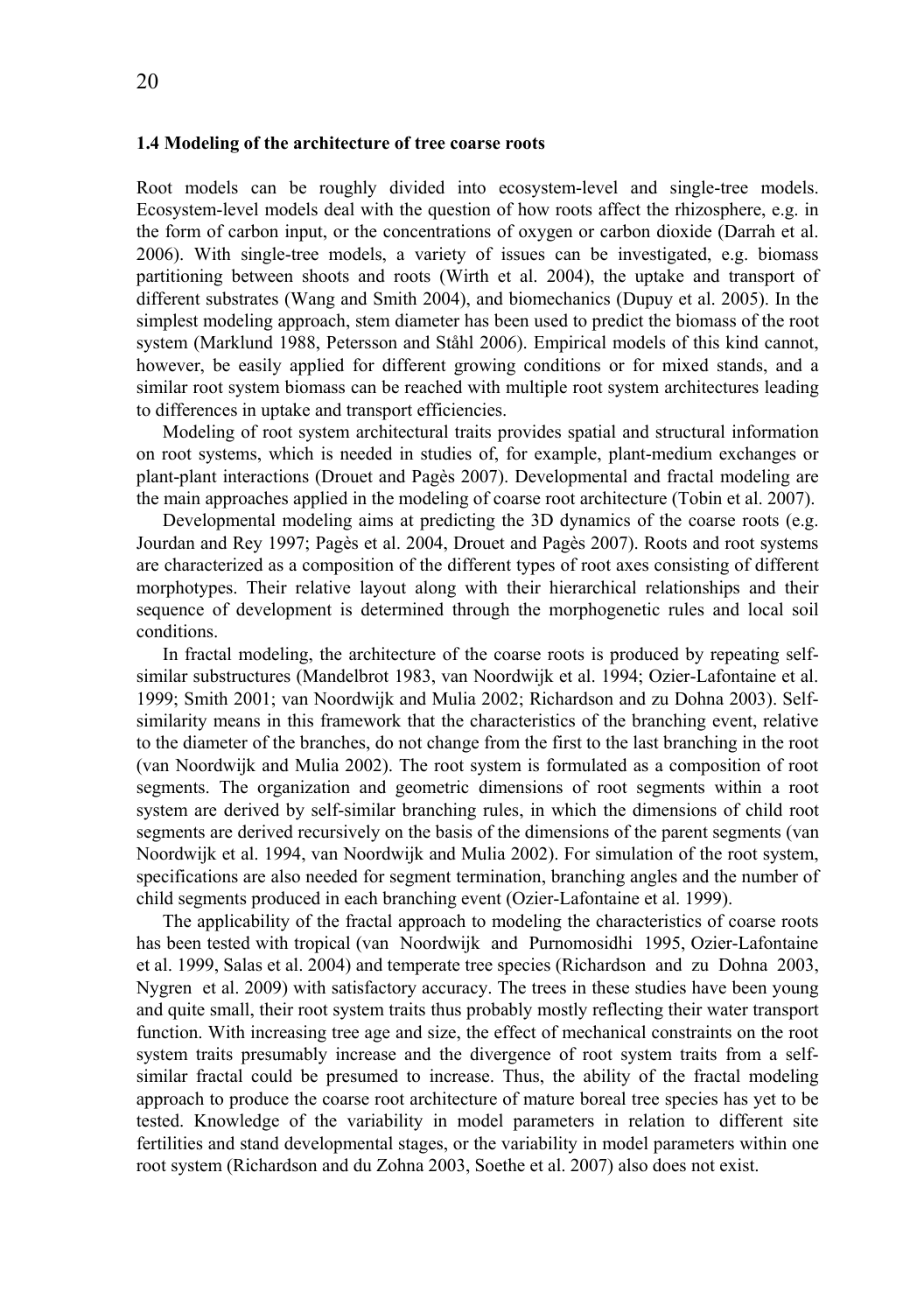#### <span id="page-20-0"></span>**1.5 Aims of the study and research hypotheses**

The studied species differ in their growth and development in many ways. *Betula pendula* and *P. sylvestris* are early-successional, light-demanding pioneer species, whereas *P. abies* is late-successional and shade-tolerant. Both of the conifers have a higher yield per obtained soil resource unit than *B. pendula*, and *P. sylvestris* has a higher nutrient use efficiency than *P. abies* (Kellomäki 1991). These differences presumably generate differences in specific belowground growth strategies.

Active resource foraging ensures the rapid establishment and high use of resources of *B. pendula*. I assumed that in root traits this means the need for a large root surface area, which leads to a large belowground area of influence as well as a high coarse and fine root length and mass. The dichotomous arrangement of root segments in topological terms is hypothetically appropriate for active foraging. Another property of this competitive growth strategy is the high morphological plasticity of roots i.e. relative continuous readjustment of the spatial distribution of adsorptive surfaces. I hypothesized that the high root plasticity of *B. pendula* could especially be seen in fine root morphology, i.e. in high SRL and root length density (RLD, cm cm<sup>-3</sup>) values, due to changes in site fertility. I also hypothesized that in all tree species, the xylem anatomy differs between roots, stems and branches, and the conduit size increases from the stem apex toward the distal roots. The change in conduit size may, however, be non-continuous, and scaling parameter values may thus be compartment-specific. In *B. pendula*, the high use of soil resources is compensated by large vessels and a steep tapering of them in order to ensure the effective transport of soil-borne resources.

The high resource-use efficiency of *P. sylvestris* coupled with adaptation to relatively infertile sites leads to the assumption of generally less extensive root systems and lower morphological plasticity of the roots than in *B. pendula*. I assumed that a root system with a small area of influence, a small number of root branches and a low turnover rate may be more cost-efficient for the exploitation of temporary pulses of higher resource availability in infertile sites. The topology of the root system resembles the herringbone pattern more than the dichotomous pattern. Tracheids as conductive elements of *P. sylvestris* indicate the optimization between efficient transport and the avoidance of cavitation in dry habitats, and thus less steep scaling of conduit diameters could be presumed than in *B. pendula*.

I presumed that the belowground traits of *P. abies* are intermediate between *B. pendula* and *P. sylvestris*. The area of influence of root systems, number of root branches, and topology of roots may be closer to *B. pendula* than *P. sylvestris*. Lower morphological plasticity of roots due to higher resource-use efficiency than in *B. pendula* may especially be seen in the fine root characteristics, which may thus be close to the values of *P. sylvestris*. I assumed that the late-successional status of *P. abies* is not clearly illuminated in root traits.

Thus, the aim of my research was to examine the structural and functional characteristics of root systems of these three tree species in mixed boreal forests. The specific objectives were to:

1. determine the effect of site fertility and stand developmental stage of a mixed boreal forest stand on the root traits of *B. pendula*, *P. abies*, and *P. sylvestris*, and on the biomass production and diversity of ECM (I, III);

2. test applicability of the fractal branching approach for modeling the coarse root architecture of the studied species (II); and

3. investigate the effect of tree architecture on xylem anatomy at the whole-tree level, and empirically test the proposals of the theoretical scaling models (IV).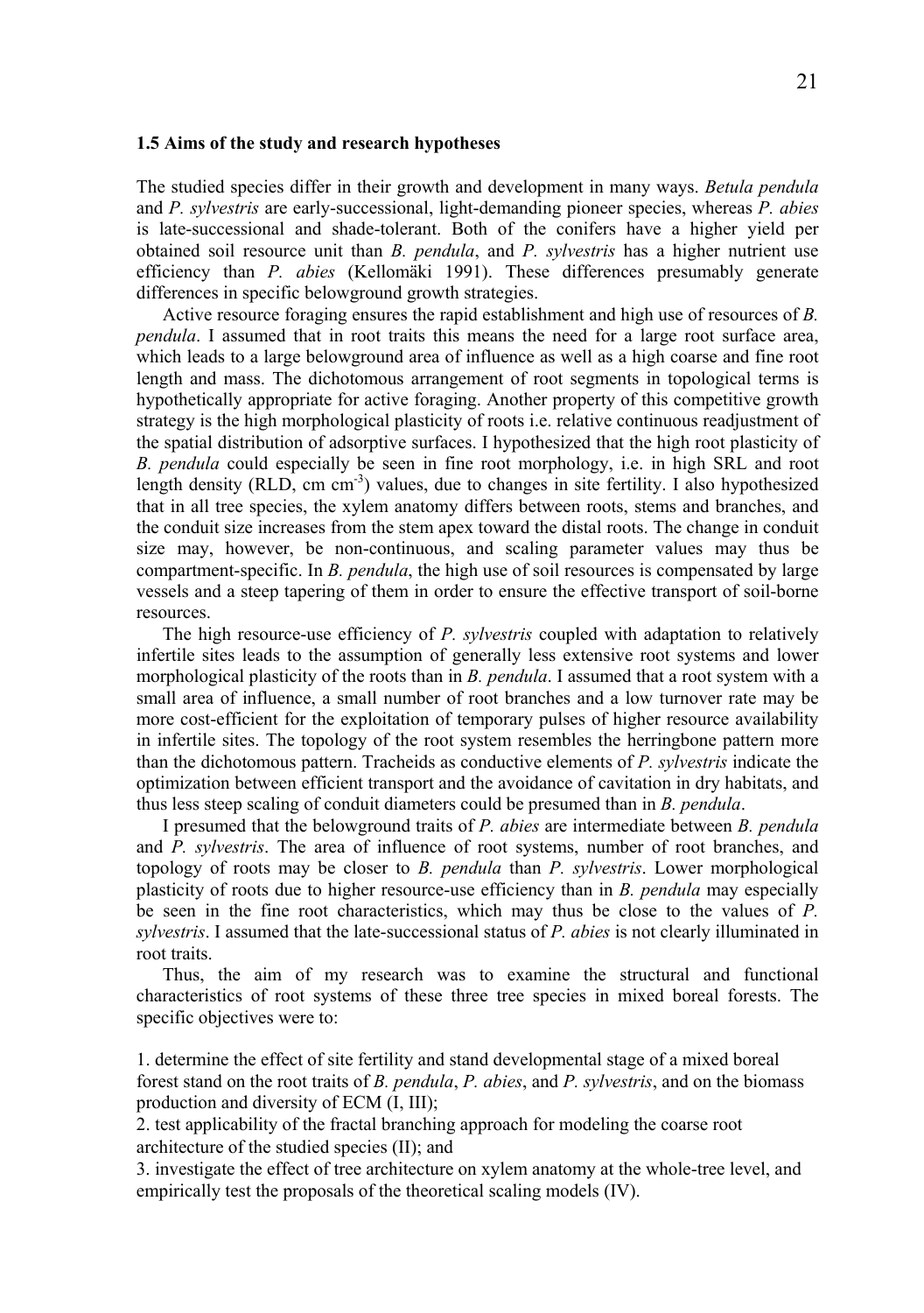# <span id="page-21-0"></span>**2 MATERIAL AND METHODS**

# **2.1 Study sites**

The fieldwork was carried out in the vicinity of the Hyytiälä Forestry Field Station of the University of Helsinki in southern Finland (61°50'N and 24°18'E, 160 m a.s.l.) during 2005 and 2006. Five study sites were selected (I) in mixed *Betula pendula*, *Picea abies*, and *Pinus sylvestris* stands (Table 1). The stands also contained other tree species, such as *Alnus incana* (L.) Moench, *Sorbus aucuparia* L., *Salix caprea* L., and *Juniperus communis* L. The forest type was classified according to Cajander's (1949) system, in which stand fertility is assessed on the basis of the understorey vegetation.

**Table 1.** Characteristics of the mixed study stands comprised of *B. pendula*, *P. abies*, and *P. sylvestris*.

|                  | Forest           |                |              | Number             |                    | Mean of stand |                  |
|------------------|------------------|----------------|--------------|--------------------|--------------------|---------------|------------------|
| Development      | site             |                | Regeneration | of trees           | G                  | Height        | DBH <sup>d</sup> |
| stage            | type             | <b>Species</b> | type         | $h$ ectare $^{-1}$ | $(m^2 \, ha^{-1})$ | (m)           | (cm)             |
|                  |                  |                |              |                    |                    |               |                  |
| Sapling (15 yrs) | МT               | B. pendula     | Natural      | 2920               | 4.6                | 4.6           | 3.1              |
|                  | <b>MT</b>        | P. abies       | Planted      | 6480               | 2.5                | 2.7           | 2.4              |
|                  | MT               | P. sylvestris  | Natural      | 180                | 0.1                | 3.0           | 3.7              |
|                  | <b>MT</b>        | <b>Others</b>  | Natural      | 3900               | 0.5                | 2.7           | 1.2              |
|                  |                  | Total          |              | 13480              | 8.0                | 3.2           | 2.3              |
| Pole (30 yrs)    | OMT <sup>a</sup> | B. pendula     | Natural      | 530                | 6.2                | 14.0          | 12.6             |
|                  | <b>OMT</b>       | P. abies       | Planted      | 3150               | 6.5                | 5.8           | 6.0              |
|                  | OMT              | P. sylvestris  | Natural      | 270                | 4.7                | 14.4          | 14.4             |
|                  | <b>OMT</b>       | Others         | Natural      | 430                | 1.9                | 9.8           | 8.1              |
|                  |                  | Total          |              | 4380               | 19.0               | 8.8           | 8.4              |
|                  | MT <sup>b</sup>  | B. pendula     | Natural      | 480                | 5.0                | 12.9          | 11.5             |
|                  | <b>MT</b>        | P. abies       | Natural      | 3450               | 3.0                | 4.3           | 4.1              |
|                  | MT               | P. sylvestris  | Planted      | 830                | 10.7               | 11.5          | 12.2             |
|                  | MT               | Others         | Natural      | 930                | 0.2                | 3.0           | 1.3              |
|                  |                  | Total          |              | 5690               | 19.0               | 8.2           | 8.0              |
|                  | VT <sup>c</sup>  | B. pendula     | Natural      | 480                | 1.6                | 8.8           | 7.9              |
|                  | VT               | P. abies       | Natural      | 920                | 4.8                | 7.9           | 8.7              |
|                  | VT               | P. sylvestris  | Natural      | 390                | 3.3                | 8.7           | 10.4             |
|                  | <b>VT</b>        | <b>Others</b>  | Natural      | 110                | 0.2                | 5.9           | 5.7              |
|                  |                  | Total          |              | 1900               | 10.0               | 8.2           | 8.8              |
| Mature (50 yrs)  | MT               | B. pendula     | Natural      | 70                 | 1.1                | 14.4          | 13.0             |
|                  | <b>MT</b>        | P. abies       | Planted      | 530                | 10.3               | 13.1          | 14.5             |
|                  | MT               | P. sylvestris  | Planted      | 270                | 9.8                | 17.3          | 20.8             |
|                  | MT               | <b>Others</b>  | Natural      | 10                 | 0.1                | 11.0          | 8.5              |
|                  |                  | Total          |              | 880                | 21.0               | 14.5          | 16.2             |

a OMT = *Oxalis-Myrtillus* type

<sup>b</sup>MT = *Myrtillus* type

<sup>c</sup>VT = Vaccinium type

 $<sup>d</sup>DBH =$  Diameter at breast height, i.e. at 1.3 m from ground surface.</sup>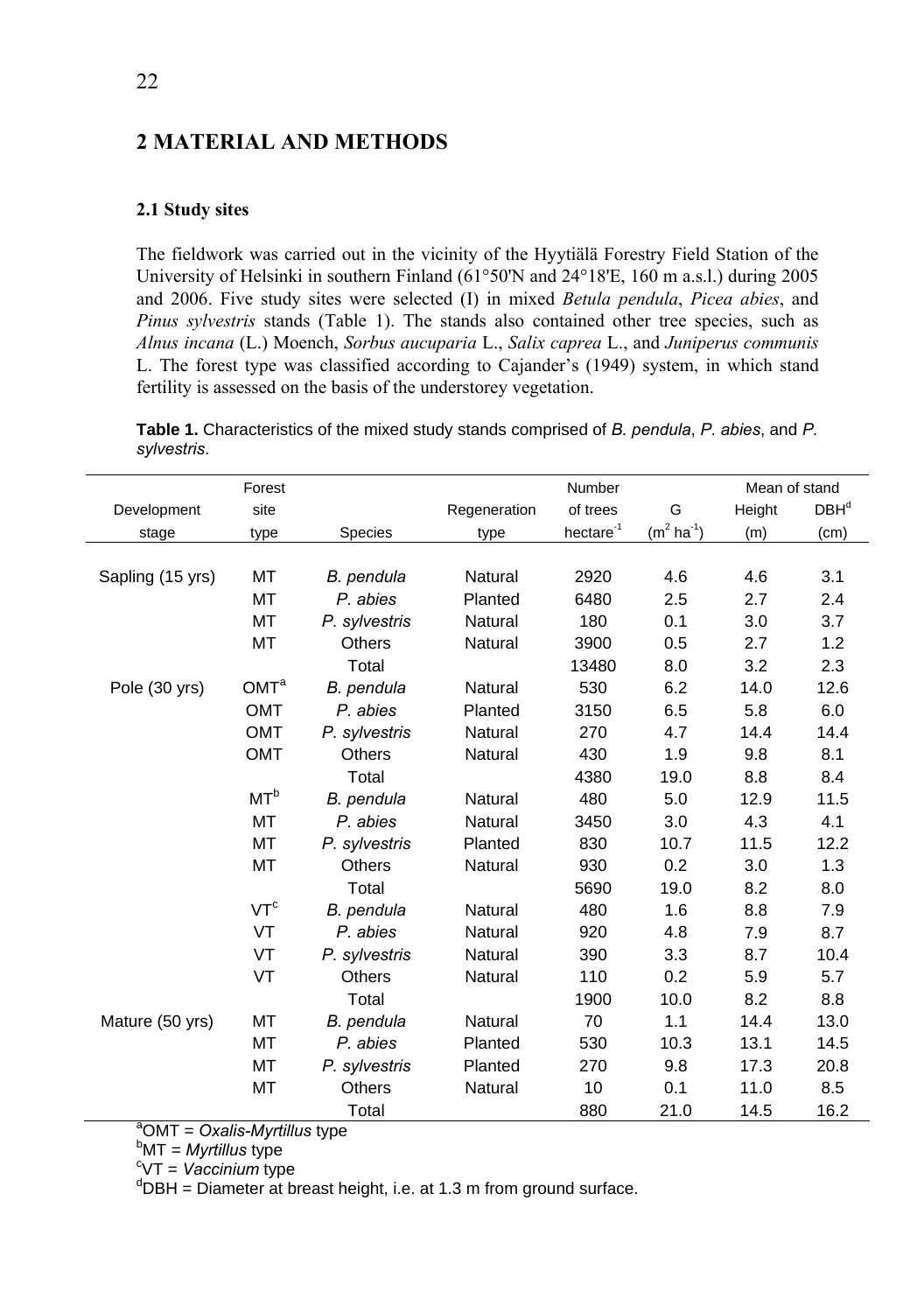Among the stands of this study, the Oxalis-Myrtillus site type (OMT) represents the highest fertility, the Myrtillus type (MT) the medium, and the Vaccinium type (VT) the least fertile. The stands formed gradients of both stand developmental stage (15-, 30-, and 50-year-old MT stands) and site fertility (30-year-old OMT, MT, and VT stands). The aboveground stand characteristics were measured in two circular subplots located around each sample tree (Fig. 1). The soil samples were taken from each plot in order to determine the soil fertility. One soil core sample (max. 50 cm depth) was taken next to each sample tree, totalling 12 soil cores per stand. According to the USDA soil taxonomy, the most common soil type in the Hyytiälä area is Typic Haplocryod (Mokma et al. 2004). Mean soil profiles are presented in Figure 2 (other soil characteristics in Table 2 in I; and in Table 4 in III).



**Figure 1.** Scheme representing the above- and belowground sampling. Aboveground characteristics of trees were measured in two circular subplots (radius 5 and 10 m in sapling and pole stage stands; 10 and 20 m in the mature stand), which were placed around sample trees. All trees taller than 1.3 m and all trees with a diameter  $>$  5 cm at 1.3 m aboveground were measured in the small and the wide circle, respectively. Fine root and soil sampling points are marked in the figure.



Humus (O)  $\Box$  Eluviation (E)  $\Box$  Illuviation (B)  $\Box$  Bottom (C)

**Figure 2**. Mean soil profile of each study stand. Soil characteristics were determined from 12 soil cores per stand. The maximum sampling depth was 50 cm.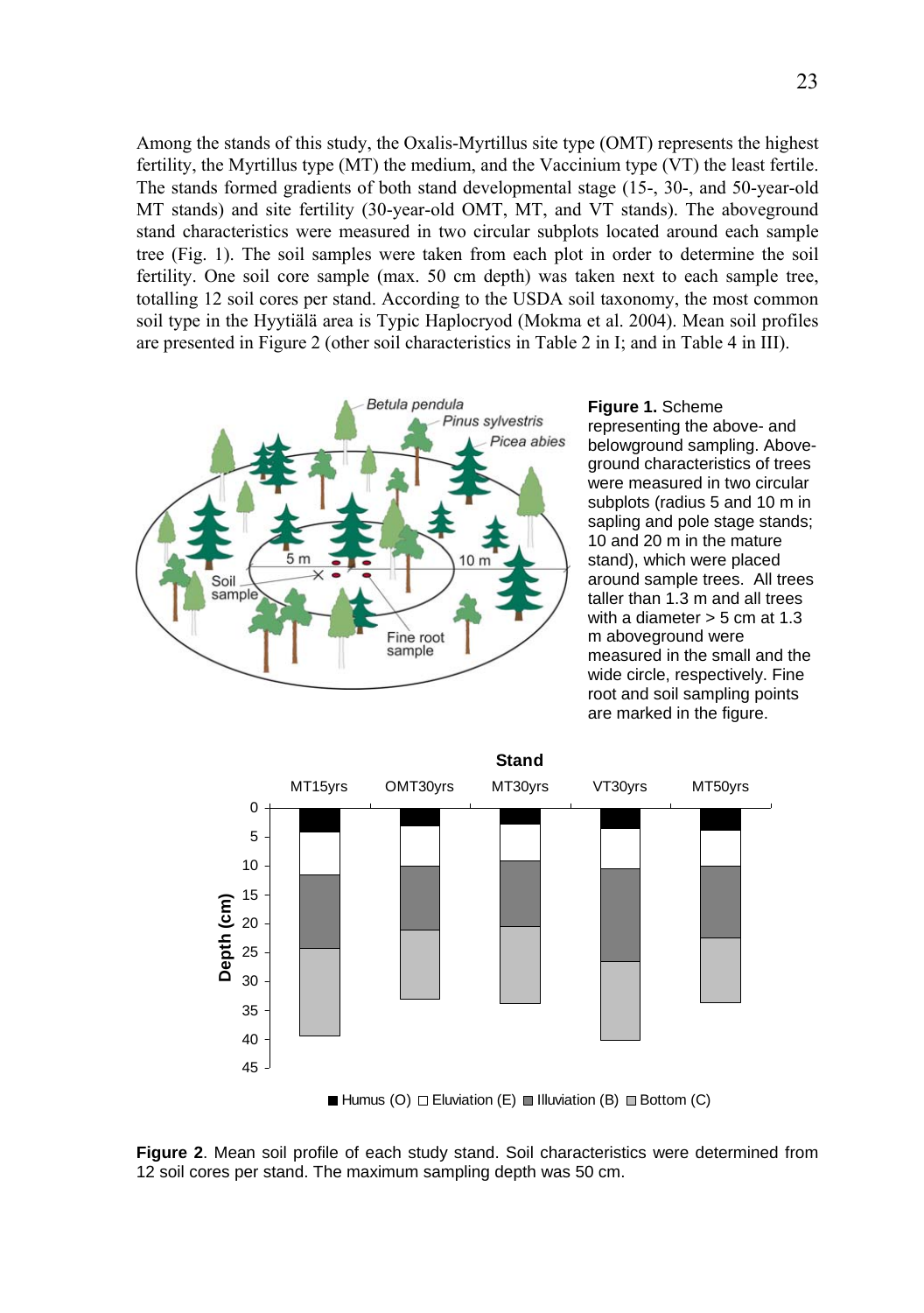# <span id="page-23-0"></span>**2.2. Material and methods**

# *2.2.1 Field measurements*

In order to study the root system architecture (I) and tree xylem anatomy (IV), and model the coarse root architecture (II), twelve sample trees were selected in each stand, four per species, among the dominant and co-dominant trees (Table 2). The selection of the sample trees was based on their crown characteristics, i.e. healthy trees with a long, living crown were selected. For each sample tree, all the roots attached to the root collar were excavated up to the first branching event and, thereafter, all coarse woody root segments (diameter  $> 2$ mm) were exposed from one to three sample roots per tree. The orientation and geometric dimensions of each segment were measured, both in the exposed roots and in the shoots of the sample trees (Fig. 3). The variables used in this summary part, either measured or estimated in different compartments, are presented in Table 3.

| Development                                                                                          | Forest    |                |           |              |             |             |
|------------------------------------------------------------------------------------------------------|-----------|----------------|-----------|--------------|-------------|-------------|
| stage                                                                                                | site type | <b>Species</b> | Age $(a)$ | $D_0^a$ (cm) | DBH (cm)    | Height (m)  |
|                                                                                                      |           |                |           |              |             |             |
| Sapling                                                                                              | MT        | B. pendula     | 13(1.3)   | 8.1(2.72)    | 4.9(2.17)   | 4.9(1.17)   |
|                                                                                                      | МT        | P. abies       | 15(0.8)   | 7.9(0.41)    | 4.7(0.33)   | 4.1(0.53)   |
|                                                                                                      | MT        | P. sylvestris  | 13(2.0)   | 7.9(0.61)    | 4.8(0.49)   | 4.4(0.49)   |
|                                                                                                      |           |                |           |              |             |             |
| Pole                                                                                                 | OMT       | B. pendula     | 36(4.8)   | 26.4 (4.91)  | 19.5 (3.93) | 19.0 (1.40) |
|                                                                                                      | OMT       | P. abies       | 34(3.3)   | 18.2 (3.06)  | 13.0(2.45)  | 13.5 (1.74) |
|                                                                                                      | OMT       | P. sylvestris  | 36(0.6)   | 20.2 (3.22)  | 14.5(2.58)  | 15.4 (0.59) |
|                                                                                                      |           |                |           |              |             |             |
|                                                                                                      | <b>MT</b> | B. pendula     | 29(1.7)   | 16.1 (4.61)  | 11.3(3.69)  | 12.5(0.70)  |
|                                                                                                      | MT        | P. abies       | 28(3.5)   | 11.7(2.07)   | 7.8(1.65)   | 10.2(2.37)  |
|                                                                                                      | МT        | P. sylvestris  | 30(2.2)   | 14.5 (2.95)  | 10.0(2.36)  | 12.2 (1.47) |
|                                                                                                      |           |                |           |              |             |             |
|                                                                                                      | VT        | B. pendula     | 32(3.3)   | 19.1 (4.24)  | 13.7(3.39)  | 11.9(1.04)  |
|                                                                                                      | VT        | P. abies       | 41 (3.7)  | 14.7 (2.64)  | 10.2(2.11)  | 9.5(1.25)   |
|                                                                                                      | VT        | P. sylvestris  | 31(3.1)   | 18.8 (2.50)  | 13.4(2.00)  | 10.7(0.41)  |
| Mature                                                                                               | MT        | B. pendula     | 48 (2.6)  | 30.0 (4.95)  | 22.4 (3.96) | 20.9 (2.95) |
|                                                                                                      | МT        | P. abies       | 55 (0.6)  | 29.2 (1.40)  | 21.8(1.12)  | 21.3(2.14)  |
|                                                                                                      | МT        | P. sylvestris  | 51(3.3)   | 29.3 (4.34)  | 21.9 (3.47) | 20.5 (1.68) |
| ${}^{a}D_0$ = Diameter of the stump; height was determined from the highest point of the root collar |           |                |           |              |             |             |

**Table 2.** The mean values for the aboveground characteristics of the selected sample trees growing in the study stands. The values in parentheses are standard deviations.

or, when the root collar was completely belowground, from the ground level.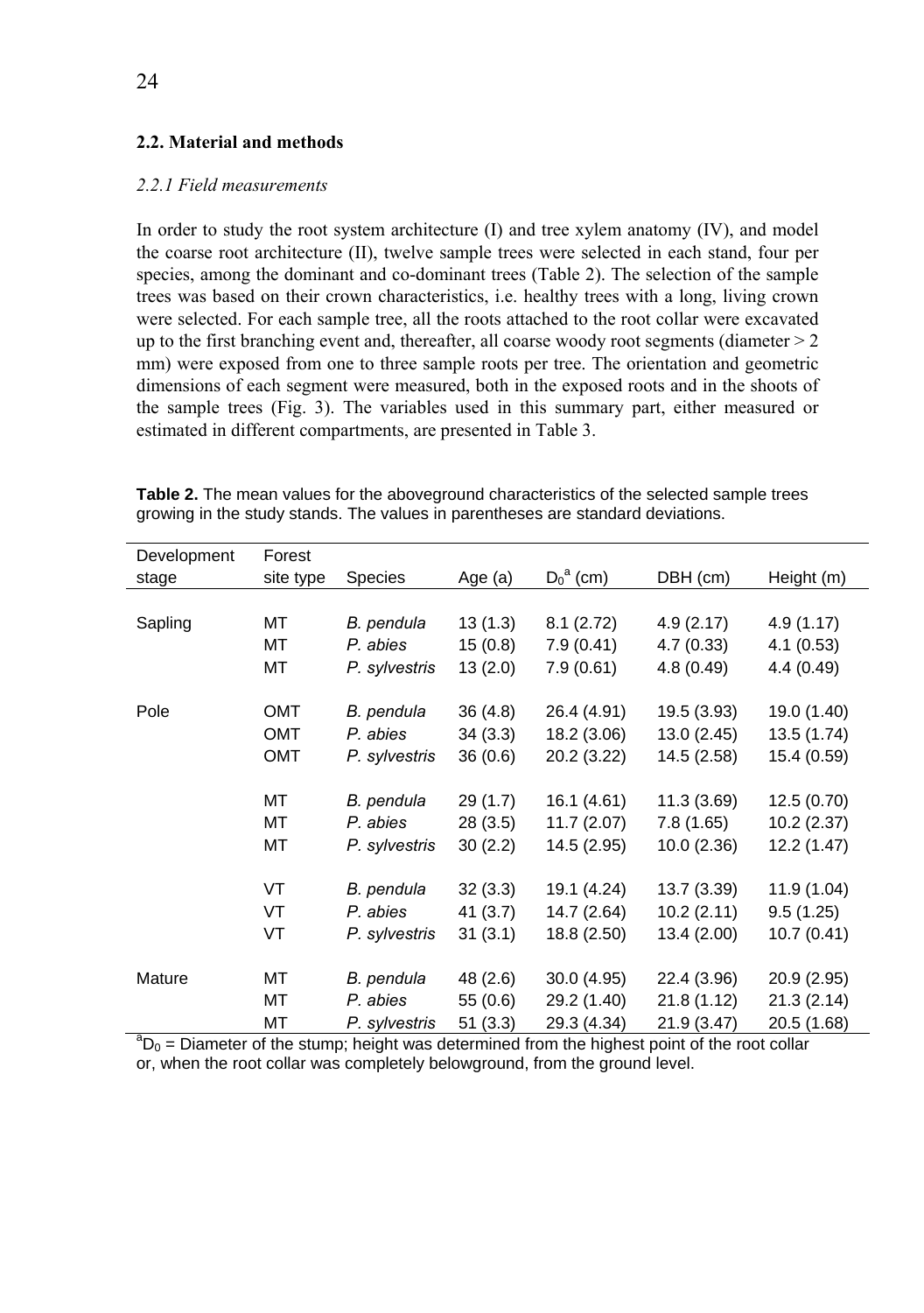<span id="page-24-0"></span>

**Figure 3.** Schematic figure of the architectural hierarchy used in this thesis. The Gravelius order (GO) assigns the same order number (*k*) to segments belonging to the same axis and one order number higher to lateral segments (*k*+1, *k*+2, etc.). The stem is the main axis of the order 1 (*k*); lateral branches attached to stems are assigned the order 2 (*k*+1) etc. Similarly, in the root system, the main axis of a root is assigned the order 2 (*k*+1), lateral branches are assigned one order higher (*k*+2), and so on. The branching generation (BG) of a segment, in turn, follows the developmental sequence starting with proximal segment at stem base as generation 1 (*n*), its children as generation 2 (*n*+1), and so on. Branching generations have negative values belowground. Root branches for which the main axis had a vertical angle larger than 45° were denoted as sinker roots.

# *2.2.2 Root system architecture and modeling of coarse roots*

The root architecture (I) was reproduced and variables calculated using a computer program constructed on the basis of the LIGNUM model (Perttunen et al. 1996). In this thesis, the representation of the tree follows the convention of the LIGNUM model. A tree is a composition of four structural units: tree segments, buds, branching points, and axes. A tree segment is a section of woody material between two branching points. A branching point is the position where one or more tree segments are attached to each other. An axis is a sequence of segments, branching points, and the terminal bud. The main axis of a root is formed by the thickest segment attached to a proximal root and is always continued by the thickest segment in a branching point. The proximal root is a segment directly attached to the root collar. The concept of a root refers to the main axis starting from a proximal root and all laterals attached to it. The root system refers to the all the roots of a tree.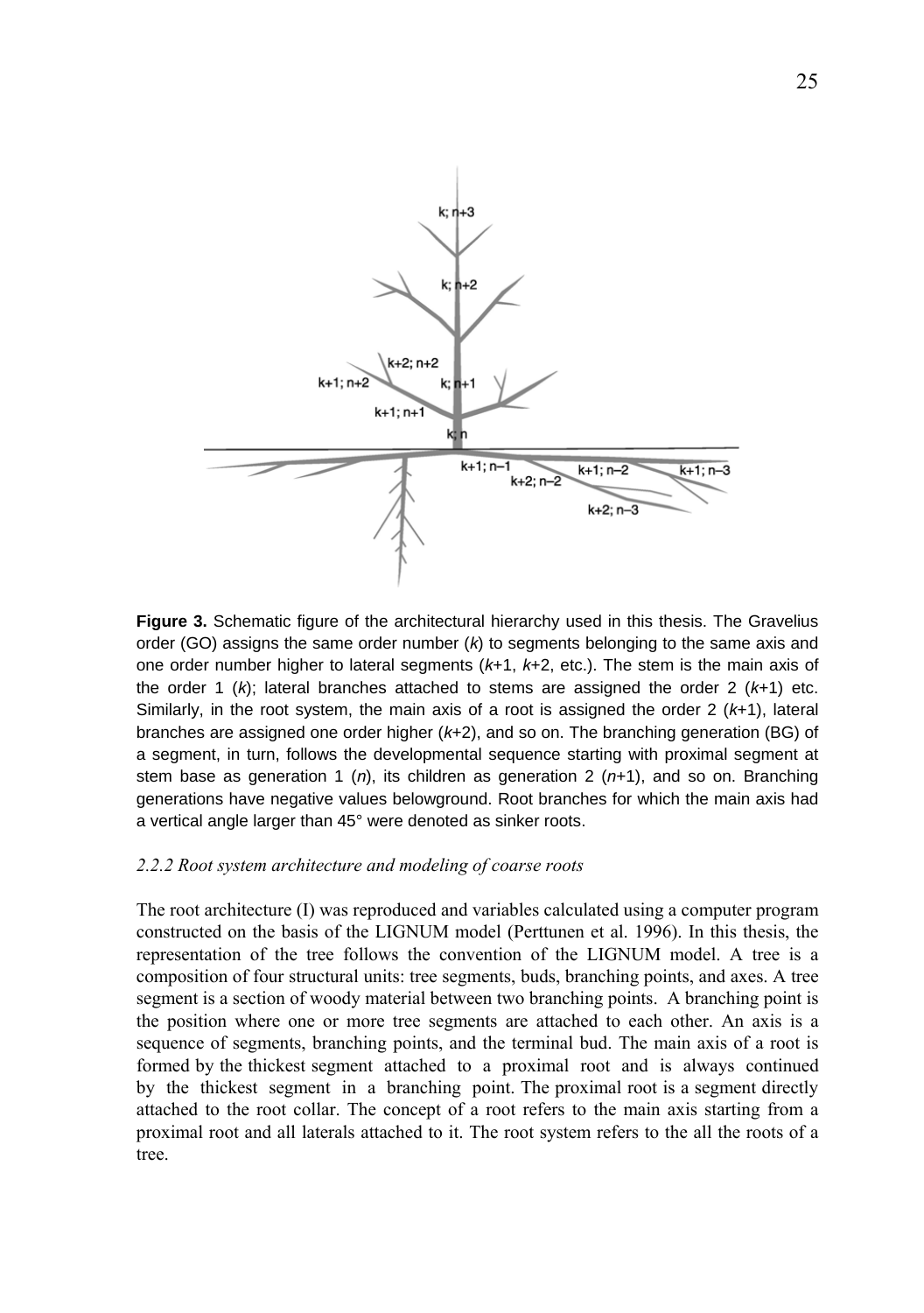| <b>Compartment and variable</b> |                                |           |  |  |  |
|---------------------------------|--------------------------------|-----------|--|--|--|
| Shoot                           |                                |           |  |  |  |
| <b>Biomass</b>                  | kg                             | Estimated |  |  |  |
| Basal area                      | $m2$ ha <sup>-1</sup>          | Measured  |  |  |  |
| Cross sectional area of stump   | $\text{cm}^2$                  | Measured  |  |  |  |
| Transport distance              | m                              | Estimated |  |  |  |
| Conduit diameter                | μm                             | Measured  |  |  |  |
| Conduit frequency               | $n$ mm <sup>-2</sup>           | Measured  |  |  |  |
| <b>Coarse roots</b>             |                                |           |  |  |  |
| <b>Biomass</b>                  | kg                             | Estimated |  |  |  |
| Radial spread                   | m                              | Estimated |  |  |  |
| Rooting depth                   | m                              | Estimated |  |  |  |
| Vertical distribution           | m                              | Estimated |  |  |  |
| Branching angle                 | deg                            | Measured  |  |  |  |
| Number of child segments        |                                | Measured  |  |  |  |
| Root segment length             | cm                             | Measured  |  |  |  |
| Topological index               |                                | Estimated |  |  |  |
| <b>Transport distance</b>       | m                              | Estimated |  |  |  |
| Conduit diameter                | μm                             | Measured  |  |  |  |
| Conduit frequency               | $\rm{n}$ $\rm{mm}^{\mbox{-}2}$ | Measured  |  |  |  |
| <b>Fine roots</b>               |                                |           |  |  |  |
| <b>Biomass</b>                  | $g m-2$                        | Measured  |  |  |  |
| Vertical distribution           | cm                             | Measured  |  |  |  |
| Specific root length            | $m g^{-1}$                     | Measured  |  |  |  |
| Root length density             | $cm \text{ cm}^{-3}$           | Measured  |  |  |  |
| Ectomycorrhiza                  |                                |           |  |  |  |
| Biomass production              | $\rm g~m^{-2}$                 | Measured  |  |  |  |
| Taxonomic diversity             | number of species              | Estimated |  |  |  |

**Table 3.** The measured or estimated variables used in the summary part. Estimated variables were predicted with a model.

The program was used to estimate the total length, biomass, and horizontal and vertical spreads of the excavated roots and to produce a visual depiction of the roots. The topological structure of the coarse roots was described with topological indices (Fitter 1996). The index was defined as the regression slope (*β1*) between the number of external root segments in a root (magnitude, *M*) and the number of coarse root segments in the longest path from any root tip to the first segment attached to the stump (altitude, *A*):

$$
\log A = \beta_0 + \beta_1 \log M \tag{1}
$$

The total coarse root length and mass, and the horizontal and vertical spread of coarse roots were compared with roots simulated with a fractal root model (II). We modified the fractal model FracRoot from previous applications (Ozier-Lafontaine et al. 1999; Salas et al. 2004; Nygren et al. 2009). We characterized the 3D root architecture with the geometric dimensions of each segment, branching angles, branching intensity, and with the Gravelius order (GO) and BG. The modified root structure in the FracRoot model is illustrated in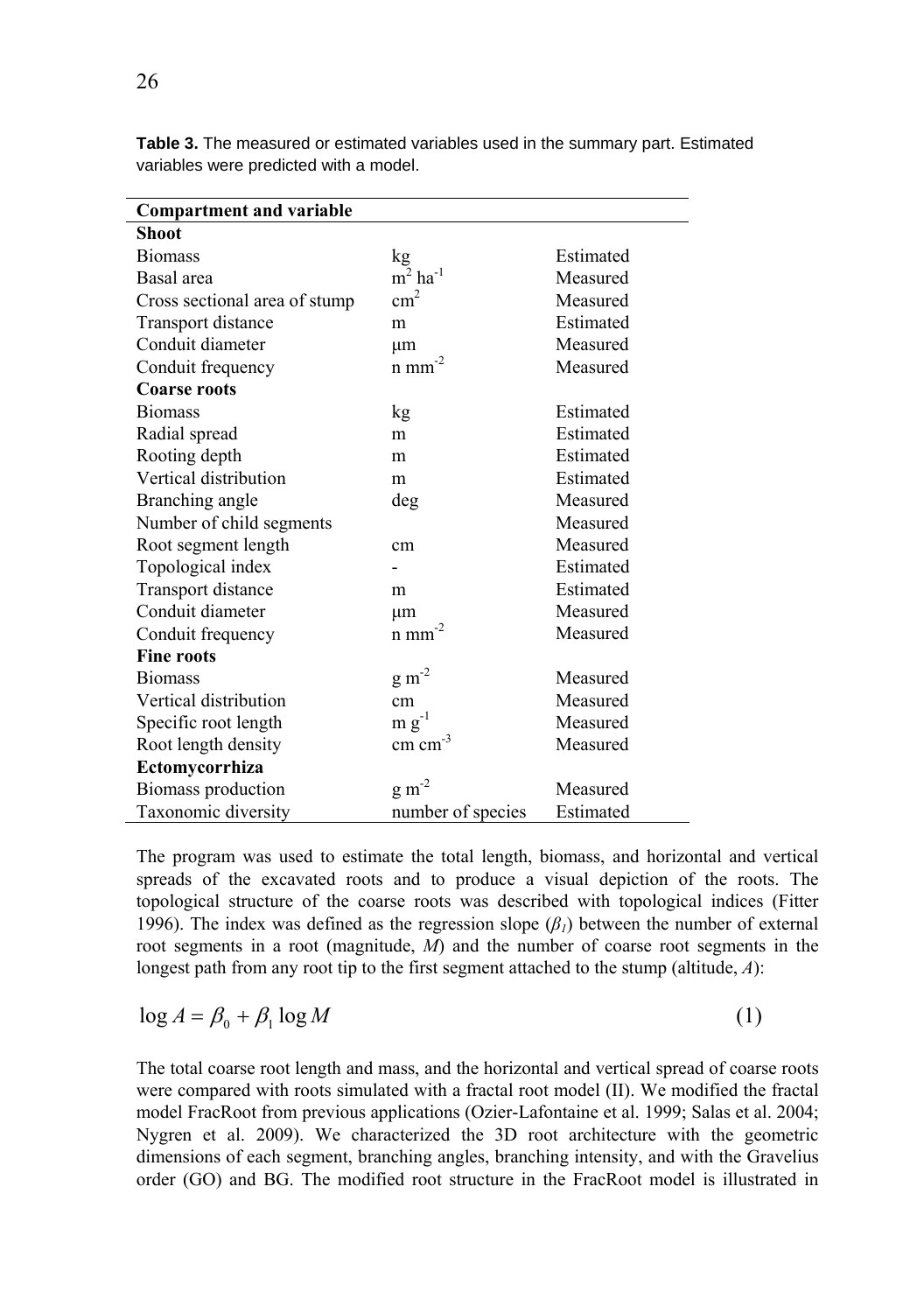Figure 4. We accounted for the ZRT and the tapering of individual segments, i.e. the difference between the proximal diameter  $(D^{prox})$  and distal diameter  $(D^{dist})$  of a root segment. We also considered the case in which a root terminates before reaching the preset minimum diameter, e.g. 2 mm, and allowed some parameters of the model to vary within roots.

In the FracRoot model, the thickest child segment  $(k, n+1)$  continues the axis of the parent segment  $(k, n)$ , and all other child segments  $(k+1, n+1)$  are laterals having the same diameter. The parameter *p* specifies the ratio of the proximal cross-sectional area (CSA) of the parent segment to the sum of proximal CSAs of the child segments

$$
p = \frac{\left(D_{k,n}^{prox}\right)^2}{\left(D_{k,n+1}^{prox}\right)^2 + (N-1)\left(D_{k+1,n+1}^{prox}\right)^2}
$$
 (2)

If  $p=1$  the CSA does not change across a branching point, while if  $p>1$  the CSA decreases from the parent to children, and if  $p < 1$  it increases. The parameter *q* determines the share of the sum of squared diameters of the child segments that is allocated to the thickest segment

$$
q = \frac{\left(D_{k,n+1}^{prox}\right)^2}{\left(D_{k,n+1}^{prox}\right)^2 + (N-1)\left(D_{k+1,n+1}^{prox}\right)^2}
$$
\n(3)

The distal diameter of the parent segment was set so that the distal CSA was equal to the sum of the proximal CSAs of the child segments





**Figure 4**. The FracRoot model considers a root as a collection of root segments. They are identified by their Gravelius order *k* and segment generation *n (k, n)*. The proximal segment of the root is assigned with the branching generation (BG) 1.  $D^{prox}$ ,  $D^{dist}$ . and *L* are proximal and distal diameter and length of the segment. The branching angles (*α* and *β*) are measured relative to the direction of the parent segment.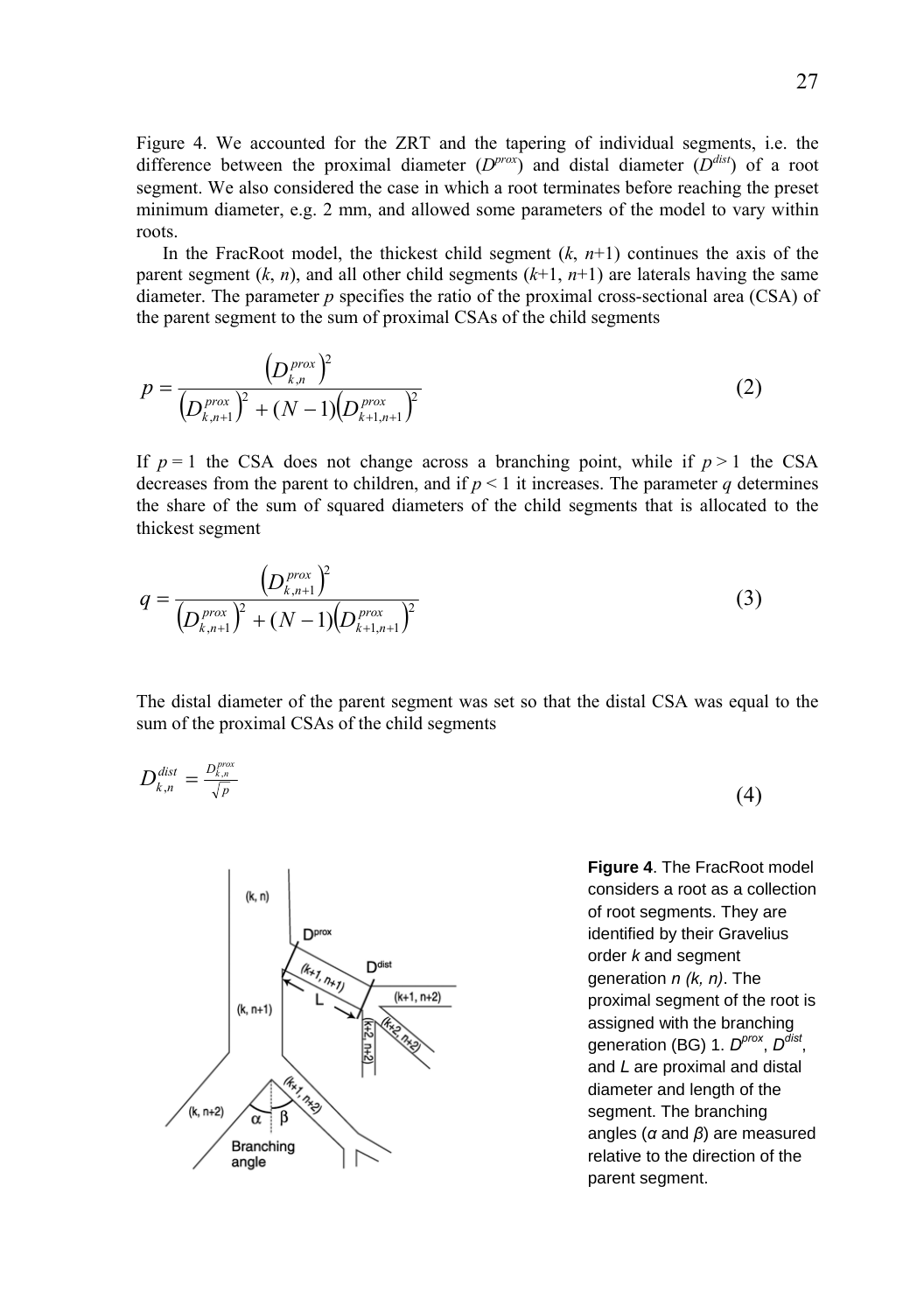<span id="page-27-0"></span>We distinguished five different possibilities for the production of child segments,  $P0 - P4$ . In cases P0 and P1, no child segments are produced, i.e. the parent segment becomes external. Case P0 corresponds to the situation in which the child segment is not produced and the root terminates well above the minimum diameter, e.g. due to a trauma or other reason. Case P1 corresponds to the situation encountered in the field work when the parent segment reached the minimum diameter at which measurement was stopped (2 mm). In cases P2 – P4, two, three, and four child segments are produced, respectively, i.e. the parent segment becomes internal. In each branching event, the number of child segments was chosen randomly with estimated probabilities  $P0 - P4$  that sum up to one. The length and branching angles of root segments were generated from the observed distributions formed by tree species, stand, and GO.

# *2.2.3 Fine root characteristics*

To determine the fine root characteristics of the stands (III), four fine root cores were taken around each sample tree (one in each cardinal direction from the sample tree) with a soil corer (max. sampling depth 50 cm) once during the growing season in each plot. The fine root samples were divided into sections comprising the humus layer and the  $0-10$ ,  $10-20$ , and 20–30 cm mineral soil layers. Soil was removed from the roots by washing and root fragments were sorted into different diameter classes of living and dead roots of *B. pendula*, *P. abies*, and *P. sylvestris* (Persson 1983; Makkonen and Helmisaari 1998). After separation, the roots were placed in a transparent water-filled tray and scanned. From the scanned images, the fine root length was determined with the program WinRhizo 2003b Basic (Regent Instruments lnc., Québec, QC, Canada), and the dried root samples were weighed. The fine root biomass (FRB,  $g m<sup>-2</sup>$ ), root length density (RLD, cm roots in cm<sup>-3</sup>) soil) and specific root length (SRL, m  $g^{-1}$ ) were calculated for each sample. The mean values were then calculated for each species, stand, and soil layer.

# *2.2.4 Ectomycorrhiza*

The fungal in-growth bag method (Wallander et al. 2001) was used to estimate the production of external ECM mycelia in each stand (III). Fifteen to nineteen in-growth bags (with 50-μm mesh) per stand were filled with 125 g acid-washed quartz sand and inserted horizontally between the humus and mineral soil layers. The bags were inserted in mid-June and harvested in mid-October. External mycelia of ECM grown in quartz sand-filled mesh bags were separated by shaking in water and thereafter the dry mass of mycelia was measured. From small sub-samples, the fungal community structure was analyzed by molecular methods: DNA extraction coupled with the polymerase chain reaction (PCR), denaturing gradient gel electrophoresis (DGGE), cloning, and sequencing (Vainio 1998, Pennanen et al. 2004, Korkama et al. 2006). Partial ITS sequences of good quality were manually checked, computer aligned and identified by comparing them with sequences retrieved from the GenBank and UNITE databases (Kõljalg et al. 2005). The sequences were submitted to GenBank under accession numbers FJ764974-FJ764993.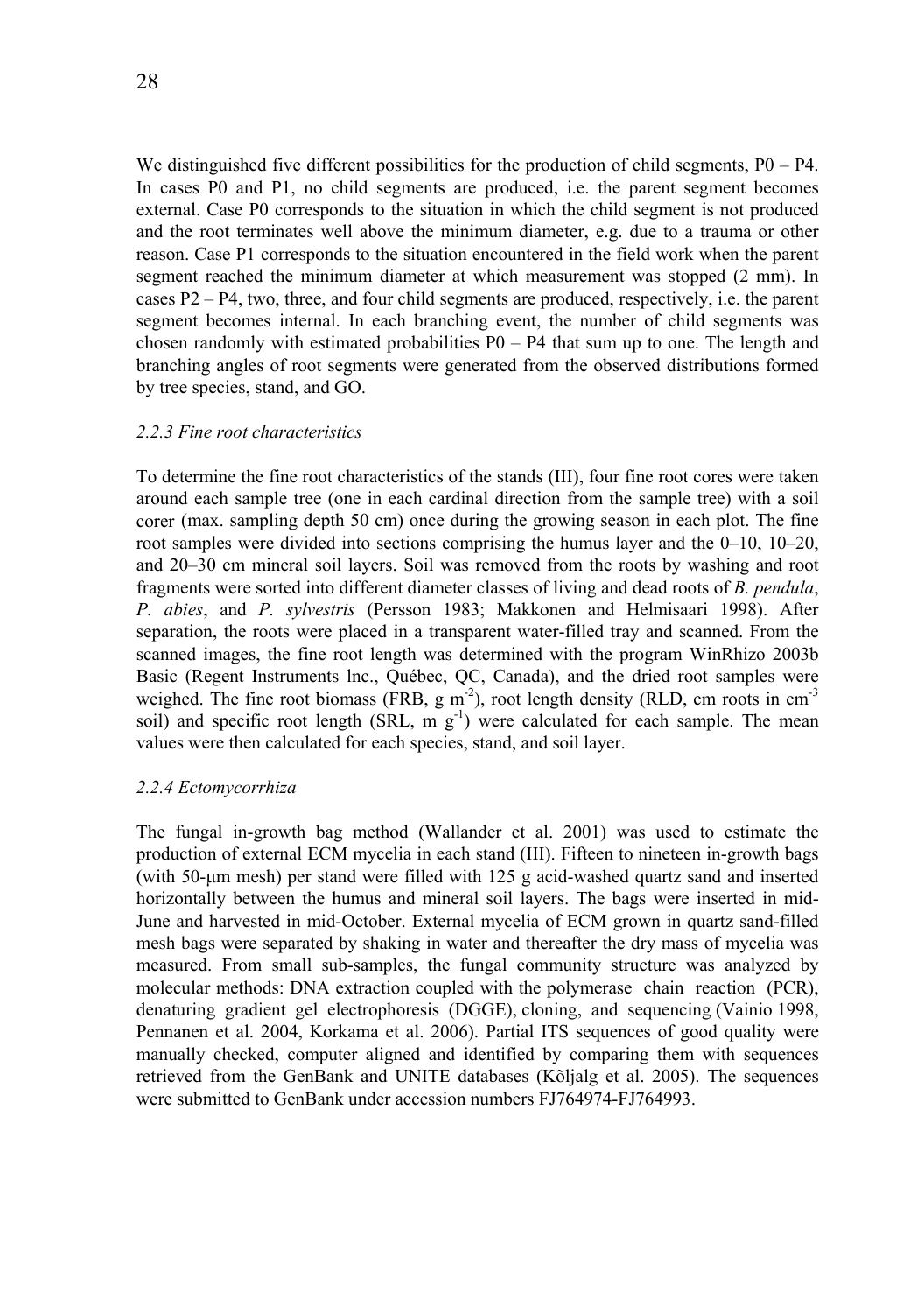#### <span id="page-28-0"></span>*2.2.5 Xylem anatomy*

To determine the anatomic characteristics of tree xylem within different tree organs (IV), vascular samples were taken from nine ca. 30-year-old trees, three of each species, growing on OMT, VT, and MT stands (Table 2 in IV). Sampling was carried out on the whole water pathway, fine roots and leaves excluded, i.e. from the 2-mm lower limit in roots to the final segment in branches (leaf petioles in *B. pendula*, distal shoots in the conifers). Six stem discs were collected, the first just above the root collar and thereafter one below each sample branch. Analogously, from the sample roots, 5–6 discs were collected along the main axis. From the lateral sample branches, three discs were sampled from each existing Gravelius order (GO) both in the shoots and roots (Fig. 1 in IV).

The anatomy of collected vascular samples was determined from microscopic transverse sections of samples of different tree organs. Xylem conduit diameters and frequencies were measured from the images captured with a digital camera mounted on the microscope. The petiole samples were imaged as a whole. In other compartments, the path of successive images from pith to bark was taken from the transverse sections (Table 3 in IV). From the images, the diameters of the conduit lumens were measured, and conduit frequencies were determined by calculating the number of conduits in a known area in the image with aid of a written macro. Total number of measured conduits in the study was over 100 000.

From the WBE theory, assuming a volume filling network, it can be derived that the conduit radius scales with distance from the apex as follows (Anfodillo et al. 2006):

$$
a_k \propto l^{\frac{b}{\alpha}}
$$
 (5)

where  $a_k$  is conduit radius, 1 is the distance from the apex, b is a scaling parameter, and  $\alpha$ can be derived from the relationship between the distance and tree diameter, D:

$$
l = D^{\alpha} \tag{6}
$$

and should have a value of 2/3 based on the elastic similarity model (Greenhill 1881, McMahon 1973, West et al. 1999a). Since theoretical values of b and  $\alpha$  are 1/6 and 2/3, respectively, the theoretical scaling exponent  $b/\alpha$  in eq. 5 is 1/4. Due to the approximation of tree height in the WBE model, an empirical correction factor of 0.84 is needed when tapering of the conduit diameter is predicted according to distance from the apex instead of segment number (Anfodillo et al. 2006).

$$
a_k \propto l^{\frac{0.84 \cdot \frac{b}{\alpha}}{2}} \tag{7}
$$

The exponent in eq. 7 can be used to compare empirical results with the WBE exponent (Anfodillo et al. 2006).

Another scaling model, Murray's law, states that the volume flow rate, *Q*, and conduit radius, *a,* are related as (Murray 1926, McCulloh and Sperry 2005):

$$
Q = \sum a^3 \tag{8}
$$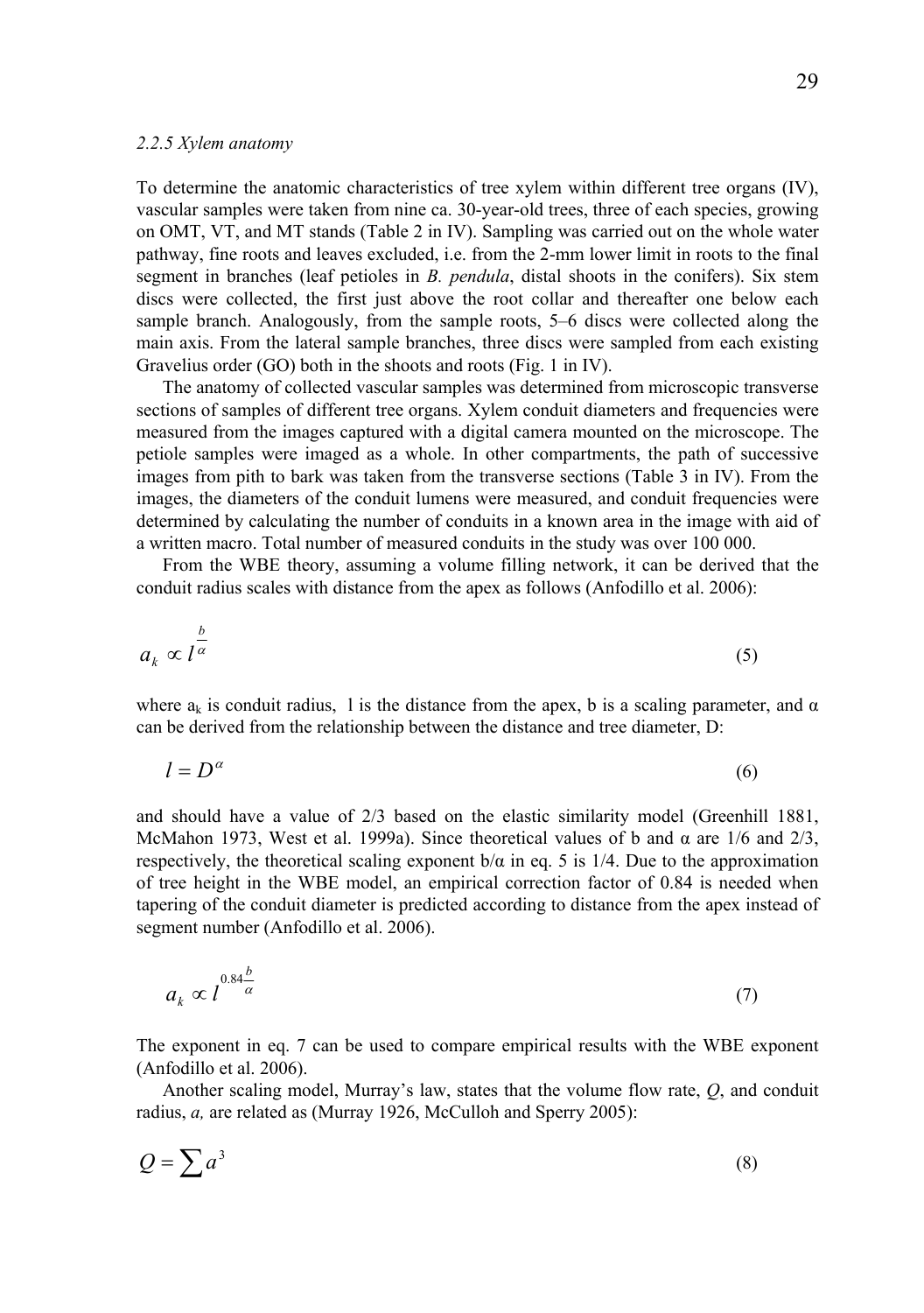<span id="page-29-0"></span>The hydraulic architecture of a tree that conforms to eq. 8 leads to a xylem anatomy where the conductivity ratio of adjacent segments,  $K_{div}/K_{prox}$ , equals the relative conduit tapering, *T*, between these segments

$$
K_{dist} / K_{prox} = T \tag{9}
$$

To examine whether our results corresponded with Murray's predictions in different species and tree compartments, we calculated the potential conductivity *K* for each segment in measured branching points using the Hagen-Poiseuille equation (Tyree and Zimmermann 2002):

$$
K = \frac{a^4 \pi}{8\eta} \tag{10}
$$

where  $\eta$  is the viscosity of xylem sap. We then compared  $K_{dis}/K_{prox}$ , from distal roots towards the stem apex, in a branching point with *T*. In the analyses, we used the diameter and number of conduits obtained from the proximal end of each segment to calculate *K* and the ratio of  $K_{dist}$  and  $K_{prox}$ , and thus accounted for the tapering taking place within a segment (Soethe et al. 2007).

### *2.2.6 Aboveground stand characteristics*

In order to be able to explore the relationships between shoots and roots (III), the aboveground characteristics of the stands were measured in two circular subplots, located around a sample tree (Fig. 1). The measured variables were stem position, stem diameter at breast height, tree height, height to the first living branch, and crown projection in two opposite directions.

The foliage biomass of each tree on the subplots was estimated as a function of tree diameter at breast height, tree height, and the length of the living crown (Repola et al. 2007). The foliage mass was summed for each species on each subplot, and calculated per unit surface area ( $kg \text{ ha}^{-1}$ ). In addition, the canopy cover was calculated for each subplot using the measured positions and crown characteristics of the trees on the subplots. The canopy cover was calculated for each subplot using a Monte Carlo method. The positions of the trees on the subplots were marked on a stand map, and the horizontal crown projection of each tree was drawn on the basis of the field measurements. Ten thousand random points were produced in each subplot and the number of points in the area of the crown projection of any tree was recorded (Table 3 in III). The crown coverage was taken as the proportion of points within the crown projection area of the trees.

# *2.2.7 Statistical analyses*

The data were analyzed using SAS Statistical Software v.9.1 (SAS Institute Inc., Cary, NC, USA). Both in coarse and fine root analysis, differences between tree species and stands were tested by analysis of variance followed by the Tukey-Kramer paired comparisons method for multiple comparisons. In linear curve fitting, statistical significance was defined by the F-test. Logarithmic transformations were used to normalize variables and remove the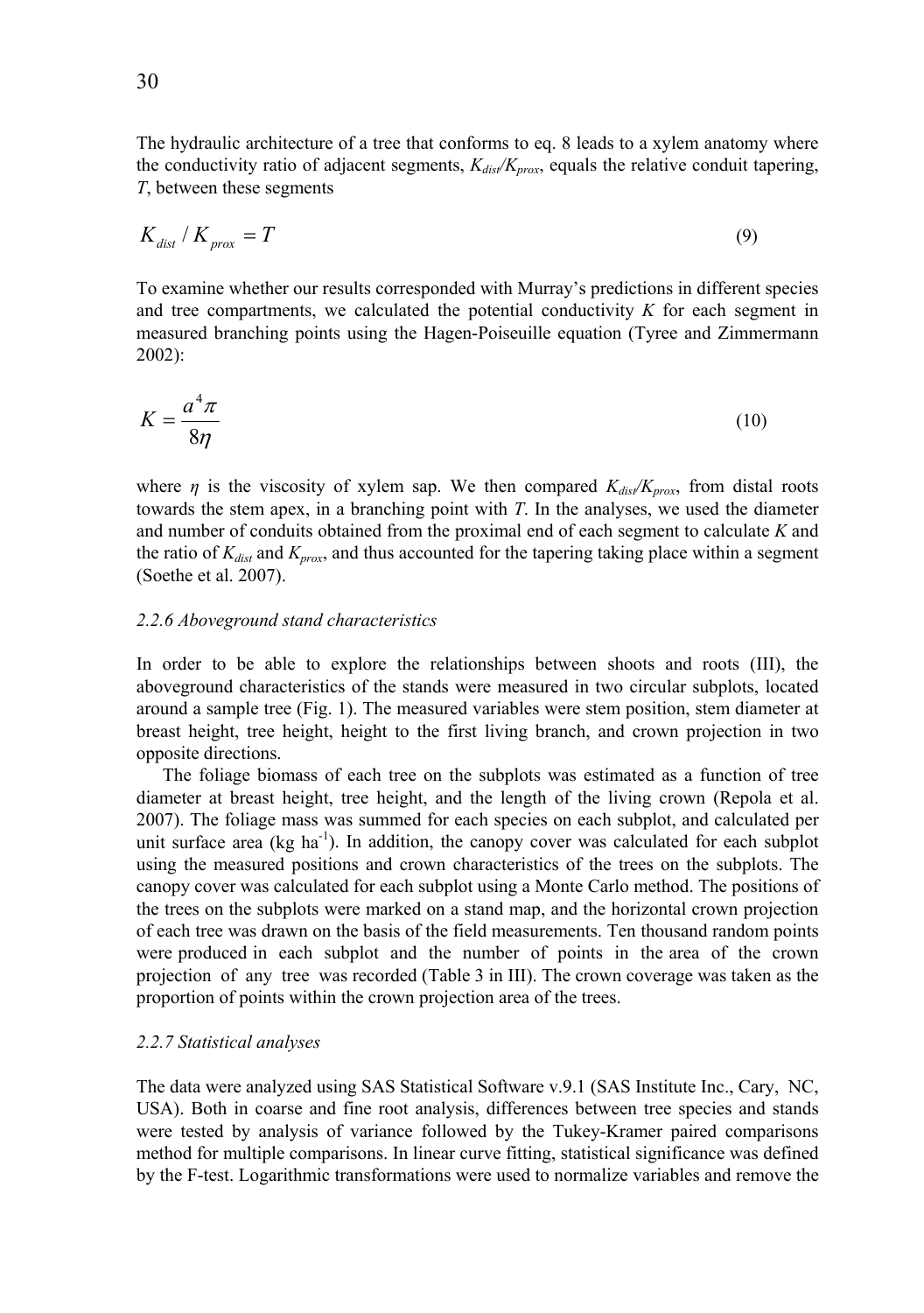<span id="page-30-0"></span>heteroskedasticity of residuals when necessary. In the test of coarse root tapering, the Gauss-Newton iterative method was used in non-linear curve fitting to define the partial derivatives of the model with respect to the parameters until the estimates converged. The differences in FracRoot parameter values were tested using the non-parametric Mann– Whitney U-test. Kolmogorov–Smirnov and Pearson's chi-square tests were used in the distribution analysis. Differences in xylem anatomy between compartments were defined with a linear hierarchical mixed model with a nested structure.

# **3 RESULTS**

# **3.1 Architecture of coarse roots and fine root morphology**

# *3.1.1 Horizontal belowground area of individual trees (I, II)*

*Betula pendula* had a more extensive coarse root system than the conifers in each study stand, and the observed maximum spreads were generally bigger in *P. abies* than in *P. sylvestris* (Table 4 in I). The radial root spread in each species increased with stand development and from the most to the least fertile site. The maximum values were observed in the mature stand and were 20.5, 10.1, and 9.5 m for *B. pendula*, *P. abies*, and *P. sylvestris*, respectively. However, the belowground area of influence of a root system most frequently overlapped with other trees in the sapling stage; assuming a circular area of influence, the maximum number of other trees stems in the influence area of the excavated root system were 166, 117, and 90 in *B. pendula*, *P. abies*, and *P. sylvestris*, respectively. A circular influence area estimated using the observed maximum radial root spread leads, however, to the systematic overestimation of the belowground interactions, mostly due to the highly asymmetric spread of root systems (Fig. 5).

# *3.1.2 Vertical distribution of roots (I, II)*

When stands were pooled, both conifers had 80% of the coarse root biomass (CRB) in the 30 cm soil layer, whereas in case of *B. pendula* the corresponding soil layer thickness was 50 cm (Fig. 6 a). The observed maximum values of rooting depth were 2.91, 2.65 and 1.62 m for *P. sylvestris*, *B. pendula*, and *P. abies*, respectively (Table 4 in I). Deep soil layers were reached with sinker roots in each species, i.e. root branches that extended vertically downwards. The proportion of all root branches belonging to sinker roots was 13% (II). The main axes of the coarse roots of the studied species mostly occupied different soil layers: *P. abies* exploited the topsoil, *B. pendula* primarily occupied the illuvial and *P. sylvestris* the elluvial layer. Each species had ca. 70% of its FRB in the humus and uppermost 10-cm mineral soil layers (Fig. 6 b).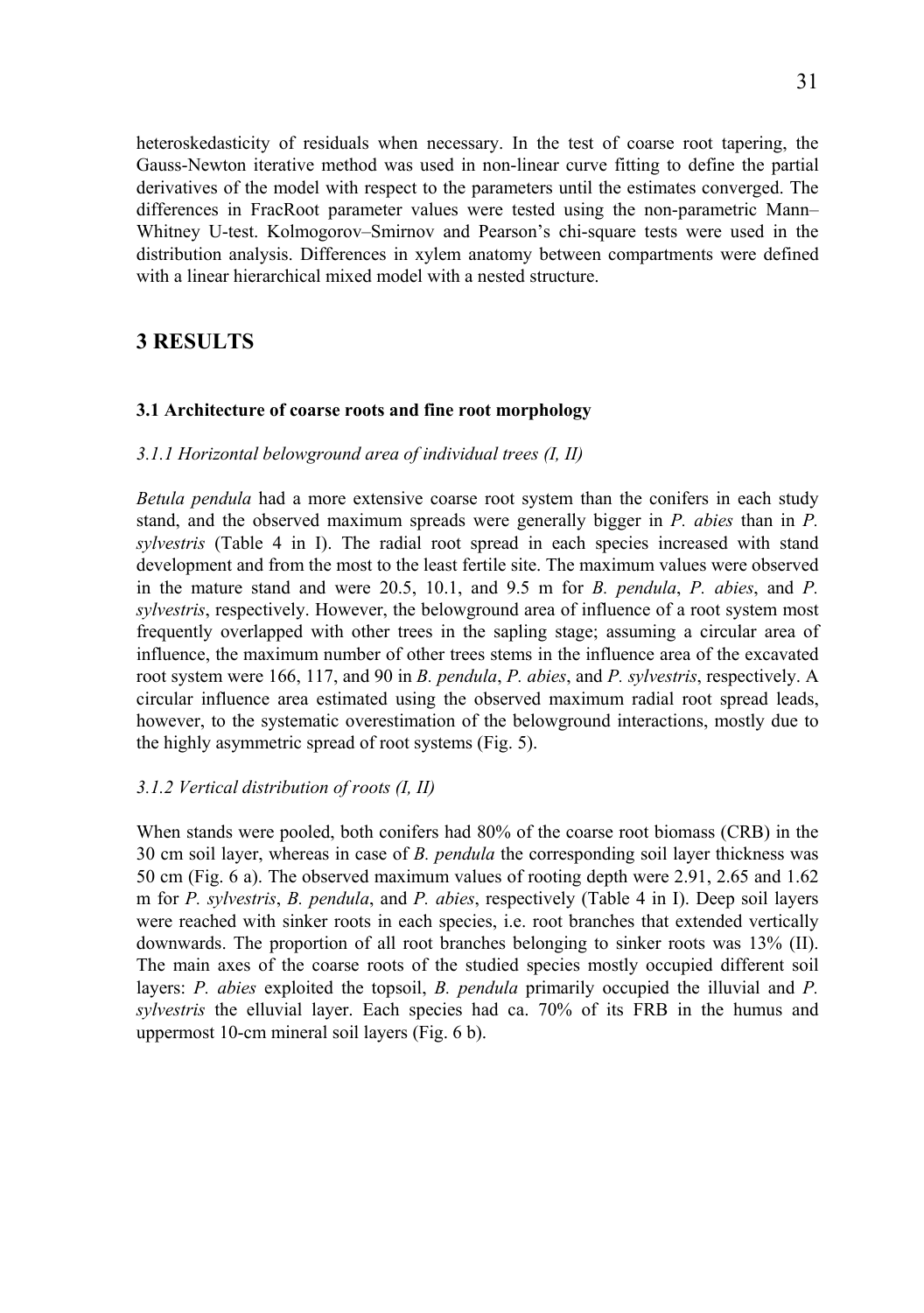

**Figure 5.** The area of influence of the root systems of *P. abies* trees. The stem of the sample tree is denoted with a red square, and the positions of other tree stems with dots. a) Sapling (age 16 yrs, height 4.5 m,  $D_0$  7.8 cm). Within the influence area estimated from the observed maximum root spread (dashed circle; I) and modeled with FracRoot (solid line; parameter set 4 in Table 7 in II), there were 117 and 26 other tree stems, respectively. b) Mature tree (age 54 yrs, height, 22.6 m,  $D_0$  30.8 cm). Number of other tree stems within circle and solid line were 15 and 9, respectively.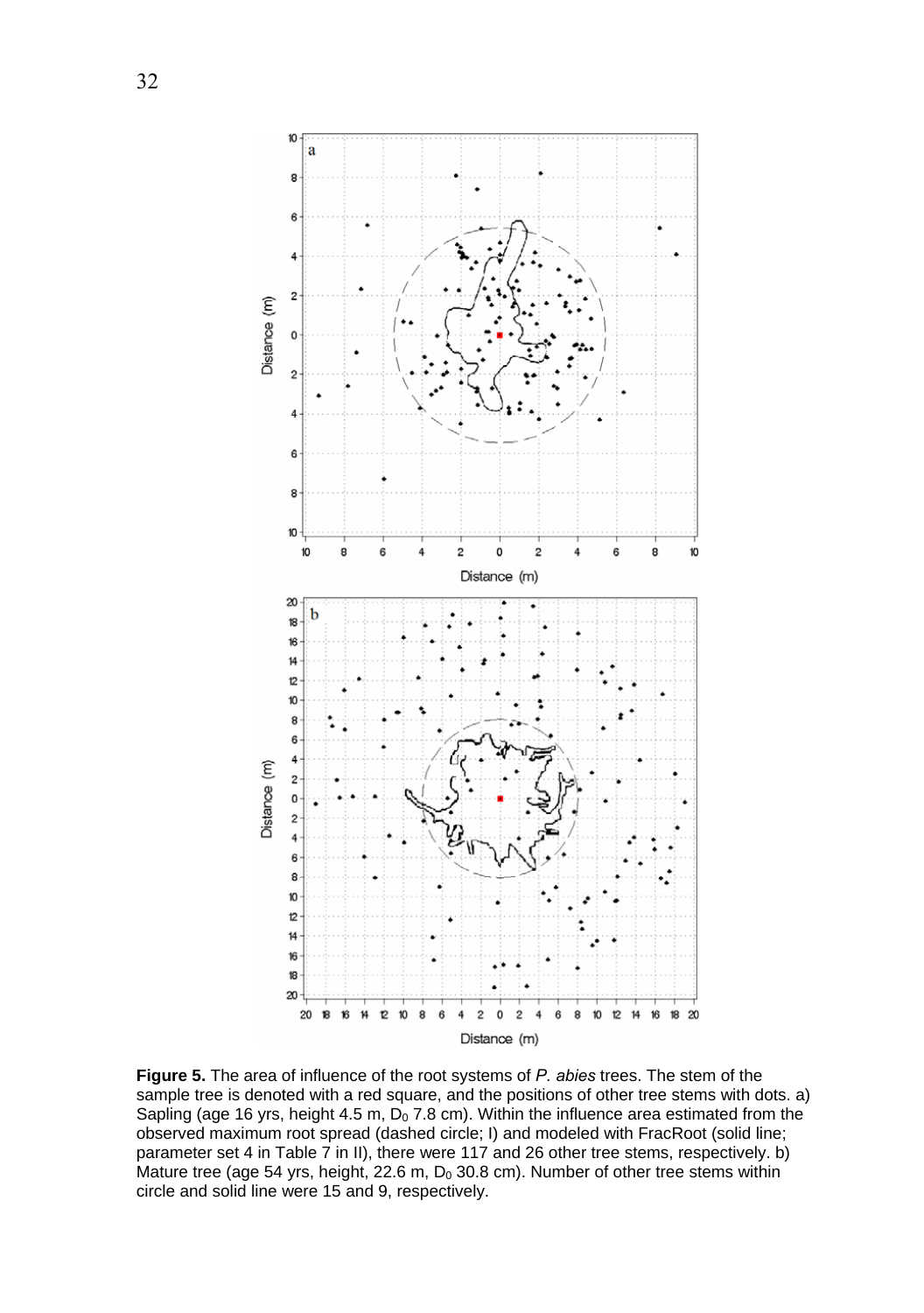<span id="page-32-0"></span>

**Figure 6.** Relative root mass of *B. pendula*, *P. abies*, and *P. sylvestris* (stands pooled) as a function of soil depth. a) Coarse roots reconstructed from the excavated roots (number of roots =  $94$ ; I), b) fine roots (number of root cores =  $167$ , H = Humus, i.e. organic layer; 0–30 cm represents mineral soil layers; III).

The rooting depth increased as a function of stand developmental stage in each species, both in terms of coarse and fine roots, while the effect of site fertility was to some extent species-specific: the proportion of *P. sylvestris* FRB was larger in the deepest layer of the most fertile stand than in the other stands; the FRB of P. *abies* clearly shifted from the humus layer to the uppermost 10-cm mineral soil layer with decreasing fertility; in *B. pendula*, the vertical distribution of the FRB remained the same along the fertility gradient. The vertical distribution of coarse roots clearly only changed in *B. pendula*, in which the coarse roots were deepest in the least fertile site (III).

#### *3.1.3 Branching pattern of coarse roots (I, II)*

The overall observation obtained from the excavated roots was that the branching pattern of the coarse roots was strongly species-specific (Fig. 7). Topologically, the roots of *P. sylvestris* resembled more the herringbone pattern than the roots of other species. *Betula pendula* had more irregular branching, and side branches extended further than in the other species. It also had a generally larger number of woody root branches, higher branching intensity, and thinner root segments than the conifers. Branching angles varied greatly, i.e. the values seemed to include considerable randomness; however, *P. sylvestris* had both larger horizontal and vertical branching angles than the other species (I, II).

The trees seemed to have a hierarchical organization within root systems; the number of produced child segments in a branching event was axis-specific in each species, the length of internal segments in *B. pendula* and external segments in *P. sylvestris* decreased with increasing segment order, and branching angles were larger in higher orders in *P. sylvestris* (Figs 4 and 5 in II). The effect of the stand development or site fertility was difficult to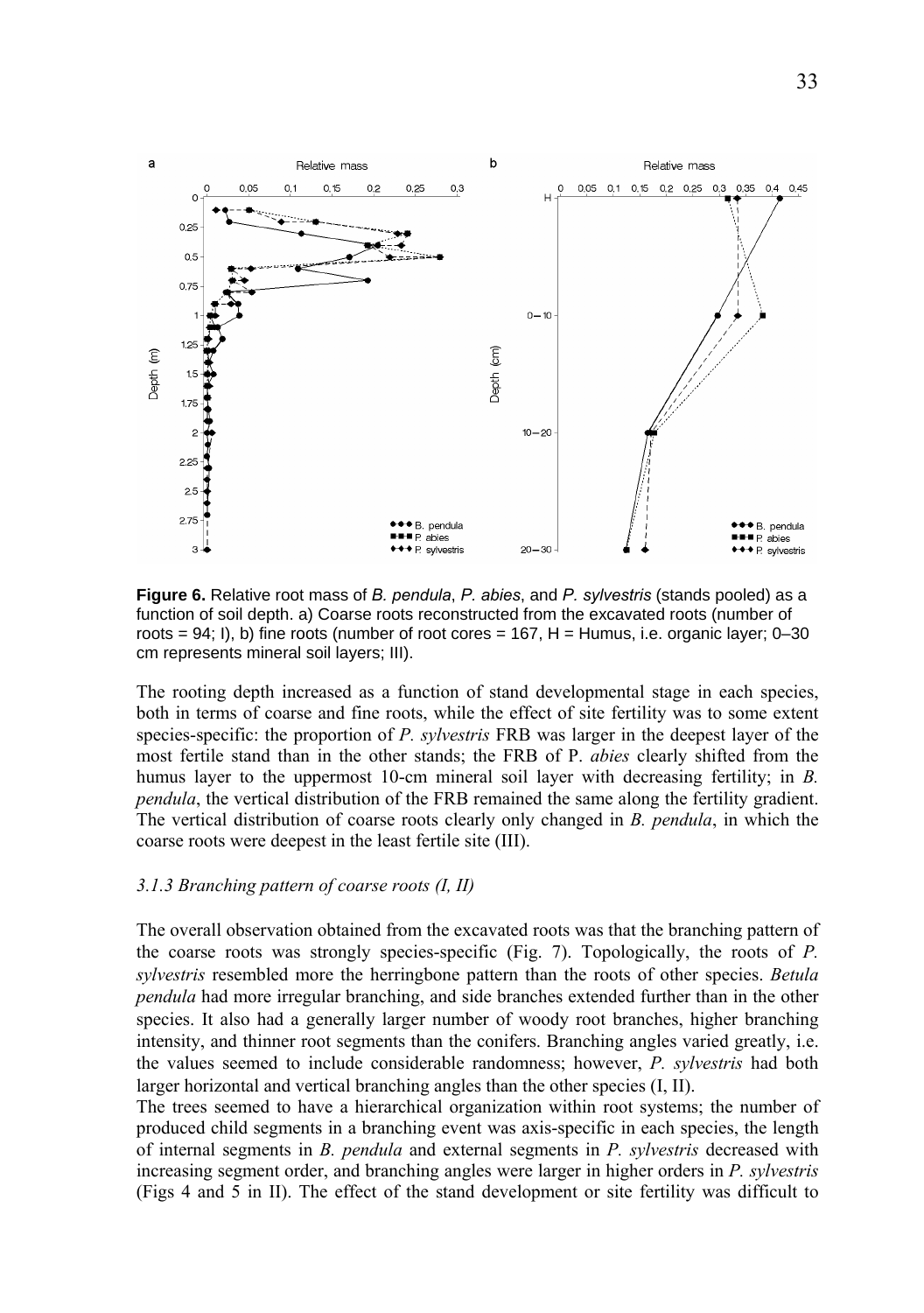determine due to the high variability between individuals within each stand. Especially in *P. sylvestris*, the species specificity in root branching patterns seemed to overrule, at least to some extent, the effect of the differences between growing sites. In *B. pendula*, the proliferation of coarse roots was observed in specific spots in the fertile site (Fig. 8). Soil analysis confirmed the high nutrient contents of these spots. However, as a general trend, topological indices, i.e. the regression slopes between *M* and *A* (eq. 1), were higher and branching angles larger in the sapling than in the mature stage. Increasing site fertility, i.e. the transition from the least fertile VT site to the most fertile OMT site, had the largest effect on the segment length. Uniformly in all species, the mean segment length was the shortest in the most fertile site. Branching events with three or more new child segments were also more common on the most fertile site than on the other sites. This effect was the most pronounced in *B. pendula*.



**Figure 7.** An example of the branching pattern in one excavated coarse root of each studied species growing on the least fertile VT site. a) *B. pendula*, proximal diameter of the root 52 mm, b) *P. sylvestris*, proximal diameter of the root 109 mm c) *P. abies,* proximal diameter of the root 76 mm. The maximum horizontal spread of each root was ca. 6 m.



**Figure 8.** A coarse root of *B. pendula* in the fertile OMT site showing the proliferation of roots a the spot with high soil fertility (humus layer C/N ratio 19, cation exchange capacity  $36.60$  cmol kg $^{-1}$ , and base saturation 70%). The proximal diameter of the root was 51 mm and the maximum spread 0.93 m. Compare with Fig. 7 a.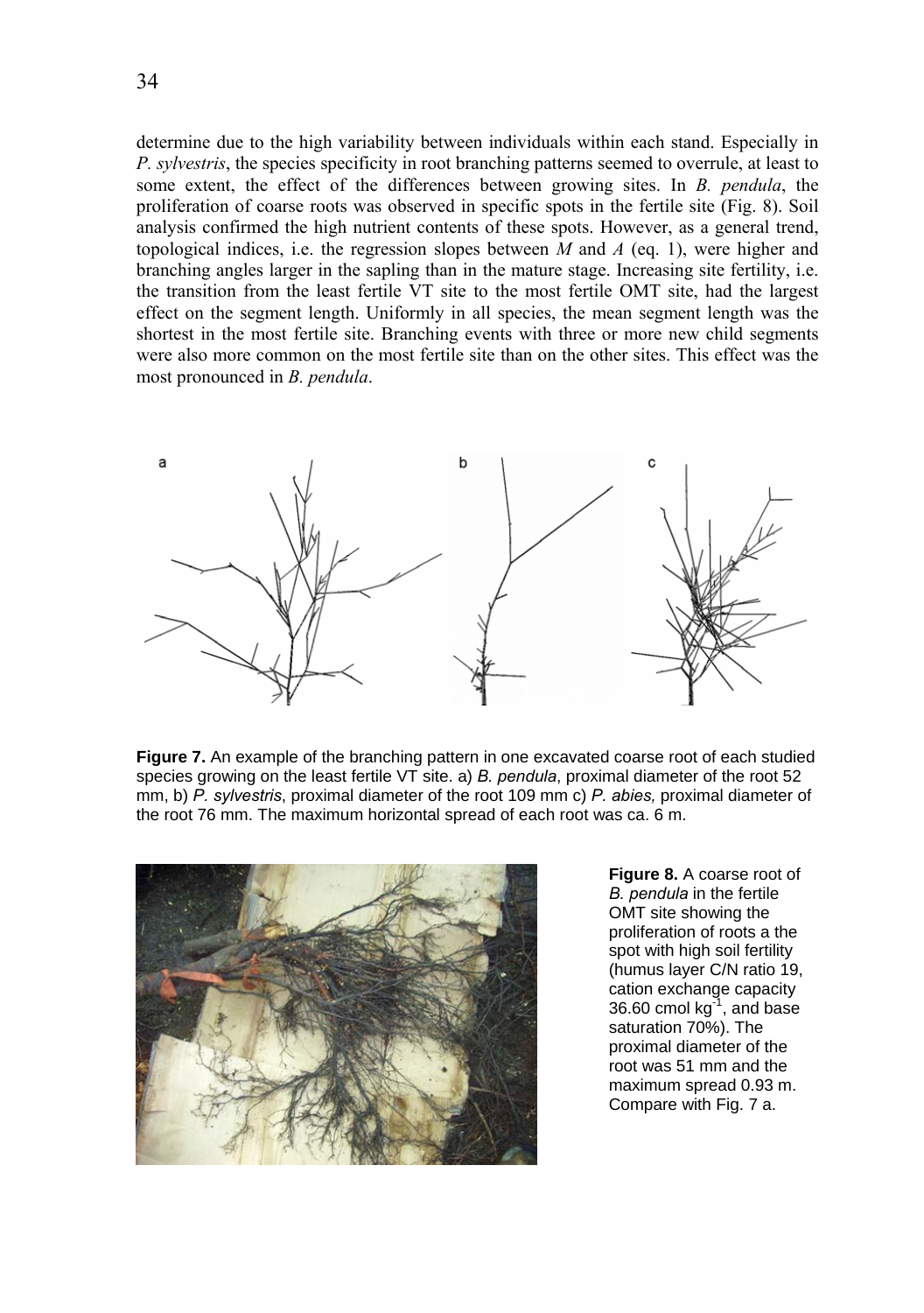# <span id="page-34-0"></span>*3.1.4 Fine root morphology (III)*

Fine root morphology was illustrated with the values of SRL. The SRL values were generally higher in *B. pendula* than in the conifers, but *P. abies* and *P. sylvestris* did not deviate from each other. The morphology of fine roots seemed to be more plastic in *B. pendula* than the other species (Fig. 9); there was an over two-fold increase in the SRL of the thinnest root diameter class (roots with diameter  $\leq 1$  mm) with decreasing fertility, and the relative share of roots with a diameter  $\leq 1$  mm of RLD also clearly increased in the humus layer with decreasing site fertility (Table 5 in III). Such changes in fine root characteristics along the site fertility gradient were not observed in the conifers (III).

#### **3.2 Root biomass and length, and ECM characteristics**

## *3.2.1 Root biomass and length (I, III)*

The species did not differ from each other in the ratio between the stump cross-sectional area (CSA) and the total CSA of summed proximal roots. However, CRB and length per unit CSA of the proximal roots was higher in *B. pendula* than in the conifers (I). This type of difference between species also appeared to apply to fine roots, since *B. pendula* had generally the highest FRB and RLD independent of its relative aboveground abundance in the stand (III). Consequently, *B. pendula* produced more FRB and length per unit CSA of the proximal roots than the conifers. The biomass and length of both coarse and fine roots did not change much between developmental stages in any of the species, while site fertility had a clear effect on each species. For *B. pendula*, the maximum values of CRB and length were observed in the least fertile site. The coarse root mass per unit CSA was also higher for *P. abies* in the least fertile site than in other sites, while no such changes were observed for *P. sylvestris*.

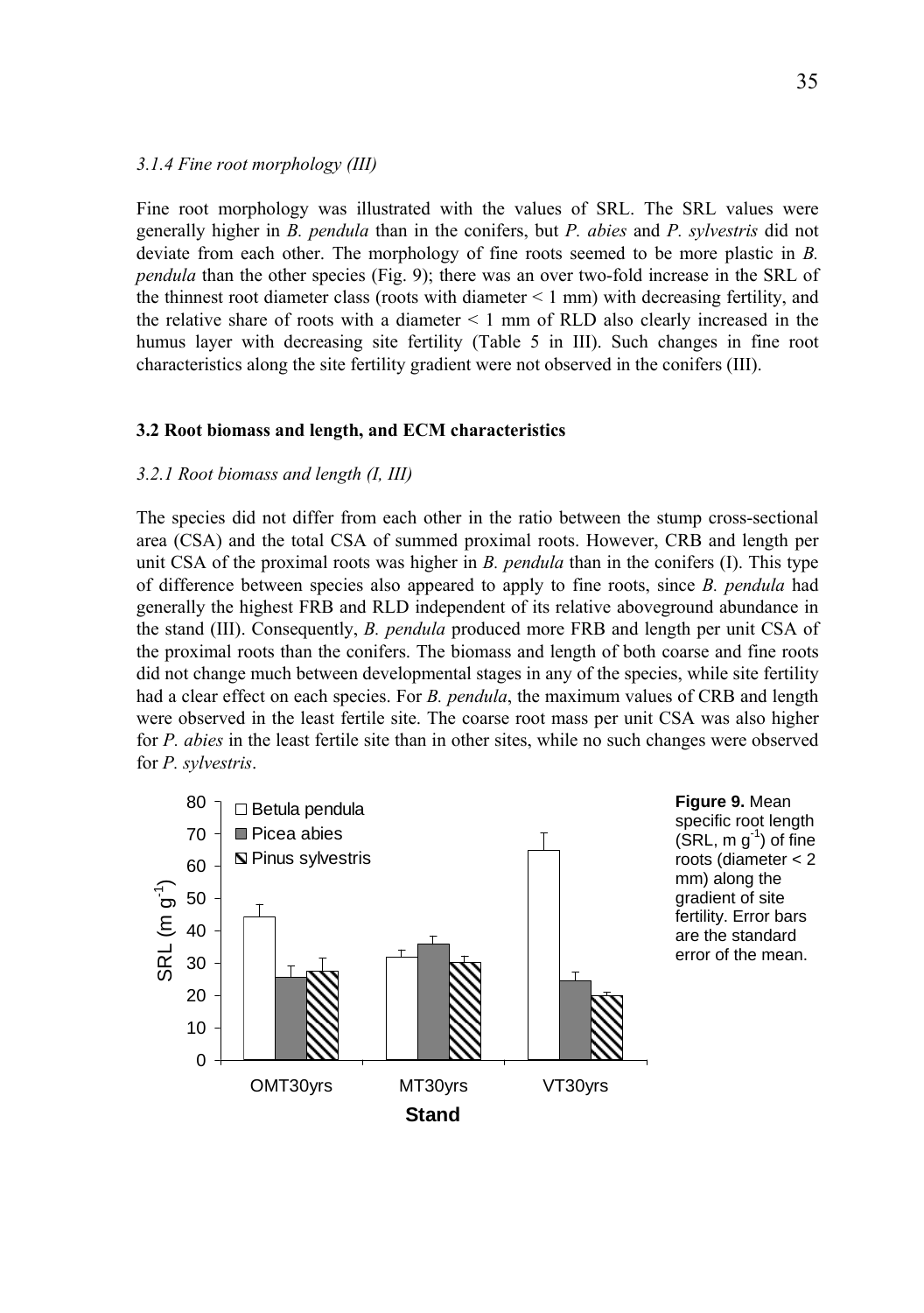<span id="page-35-0"></span>The most pronounced difference between species in terms of the response to the decreasing site fertility was observed in the FRB. The conifers had the clearly highest FRB in the least fertile site, while there was no difference according to site fertility in the FRB of *B. pendula*  (Fig. 1b in III). *Betula pendula* accounted for the lowest relative share of the stand basal area in the least fertile site. Thus, in *B. pendula*, the relative allocation to belowground biomass was also higher in least fertile site than in other sites, although to a lesser extent than in the conifers. The relative proportion of roots with a diameter of  $\leq 1$  mm of RLD was also highest in the least fertile site for *B. pendula*.

# *3.2.2 ECM characteristics (III)*

We examined the characteristics of the external ECM mycelium on the stand level (III). The biomass production of external hyphae was highest in the sapling stage of the developmental gradient and in the fertile site along the fertility gradient (Fig. 5a and b in III). If fungal biomass production was calculated as a proportion of the aboveground biomass of the stand, i.e. shoot biomass divided by ECM biomass, there was no difference in relation to site fertility.

In general, in-growth bags with a high mycelial biomass had the lowest taxonomic diversity of ECM. The number of ECM taxa tended to be higher in the least fertile site than in the most fertile site. The ECM community structure of the least fertile site also deviated from the other sites; sequences identified as *Tylospora fibrillus*, *Paxillus involutus* and uncultured Corticiales were more common in the least fertile site, while the sequences identified as *Tylospora* sp. and *Tomentella badia* occurred more frequently in the more fertile sites. No differences were observed between developmental stages in the ECM community structure.

Most notably, these results indicated that ECM biomass production was not directly related to the FRB; the least fertile site had the highest total FRB, but the lowest biomass production of external ECM hyphae.

# **3.3 The xylem characteristics of roots, stems and branches in the studied trees (IV)**

Xylem anatomy (IV) differed between species and compartments (Fig. 10); the conduit diameter decreased and conduit frequency increased from the roots to the stem and from the stem to the branches in each species, and further to the leaf petioles in *B. pendula*. The tapering pattern also differed between compartments. In horizontally oriented shallow roots, conduits tapered along the transport distance from the root tip towards the stem base. In the stem, the conduit size most often increased upwards from the root collar, reached the maximum at an intermediate height, and then became smaller again. In branches, conduits tapered from the branch base towards the branch tip (Fig. 10). Regarding the effect of the tree architecture, conduit size diminished and frequency increased along the GO within the tree crowns of each species. Belowground, the root main axis had a slightly higher mean conduit diameter than laterals in *B. pendula*. Xylem characteristics seemed to differ between root types; conduits tended to be larger and less numerous in shallow than in sinker roots (Fig. 11).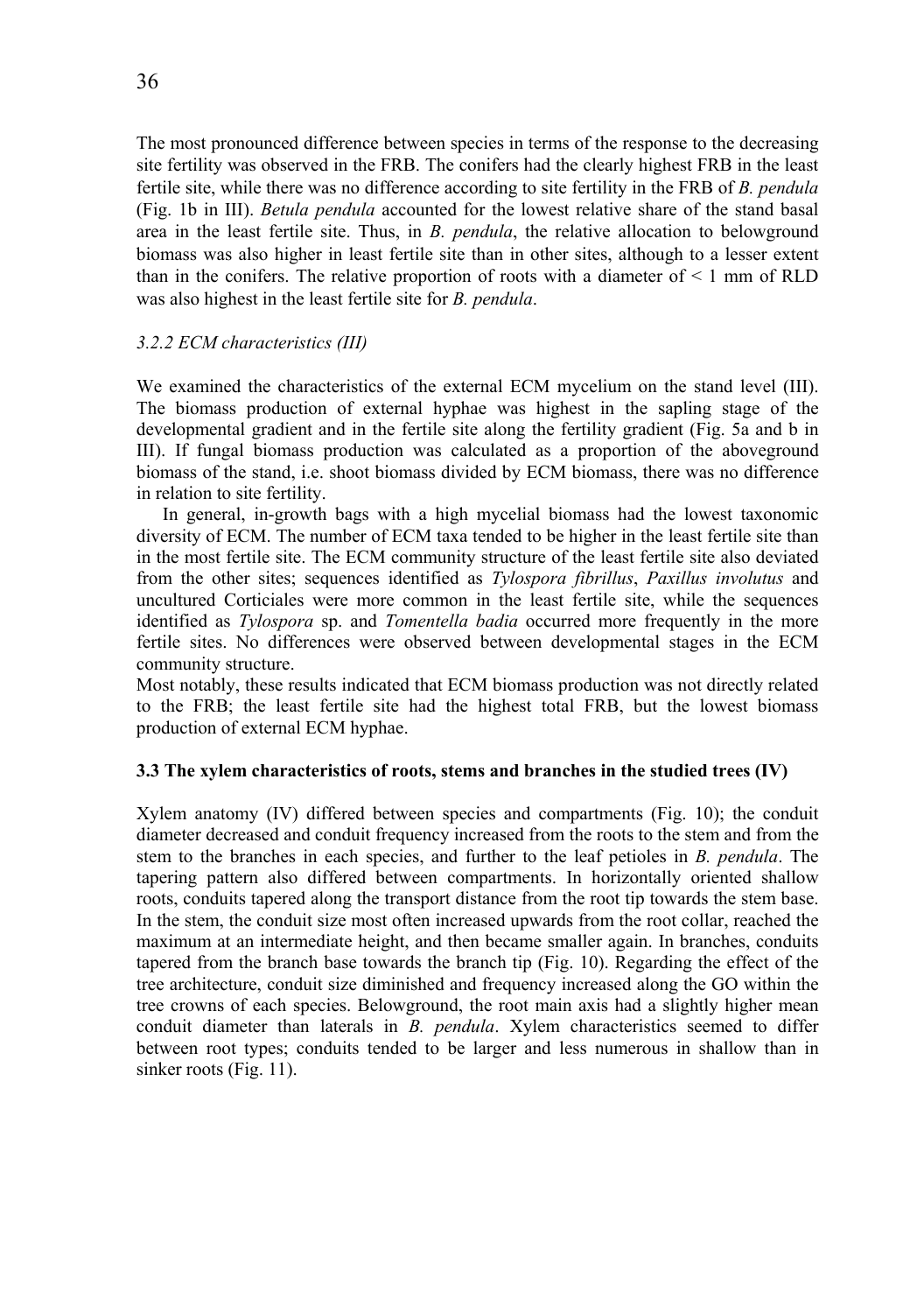



**Figure 10.** The relationship between the transport distance and xylem conduit diameter in a) *B. pendula*, b) *P. abies* and c) *P. sylvestris.* Each figure represents one sample tree. The stem base is used as a reference point from which the transport distance to the root, stem or branch segment is calculated. Negative values denote roots. The stem and each sample branch are denoted with different filled symbols, and roots are denoted with empty circles.



**Figure 11.** An example of the difference between root types in *B. pendula*. Transverse sections of a) a sinker root (diameter of root  $= 4.5$  mm; path length from the stem  $= 0.5$  m; depth of the sampling point =  $0.5$  m), and b) a shallow root (diameter of root =  $7.2$  mm, path length from the stem  $= 2.9$  m, depth of sampling point  $= 0.40$  m). 100X magnification in both images.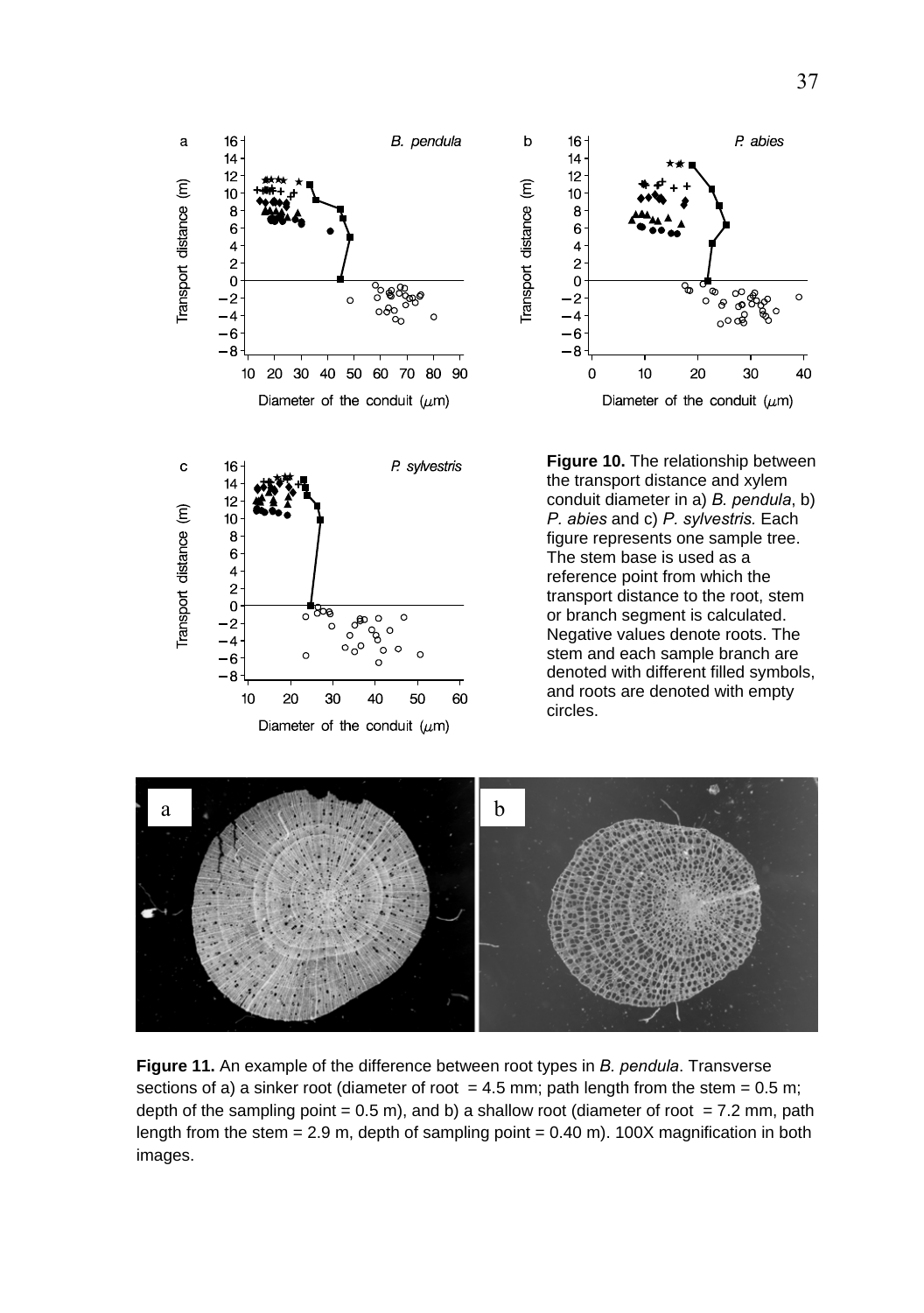<span id="page-37-0"></span>segments of *P. abies* is ca. 55% and *P. sylvestris* ca. 80% of the value for *B. pendula.*  The conduit diameter increased along the radial distance from the pith, i.e. as a function of the cambium age, in the stem and branches in each species. In roots, this pattern was found in *B. pendula* and *P. abies*; in *P. sylvestris*, the conduit diameter decreased with radial distance. However, the variation in the root xylem anatomy pattern from the pith outwards was large and the proportion of explained variation was extremely low in each species. The coefficient of determination ranged from 0.01 to 0.08 for conduit diameter, and from 0.33 to 0.01 for conduit frequency. In many root samples, the conduits were larger and less numerous in some growth rings around the protoxylem, but size then abruptly diminished and subsequently remained constant (Fig. 4 in IV).

Our results supported the predictions of the WBE model in the sense that the size of conduits increased from branches to the stem and thereafter to the roots (Fig. 12), and the values of scaling exponents (Table 4 in IV) were higher than the proposed theoretical value of 1/6 corresponding to the WBE model. The mean conduit diameter also increased as a function of increasing distance from the apex on the whole-tree level. However, the tapering pattern of the conduits differed between compartments, and continuous tapering with a single scaling parameter value along the entire distance on the whole-tree level did not therefore apply in our data (Table 4 in IV).

Murray's law applied quite well to the shoots, while in the roots the observed relationship between relative conduit tapering and the conductivity ratio clearly deviated from the predicted one in each species, especially in *P. sylvestris* (Fig. 9 in IV). The observed values in roots include considerable uncertainty due to the small number of root observations included in this analysis  $(N = 37)$ .

## **3.4 Modeling of coarse root architecture (II)**

We tested the applicability of the fractal branching model for estimating the characteristics of coarse roots and root systems of *B. pendula*, *P. abies*, and *P. sylvestris* (II). With parameter values derived from the data, we estimated the spatial dimensions, branching pattern and root biomass and length of coarse roots of the studied species.



**Figure 12.** The change in the conduit diameter along the distance from the apex in roots to the stem and branches of one *P. abies* tree growing on the fertile OMT site. The solid curve represents the change in conduit diameter predicted by the WBE model (eq. 7, *b*  $= 1/6$ ).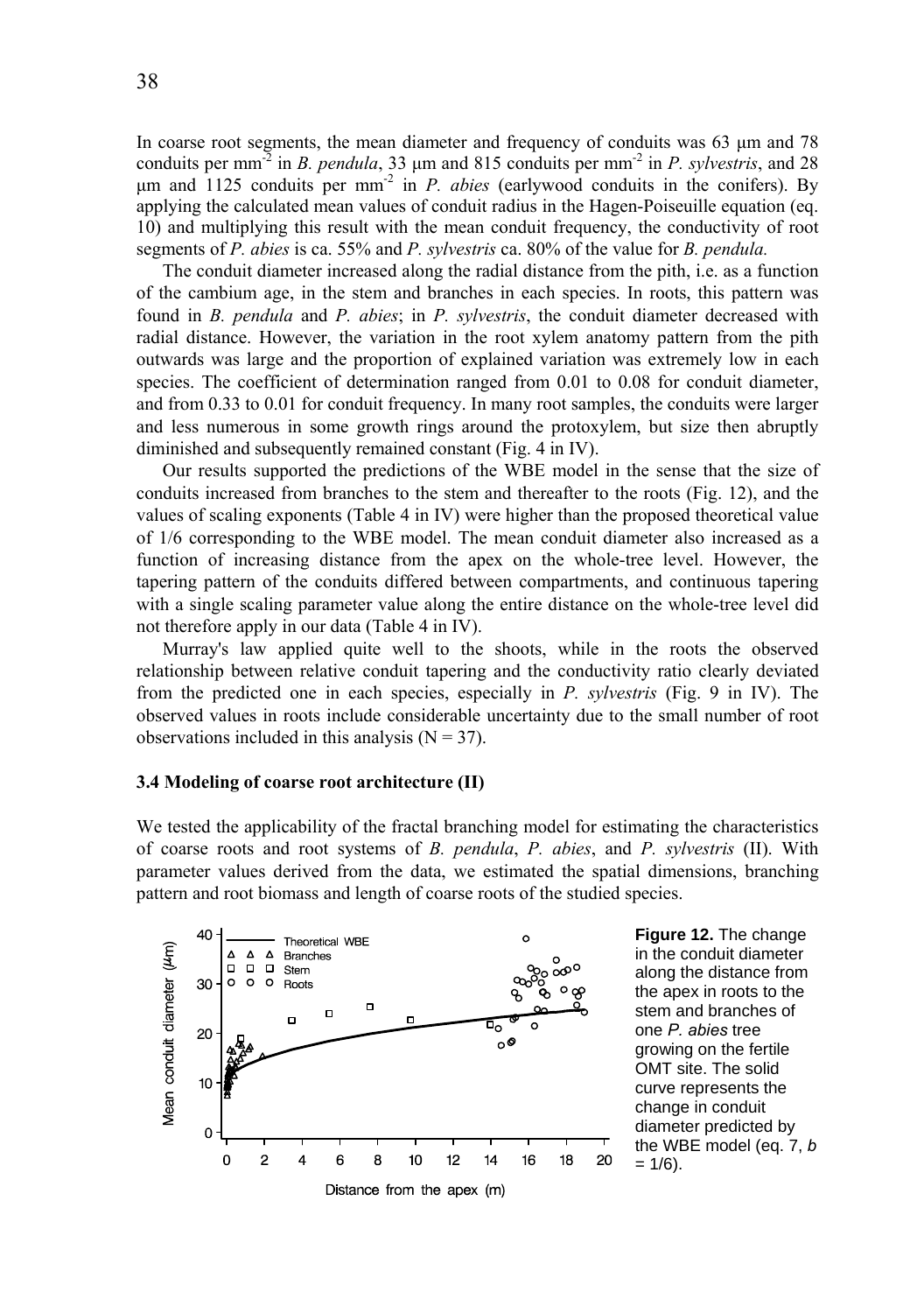Our results indicated that roots of the studied tree species were not self-similar structures and, thus, it was not possible to model them with species-specific constant parameters; model parameters, *p*, *q*, and branching angles mostly depended on the GO and BG (Figs 2, 4 and 5 in II). Our results also demonstrated that tapering of the individual root segments and the ZRT could be accounted for by the parameter *p* (the ratio of the proximal CSA of the parent segment to the sum of proximal CSAs of the child segments), and by the relationship between BG and *p*, respectively (Fig. 2 in II). In terms of the model parameters, the effect of the stand developmental stage was mostly seen in the parameter *p*. Values decreased from saplings to mature trees in each species, whereas with increasing site fertility, each species had shorter and more numerous root segments. As an overall result, we conclude that the model was capable of accounting for the main coarse root characteristics in *B. pendula* and *P. abies*, and moderately capable of describing the root system of *P. sylvestris* (Table 4). In terms of the mean values, observed and predicted horizontal root spread corresponded each others quite closely, while the model overestimated the maximum rooting depth (Table 4). Moreover, the accuracy of the length and biomass estimates of the biggest roots was quite low, especially in *B. pendula* and *P. abies*. Branching angles have a large influence on the root appearance. We generated both the horizontal and vertical branching angle of root segments independently from the observed distributions, since no joint distribution was found. We did not separate the sinker and shallow roots in our model. Due to these facts, the simulated roots had a more irregular appearance than the observed roots (Fig. 13).

**Table 4.** Observed versus. modeled characteristics of coarse roots of *B. pendula*, *P. abies*, and *P. sylvestris* (stands pooled). Values presented in parentheses are the standard deviation. Different letters denote significant differences (p < 0.05) between observations and simulations within each tree species.

|                                                                                                     |    | Root            | Root           | Root           | Root            |
|-----------------------------------------------------------------------------------------------------|----|-----------------|----------------|----------------|-----------------|
| Tree species                                                                                        | N  | length (m)      | mass (kg)      | spread $(m)^a$ | depth $(m)^{b}$ |
| B. pendula                                                                                          |    |                 |                |                |                 |
| Observed                                                                                            | 26 | 32.34 (41.17) a | 1.10(1.70) a   | 4.82 (3.93) a  | $0.72(0.50)$ a  |
| Modeled                                                                                             | 26 | 34.31 (21.37) a | $1.07(1.32)$ a | 4.80 (2.55) a  | 2.35(1.16) b    |
| P. abies                                                                                            |    |                 |                |                |                 |
| Observed                                                                                            | 28 | 27.31 (25.66) a | $1.08(1.31)$ a | 3.72 (1.98) a  | $0.49(0.32)$ a  |
| Modeled                                                                                             | 28 | 27.07 (17.28) a | $1.02(1.48)$ a | 3.71 (1.72) a  | 1.86 (1.05) b   |
| P. sylvestris                                                                                       |    |                 |                |                |                 |
| Observed                                                                                            | 40 | 14.37 (15.32) a | $0.77(1.11)$ a | $3.03(1.90)$ a | $0.54(0.48)$ a  |
| Modeled                                                                                             | 40 | 20.29 (11.80) a | $0.75(1.00)$ a | $3.48(1.68)$ a | 1.95 (0.98) b   |
| <sup>a</sup> Root spread = the horizontal spread, defined as the mean length of the side of the box |    |                 |                |                |                 |

containing the root projected to the soil surface.

 $P$ Root depth = the maximum depth evaluated as the vertical distance from the insertion point of the root in the root collar to the bottom of the box containing the root.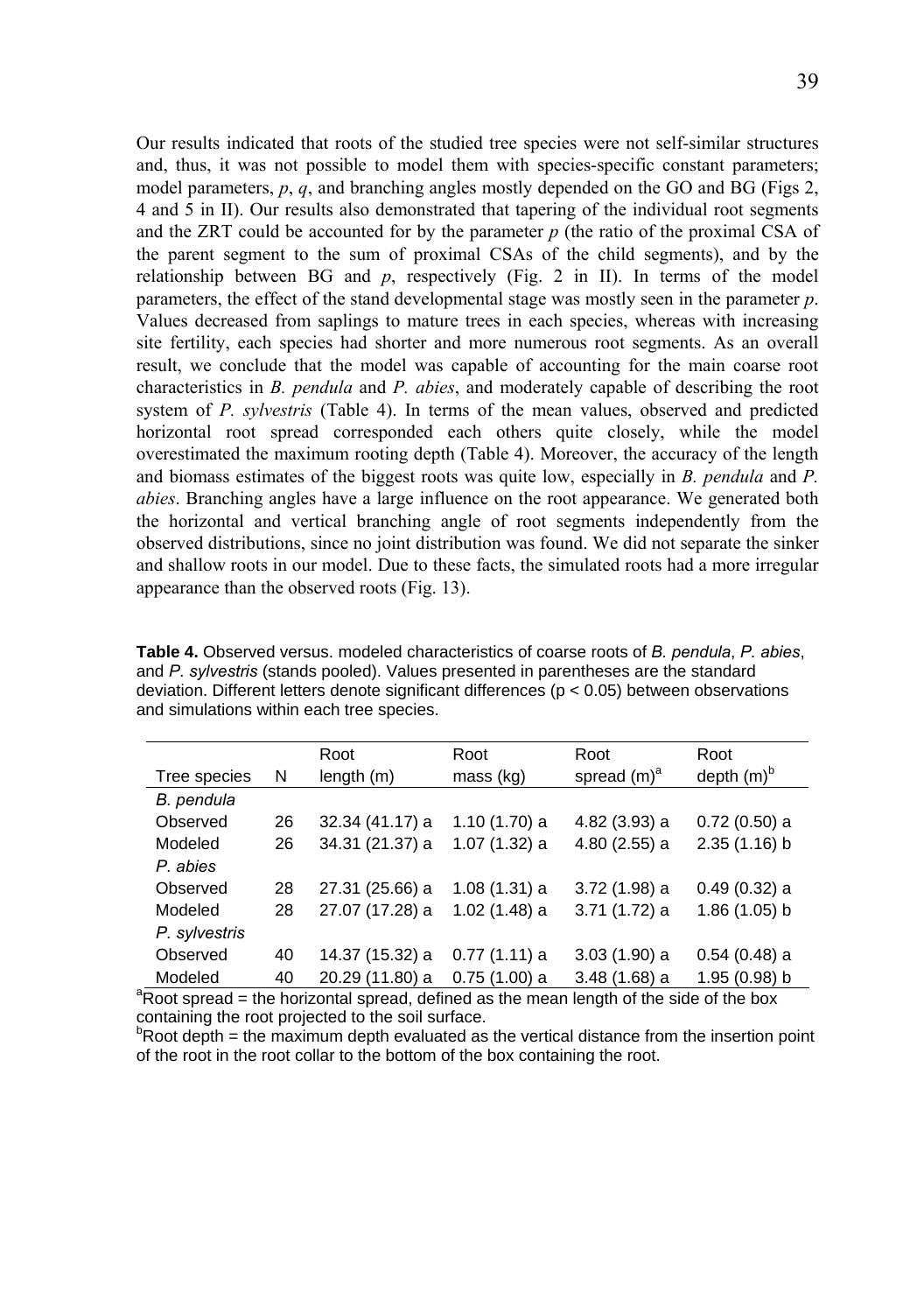<span id="page-39-0"></span>

**Figure 13.** Top view of a) an observed sample root and b) an example of a simulated root in *Picea abies*. The diameter of the proximal root segment in the simulated root was the same as in the observed root. The total length and biomass of the observed sample root was 92.6 m and 3.85 kg. The respective values for the simulated root were 75.6 m and 4.39 kg.

# **4 DISCUSSION**

#### **4.1 Root traits of three boreal tree species in mixed forest stands**

Our results revealed that both the coarse and fine root characteristics of the studied boreal tree species differed considerably between species. Table 5 synthesizes the central results in both a quantitative and qualitative form. The horizontal area of influence of the coarse root system of *B. pendula* was the largest in all stands, and it had the highest number of coarse root branches, creating a dense, highly ramified root mat within the influence area. As a result, the total CRB and coarse root length of *B. pendula* was generally higher than that of the conifers. Especially in comparison with the clearly shorter coarse root spreads and sparse branching of coarse roots in *P. sylvestris*, the coarse root systems of *B. pendula* exploited rooting space both more extensively and intensively.

The results concerning the characteristics of the coarse roots are in line with earlier qualitative observations on the root characteristics of these species (Laitakari 1927, 1935). In addition, *Betula pendula* had a generally higher FRB, RLD and SRL than the conifers. These results indicate that in terms of fine root characteristics, *B. pendula* also had more extensive root systems than the conifers. The high FRB and SRL values of *B. pendula* have likewise been observed in several other studies (Curt and Prévosto 2003, Ostonen et al. 2007a, Ostonen et al. 2007b).

We examined the characteristics of ECM on the stand level, and could not therefore relate them to a specific tree species. However, the lower observed SRL and RLD values of the conifers may indicate a stronger dependence on ECM associations (Sohn 1981, Bauhus and Messier 1999).There have been few studies on the characteristics of external hyphae of ECM under field conditions, and their effect on root traits and belowground competition between trees is consequently poorly known (Wallander 2006).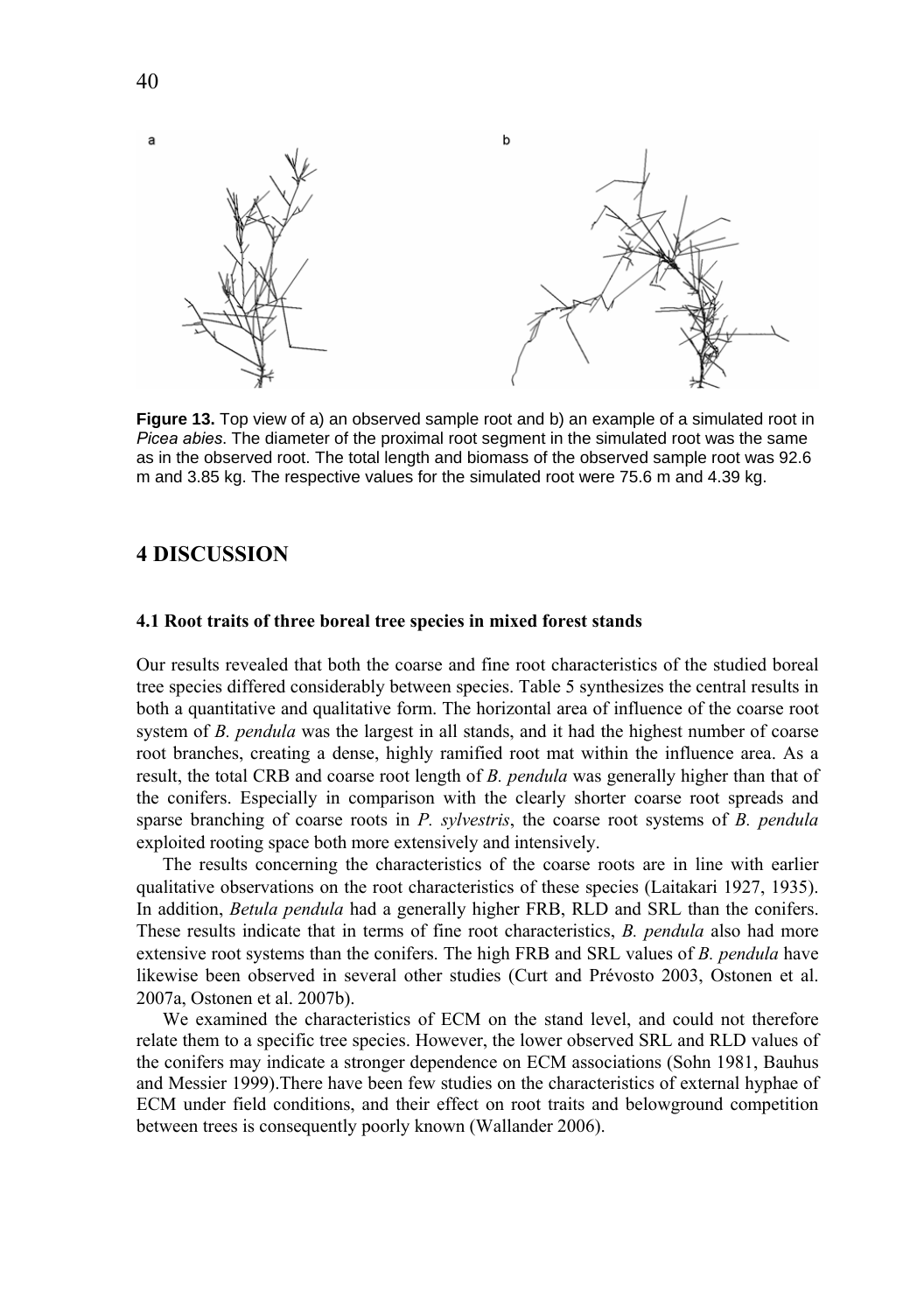| Root characteristic                                                | B. pendula  | P. abies    | P. sylvestris |  |  |
|--------------------------------------------------------------------|-------------|-------------|---------------|--|--|
| Coarse roots ( $D \ge 2$ mm)                                       |             |             |               |  |  |
| Horizontal spread $(m)^a$                                          | 13.0        | 10.0        | 8.0           |  |  |
| Change with increasing site fertility                              | Decreases   | Decreases   | Decreases     |  |  |
| Change with stand developmental stage                              | Increases   | Increases   | Increases     |  |  |
| Rooting depth                                                      | Illuvial    | Topsoil     | Elluvial      |  |  |
| Change with increasing site fertility                              | Decreases   | No effect   | Increases     |  |  |
| Change with stand developmental stage                              | Increases   | Increases   | Increases     |  |  |
| Topology                                                           | Dichotomous | Dichotomous | Herringbone   |  |  |
| ZRT in 50-yr-old trees                                             | > 2 m       | $\leq$ 2 m  | $<$ 2 m       |  |  |
| Number of root segments                                            | High        | Medium      | Low           |  |  |
| Change with increasing site fertility                              | Decreases   | Decreases   | No effect     |  |  |
| Change with stand developmental stage                              | No effect   | No effect   | No effect     |  |  |
| Branching intensity                                                | High        | Medium      | Low           |  |  |
| Change with increasing site fertility                              | Increases   | Increases   | Increases     |  |  |
| Change with stand developmental stage                              | Decreases   | No effect   | No effect     |  |  |
| Root mass                                                          | High        | Medium      | Low           |  |  |
| Change with increasing site fertility                              | Decreases   | Decreases   | No effect     |  |  |
| Change with stand developmental stage                              | No effect   | No effect   | Increases     |  |  |
| Root length                                                        | High        | Medium      | Low           |  |  |
| Change with increasing site fertility                              | Decreases   | Decreases   | No effect     |  |  |
| Change with stand developmental stage                              | No effect   | No effect   | No effect     |  |  |
| Conduit diameter <sup>b</sup> ( $\mu$ m)                           | 63          | 28          | 33            |  |  |
| Conduit frequency <sup>b</sup> (n mm <sup>-2</sup> )               | 78          | 1125        | 815           |  |  |
| Parameter $p$                                                      | 1.53        | 1.80        | 2.63          |  |  |
| Parameter q                                                        | 0.70        | 0.72        | 0.74          |  |  |
|                                                                    |             |             |               |  |  |
| Fine roots ( $D < 2$ mm)                                           |             |             |               |  |  |
| Biomass $(g m-2)$                                                  | 75          | 38          | 43            |  |  |
| Change with increasing site fertility                              | Decreases   | Decreases   | Decreases     |  |  |
| Change with stand developmental stage                              | Increases   | No effect   | No effect     |  |  |
| $RLD$ (cm root in cm <sup>-3</sup> soil)                           | 4.14        | 1.70        | 1.64          |  |  |
| Change with increasing site fertility                              | Decreases   | No effect   | No effect     |  |  |
| Change with stand developmental stage                              | No effect   | No effect   | No effect     |  |  |
| $SRL$ (m $g^{-1}$ )                                                | 39          | 28          | 24            |  |  |
| Change with increasing site fertility                              | Decreases   | No effect   | No effect     |  |  |
| Change with stand developmental stage                              | Increases   | No effect   | Increases     |  |  |
| <sup>a</sup> The average spread of roots with a diameter of 10 cm. |             |             |               |  |  |

**Table 5.** The selected root characteristics of the studied species showing the qualitative and quantitative differences between species and the effect of stand developmental stage or site fertility on the given characteristics.

<sup>b</sup>Earlywood conduits in the conifers

However, there is accumulating evidence that the selection of ECM fungi and the quantity of external mycelia varies between tree individuals and could be controlled by the properties of the host tree (Rajala 2008), resulting in variation in ECM communities between different tree individuals.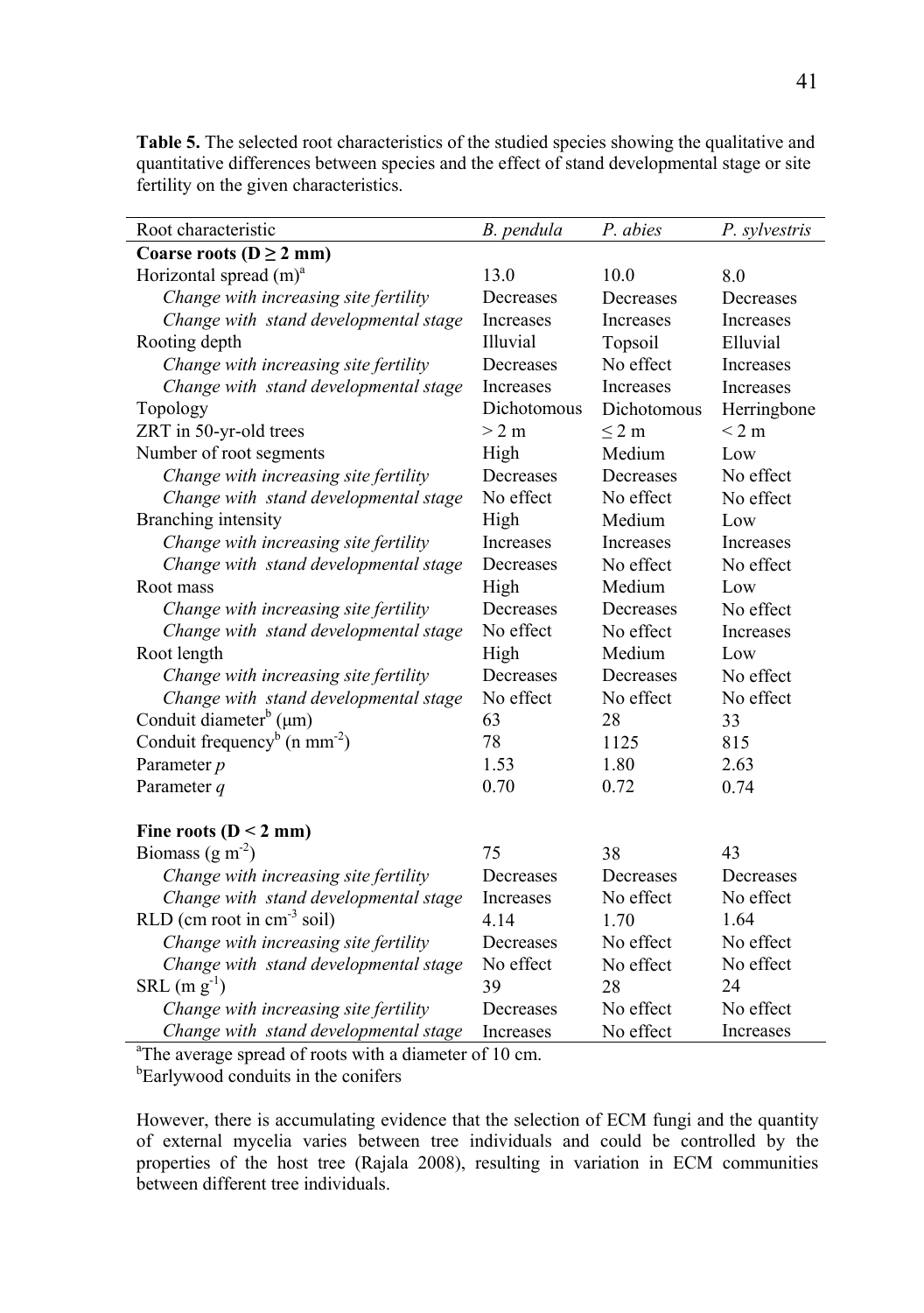Of the studied species, *B. pendula* has the highest rate of dispersal and the most rapid height growth in the early stages of development (Kellomäki 1991). Plants species with this type of growth strategy are often regarded as competitively inferior, and their long-term coexistence with competitively superior species in the same habitat is thought to be ensured by the occurrence of regenerative niches (Polechová and Storch 2008), i.e. by the rapid occupation of canopy gaps that eventually form. However, due to a low resource useefficiency (Kellomäki 1991, Meinzer et al. 2005), *B. pendula* must have belowground structures that enable both ample resource uptake and rapid transport. The observed root traits of *B. pendula* seem to support this view and indicate its high foraging capacity and belowground competitiveness. Extensive root systems such as those observed in *B. pendula* are proposed to have a higher water and nutrient uptake efficiency (van Noordwijk and de Willigen 1991), and the foraging precision has also been observed to be greater in species with larger root systems (Einsmann et al. 1999, Farley and Fitter 1999). However, Campbell et al. (1991) observed a trade-off between scale and precision in resource foraging in heterogenic soils, i.e. larger plants exploited nutrient patches to a greater extent because they had greater growth rates, whereas as smaller plants allocated more of their new root growth to nutrient-rich areas.

The occurrence of size-asymmetric competition, i.e. where larger organism acquire disproportionately more resources than expected from the size difference between competitors (Schenk 2006), is not clear in belowground competition (Schwinning and Weiner 1998). However, depending on the scale of nutrient heterogeneity, the size and shape of the area of influence may be as important as precision in enabling plants to access nutrient patches. Plants with many short lateral roots may be strong belowground competitors with the nearest neighbors, while more sparse systems with longer lateral root spread may enable plants to search over longer distances and locate pockets where nutrients are abundant or competing roots are absent (Casper et al. 2003). *Betula pendula* had, however, both more roots and a larger influence area than the conifers.

To compete effectively with other plants, efficient transport of soil-derived resources is needed for assimilating or synthesizing tissue. The architecture of a plant, and not only the geometrical dimensions, or absolute root mass and length, determines its competitive potential. Architecture influences factors such as the efficiency with which water and solutes can be conveyed from roots to shoots, and further to leaves (Rundel and Nobel 1991). Topology determines the manner in which the conducting elements are arranged (Fitter 1991).

Determination of the topological characteristics of the coarse roots indicated that in terms of the two extremes, the branching pattern of *P. sylvestris* coarse roots approached the herringbone pattern, while the branching of roots in the other species more closely resembled the dichotomous pattern. The herringbone pattern has been proposed to be superior for resource uptake under nutrient-poor conditions. This is mostly due to the larger number of exterior root segments on low GOs and BGs. These segments extend rapidly out of the depletion zone of their parent segment, thus enabling efficient acquisition of the mobile soil resources (Fitter 1991). Root activity may consume more than half of the available photosynthates in mature plants (Fogel 1985), and evolutionary pressure has therefore most probably favored plants that exploit soil resources with an efficient strategy, i.e. the minimum investment cost for the acquired unit of resource (Lynch 1995). The root topology of *P. sylvestris*, in addition to the larger branching angles than in other species, may thus illustrate its greater adaptation to poor habitats. On the other hand, in terms of potential xylem conductivity (eq. 10), the transport efficiency of *B. pendula* root segments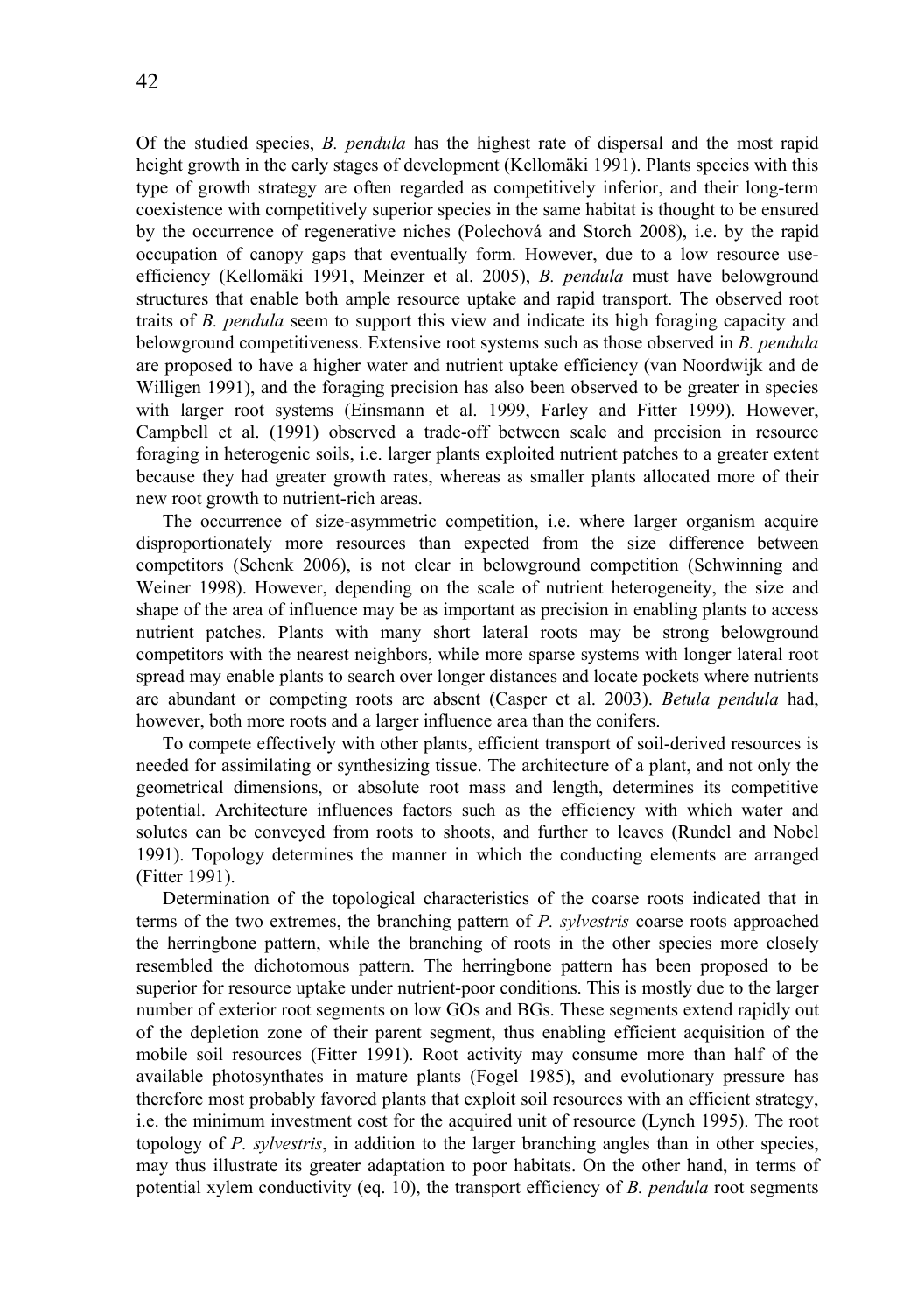was higher than that of the conifers. Of course, the analysis of potential conductivity does not account for the proportion of functional conduits, and the share of functional xylem out of the whole CSA of a tree that may therefore differ between tree species. The bordered pits in the interface between tracheids also restrict water flow in the conifers, thus further reducing their transport efficiency (Tyree and Ewers 1991, Choat et al. 2008). However, Becker et al. (1999) observed no differences in xylem conductivities between conifers and angiosperms.

There is a trade-off between the hydraulic efficiency of the xylem and safety (cavitation vulnerability, Hacke et al. 2006). The xylem structure of species common in drought-prone habitats may thus be an outcome of the need to favor safety over efficiency. Conifer xylem has been found to exhibit lower levels of embolism and a higher resistance to cavitation than in associated angiosperms (Sperry et al. 1994, Tyree et al. 1998). This may contribute to the distribution patterns of the studied species in natural ecosystems, i.e. *P. sylvestris* with small tracheids on dry sites, *B. pendula* with large vessels in moister, more productive habitats (Shumway et al. 1993, Tissier et al. 2004). However, our observation that *P. abies* had smaller xylem conduits than *P. sylvestris* does not support this view.

In addition to the demands for efficient foraging and transport of soil-borne resources, trees must adapt to mechanical stability demands, implying resistance against wind, water, and gravitational forces (Reubens et al. 2007). The zone of rapid root tapering mostly highlights the area in which mechanical forces have the largest effect on the root system (Eis 1974, Coutts 1987, Danjon et al. 2005). This area was quite limited in all species, reaching a couple of meters in 50-yr-old trees. The extension of the ZRT tended to be the largest in *B. pendula*, probably because of the large crowns, i.e. due to the larger wind load. Small ZRT extensions in *P. sylvestris* indicate the effect of the taproot. The observed abrupt decrease in conduit size in a radial direction for some root segments (Fig. 4 in IV) could also be interpreted as a result of the mechanical forces being transmitted over a greater distance from the stem base as the size of the tree increases, i.e. a 'non-supporting root' with large conduits has become a 'supporting root' with small conduits (Fayle 1968).

The overall characteristics of the root systems of the conifers, i.e. a small to medium area of influence, small number of root branches, and small SRL values, especially in *P. sylvestris*, gave the impression that their growth strategy was related more to resource conservation than efficient foraging. We did not, however, measure actual physiological activity, e.g. nutrient uptake rate, and species may differ in resource acquisition efficiencies (Göransson et al. 2008). The more conservative growth strategy, lower morphological plasticity, and lower turnover rates in the conifers than in *B. pendula* may also indicate that their fine roots have a higher ability for physiological adaptation of their uptake kinetics (Grime 2002). Thus, our interpretation of species differences in foraging capacities probably is too simple.

We observed vertical stratification of the soil space between the studied species in terms of the coarse roots, but not in terms of the fine roots. The main axis of the excavated coarse roots of *P. abies* exploited the topsoil, in *P. sylvestris* the elluvial, and *B. pendula* primarily occupied the illuvial soil layer, corresponding to earlier observations (Laitakari 1927, 1935), while each species clearly had the highest proportion of fine roots in the humus layer. The vertical rooting pattern again indicates the efficient scavenging of scarce soil resources by *B. pendula*, since it exploited vertically the largest soil volume. It presumably had coarse roots in deeper soil layers for water and fine roots in the topmost layer for nutrients. Some studies have deduced that the high proportion of roots in the uppermost soil layers indicates an advantage in the competitive ability of a species due to good access to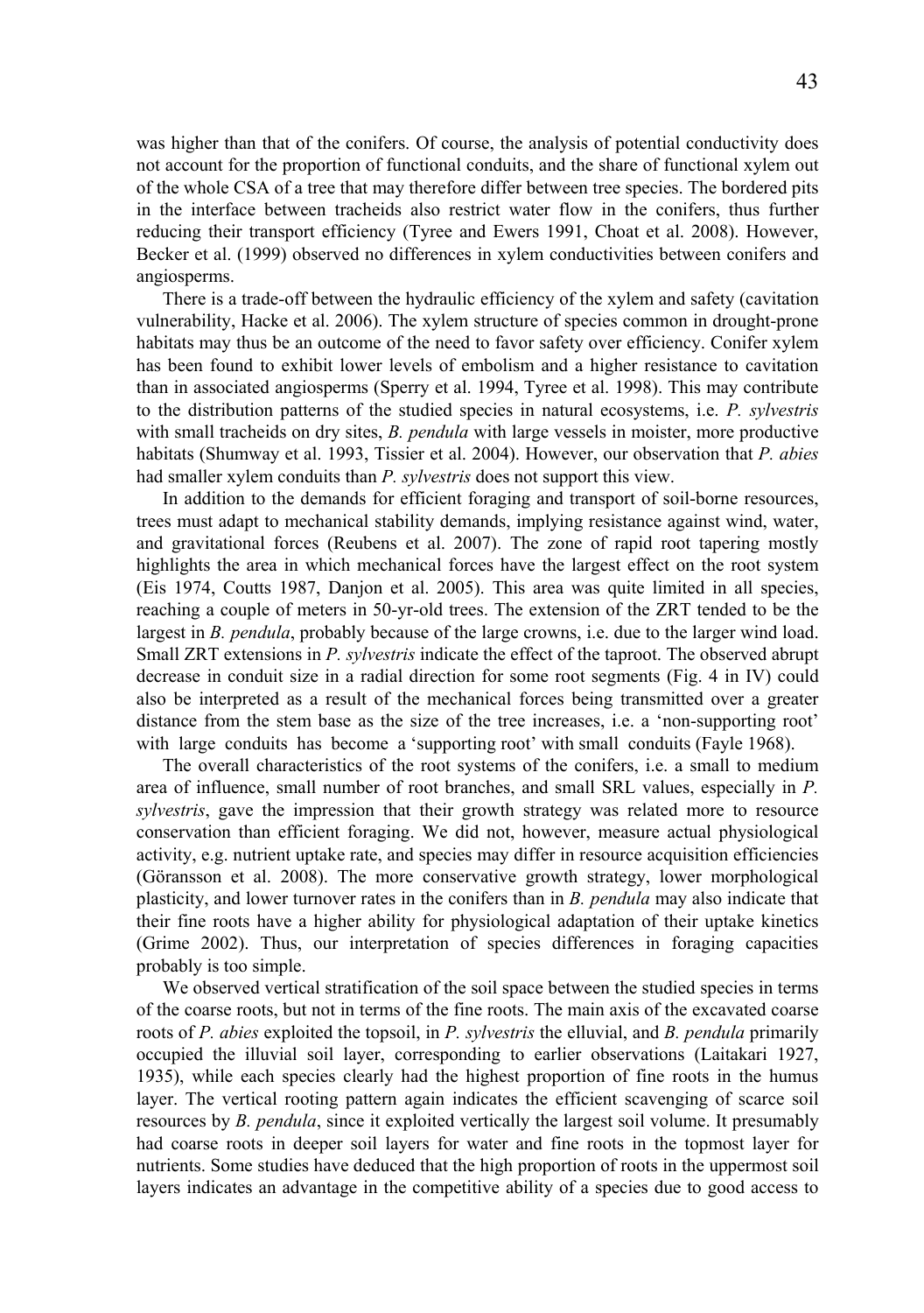nutrient rich soil layers (e.g. Genney et al. 2002). This interpretation suggests a high belowground competitive ability in *P. abies*. However, the topmost layers are also the most drought-prone, and superficial rooting increases susceptibility to wind damage (Schmid and Kazda 2001, Schmid 2002).

The observed differences in the vertical distributions of coarse and fine roots correspond to the observation in *Quercus rubra* that most of the fine roots were attached to the small woody roots returning to the forest floor from the major lateral roots in deeper soil layers, forming "root fans" in the organic soil layer (Lyford 1980). In the mixture of *F. sylvatica* and *Q. petrea*, coarse roots of *Q. petrea* also occurred at moderate to high densities up to a soil depth of 80 cm, while its fine root system was extremely superficial (Leuschner et al. 2001). This type of difference in vertical distribution between coarse and fine roots may indicate that species can reduce competition for water by vertically partitioning the soil space with coarse roots (Casper et al. 2003), but this option may be less available in the competition for nutrients (McKane et al. 2002, Hodge 2004). In our study stands, the nutrient concentrations were much higher in the humus layer than in the deeper layers of the soil profile (Table 2 in I and Table 4 in III). The observed fine root distributions may thus indicate a high level of competition for nutrients, especially nitrogen, in the topsoil of the mixed stands of the studied species. On the other hand, temporal and functional niche separation between species may occur, such as temporal differences in nitrogen uptake activity (Gebauer and Ehleringer 2000), or the uptake of different forms of nutrients (Miller 2007), and this may reduce competitive interactions. Species-specific mycorrhizal associations may play a significant role in the functional niche separation of trees by allowing the uptake of otherwise inaccessible forms of nutrients (van der Hejden and Sanders 2003). Since we examined the characteristics of ECM on the stand level, we could not relate these to a specific tree species.

We did not account for the fine roots of understorey vegetation in our analysis. Earlier studies have demonstrated that removing either tree (Riegel and Miller 1992) or understorey roots (Grime 2002) from the belowground competition increases the biomass of the other competitor. Thus, competition for soil resources may be higher than assumed on the basis of tree fine roots only, especially in the topmost soil layers (e.g. Kochenderfer 1973). However, we sampled fine roots only in the uppermost 30 cm soil layer, and possible secondary proliferation of tree fine roots in deeper soil layers could not therefore be ruled out.

The observation that the conifers, especially *P. abies*, had more fine roots in deeper soil layers than usually observed in monoculture (Helmisaari et al. 2007) gives the impression that *B. pendula* behaves as a 'soil improver' by opening up passages for conifer roots to deeper soil layers and increasing the amount of more rapidly decaying deciduous litter. Our observation is consistent with earlier studies showing that the ability to acquire nutrients at depth can vary depending on which species are present, and are therefore affecting the soil characteristics, e.g. in the form of litter input, and competing for resources (Berendse 1981, 1982, D'Antonio and Mahall 1991, Genney et al. 2002, Jumpponen et al. 2002).

We also observed sinker roots in all species. The sinker roots usually extended the vertical influence area of the root systems of the studied species down to the depth of 2–3 m. The sinker roots typically ended at a branching point with multiple short, rapidly tapering child segments ('root brush'). Under humid conditions, sinker roots may have a more important role in anchoring the tree firmly to the soil (Reubens et al. 2007) than in water acquisition. Under arid conditions or during seasonal drought spells, however, sinker roots may have important role in the acquisition of water from the deep soil layers (Dawson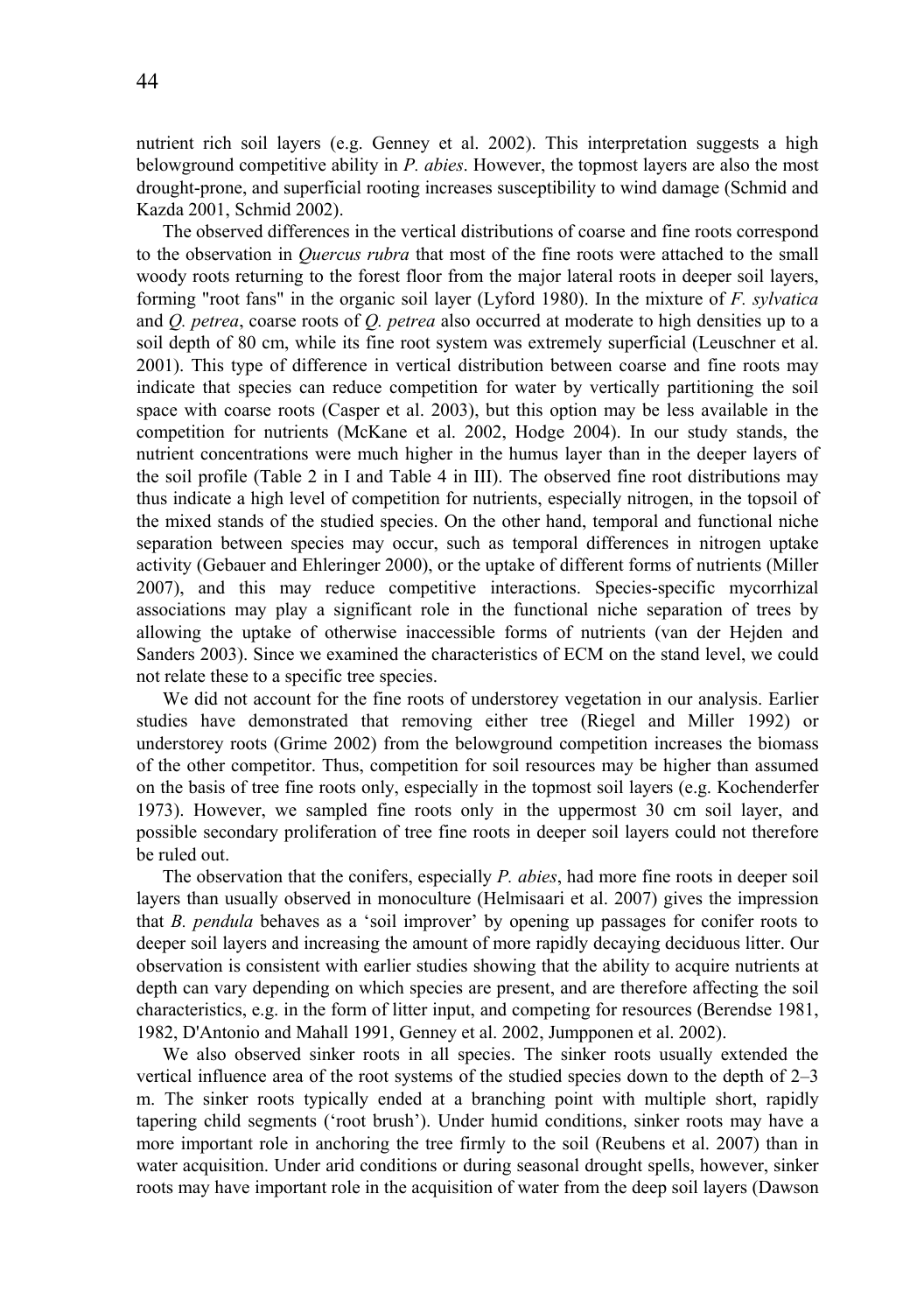<span id="page-44-0"></span>and Pate 1996, Farrington et al. 1996, Danjon et al. 2005), but their role in nutrient dynamics is probably quite limited.

Our results concerning ECM biomass production differed from those of Nilsson et al. (2005), who observed a direct relationship between the mycorrhizal biomass and the stand FRB. The ECM may be a component in nutrient uptake that is not directly proportional, at least in the short term, to the number of roots (Koide et al. 2007), but rather to other factors such as the competitive status of the tree. Such interesting questions as how mycorrhizal colonization affects the root architecture, or whether the studied species differ in terms of the benefit from the mycorrhizal symbiosis, e.g. carbon investment in mycorrhiza per unit of acquired nitrogen, were not within our scope. The influence of ECM species on host tree performance varies, because they differ with respect to the amount and exploration type of the external mycelia (Agerer 2001) and the nutrient retrieval efficiency of the mycelia (Bending and Read 1995). We did not examine the understorey vegetation, but it is well known that grasses, herbaceous plants and shrubs also have mycorrhizal associations (Smith and Read 1997), and may thus have either direct or indirect effects on the ECM biomass production or community structure (Leake et al. 2004). These effects were not accounted for in this study. Our study period may also have been too short (one growing season) to accurately describe variations between sites, since a period longer than a year may be needed to colonize the whole mesh bag (Potila et al. 2009).

We collected the material of this study from five stands and we did not have replicate stands for developmental stages and fertility classes. This naturally restricts the generalization of our results. Another restriction in our study is the lack of monocultures as reference stands for each species. The effect of interspecific competition on the root traits was only possible to determine indirectly.

# **4.2. Plasticity of root traits**

#### *4.2.1 Effect of site fertility*

For any given set of soil conditions and plant demands, an optimum distribution of roots in soil exists, and this distribution will be achieved by a particular architectural configuration (Fitter 1991). A specific configuration is reached through the plastic responses of root systems. Roots are able to locate patches of nutrient sources in the soil, proliferate in them and, on the other hand, to grow without branching in zones of low fertility (Nobbe 1862 in Lynch 1995, Hodge 2004). Root morphological responses were not, however, uniform across the studied species, corresponding to observed species specificity in the plastic responses of non-woody plants (Hodge 2004). In *B. pendula*, the peaks in the number of coarse root segments, coarse root length and mass were observed in the least fertile site, i.e. in nutrient-poor conditions a larger soil volume was explored for the gained unit of soil resources. The coarse root characteristics of *P. sylvestris* did not essentially differ according to site fertility and the change in *P. abies* was moderate. The proliferation of coarse root segments in nutrient-rich soil patches was only observed in *B. pendula*. The morphological characteristics of the fine roots, i.e. SRL and RLD, also changed more along the site fertility gradient in *B. pendula* than in the conifers. Both the SRL and the proportion of roots with the highest uptake efficiency, i.e. roots with diameter < 1 mm, peaked in *B. pendula* in the least fertile site.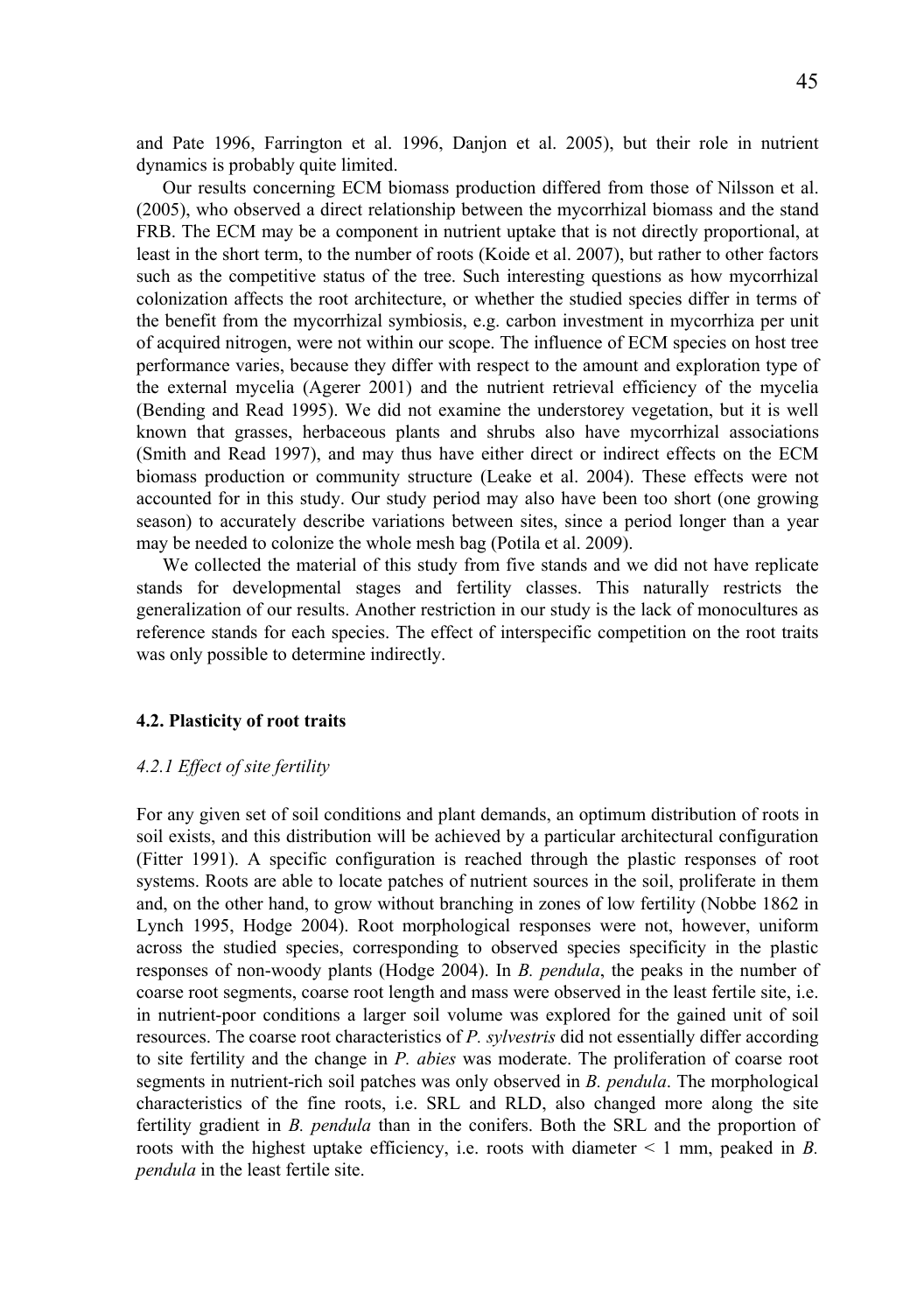<span id="page-45-0"></span>We interpret the large variation in *B. pendula* root traits in relation to site fertility as an indication of higher root plasticity than that of the conifer roots. These observations are in line with the hypothesis that fast-growing species from fertile habitats show more morphological plasticity (Grime 2002), since the natural habitats of *B. pendula* are more fertile than those of *P. sylvestris*. The difference between *B. pendula* and *P. abies* may be related to their successional status; *B. pendula* is a pioneer species, for which rapid establishment and active resource foraging are important, while a more conservative growth strategy better fits the late-successional *P. abies*. The changes in fine root morphology may indicate that *B. pendula* has a greater potential for effective occupation of nutrient patches created by irregular litter input, minor-scale activities of soil animals and root activities themselves (Eissenstat 1992, Lynch 1995, Eissenstat et al. 2000). On the other hand, in terms of FRB, the plastic response of the conifers to decreasing site fertility was more pronounced than in *B. pendula*. Thus, the increased SRL and RLD of *B. pendula* may not imply the superior competitive ability of this species, but rather the effect of soil resource depletion by the other species (Bauhus et al. 2000). It could be asked whether the species differ in their primary strategy for mineral nutrition in low fertility sites, i.e. the extensive strategy of the conifers (increased FRB) as compared to the intensive strategy of *B. pendula* (adjustment of the morphological characteristics of the fine roots).

Traditionally, a high soil nitrogen content has been thought to reduce ECM growth (Wallenda and Kottke 1998), and more recent studies have shown reductions in the growth of external mycelia in response to elevated nitrogen availability (Nilsson and Wallander 2003, Nilsson et al. 2005, Hendricks et al. 2006). In this study, site fertility did not have an impact on ECM biomass production after the differences between stands in shoot biomass were removed. This result could indicate that within this range of site fertilities, trees are equally dependent on the improved nutrition provided by ECM, thus indirectly supporting the proposal of Lindahl et al. (2002) of a less phytocentric model of nutrient cycling in boreal soils. On the other hand, this result may support the view that the supply of carbon may have large effect on the biological activity of soils, e.g. on ECM mycelium production (Lindahl et al. 2002).

The community structure of mycorrhizal species seemed to differ slightly between the least fertile site and the other sites. The differences could be explained by the observed increase in the C/N ratio and decrease in base saturation as a function of decreasing site fertility (Table 4 in III), since the structure of the ECM community has been observed to correlate with the extractable ammonium concentration and base saturation of the soil (Toljander et al. 2006).

# *4.2.2 Effect of the stand developmental stage*

The effect of the stand developmental stage on the root traits was mostly seen in the increment of both the horizontal and vertical area of influence of root systems in each species. Observed maximum values for *B. pendula* in a 50-yr-old stand correspond quite well with the maximum values presented in the literature, while for the conifers the values were clearly smaller (Stone and Kalisz 1991). Thus, the horizontal root spreads of *B. pendula* would presumably no longer increase as a function of stand age, whereas the horizontal area of influence of the conifers would probably still increase after the first 50 years. This difference between species quite probably reflects the more rapid overall development of *B. pendula*. The mean rooting depth increased along with the stand developmental stage, i.e. older trees generally exploited greater soil volumes than younger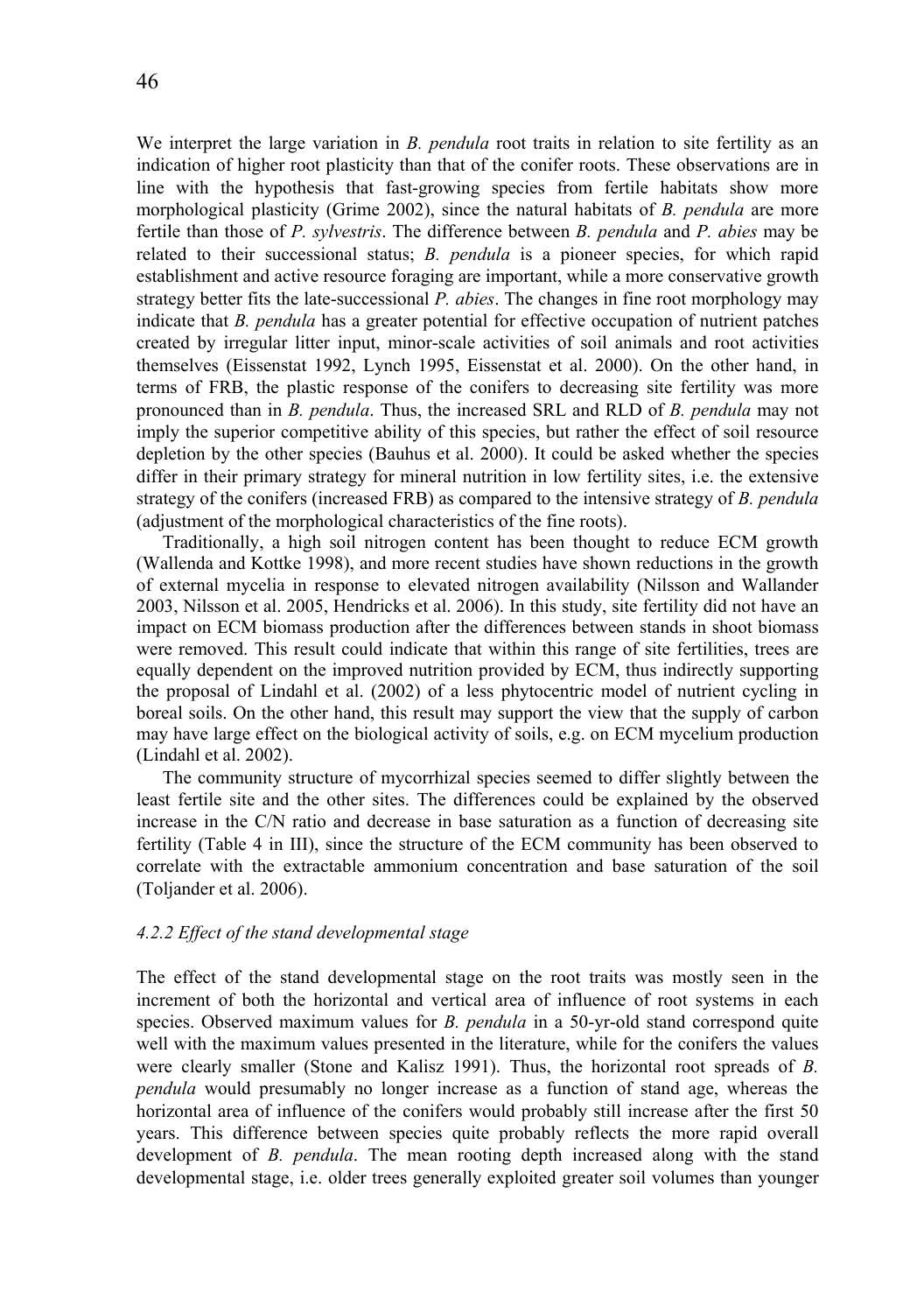<span id="page-46-0"></span>trees. However, at the maximum rooting depth determined by sinker roots, no such clear trend was observed. In other studies, much larger rooting depths for *P. abies* and *P. sylvestris* have been reported (Stone and Kalisz 1991) than what we observed. This indicates that the rooting depth of these species is determined more by environmental conditions than species-specific intrinsic properties.

In other coarse root traits, the variation between tree individuals was mostly larger than the difference between developmental stages. Laitakari (1935) observed a larger number of coarse root segments and root length in later stages of development of *B. pendula*, i.e. root systems were denser per unit area. Our results did not demonstrate this kind of effect of stand development on the root architecture of *B. pendula*. Our mature trees were much younger than the oldest trees in the study of Laitakari (50 and 150 years, respectively), which may explain the difference.

Our fine root results are in line with earlier studies in a sense that after canopy closure, FRB has been observed to be quite stable (Vogt et al. 1983, Vanninen et al. 1996, Vanninen and Mäkelä 1999, Helmisaari et al. 2002). This may indicate that the belowground growing space was already closed at the age of 15 years. Higher SRL values in younger stages could be a sign of ongoing branching of fine root systems, since SRL has been found to depend on BG (Pregitzer et al. 2002). As we did not analyze BGs fine roots that could not be confirmed, and the possible difference in fine root longevity between developmental stages cannot be ruled out.

We found that ECM biomass production peaked in the sapling stage of 15-yr-old trees. This result is supported by the observation of the highest ECM biomass production in young stages (10–30 yrs old) in the chronosequence of *P. abies* (Wallander et al. 2010). The interpretation was that a high ECM biomass production coincides with high fine root activity and the rapid overall development of trees before canopy closure. However, although we used ingrowth bags, as did Wallander et al. (2010), the clearest difference between the studies was that we used quartz sand, while they used incubated forest soil. It is interesting that despite the different growing media, similar results were obtained. On the other hand, a bigger problem in both studies may be that ingrowth bags could favor fungal species characterized by fast colonization and growth (Hendricks et al. 2006).

## **4.3 Modeling of coarse root architecture and tree hydraulic architecture**

### *4.3.1 FracRoot*

Fractal geometry has been regarded as a promising approach for providing quantitative summaries and functional insights into tree and root architecture (Lynch 1995, Berntson 1996). In this study, we tested FracRoot and WBE models, the original versions both of which are based on the fractal assumption of self-similar area-preserving branching (Ozier-LaFontaine et al. 1999, West et al. 1999)

Root characteristics such as root length are needed for interpreting root system functions. The original version of FracRoot (Ozier-Lafontaine et al. 1999) produced root systems by repeating self-similar sub-structures, branching events and root segments, with species-specific constant parameters. If similar scale-independent branching rules were applied to the roots of trees, the interesting root characteristics could be derived with an easily measurable variable, such as the diameter of the first root segment (van Noordwijk et al 1994). However, we observed a pattern of variation in the parameter values within roots of the studied species, which illustrates that root systems of the studied tree species are not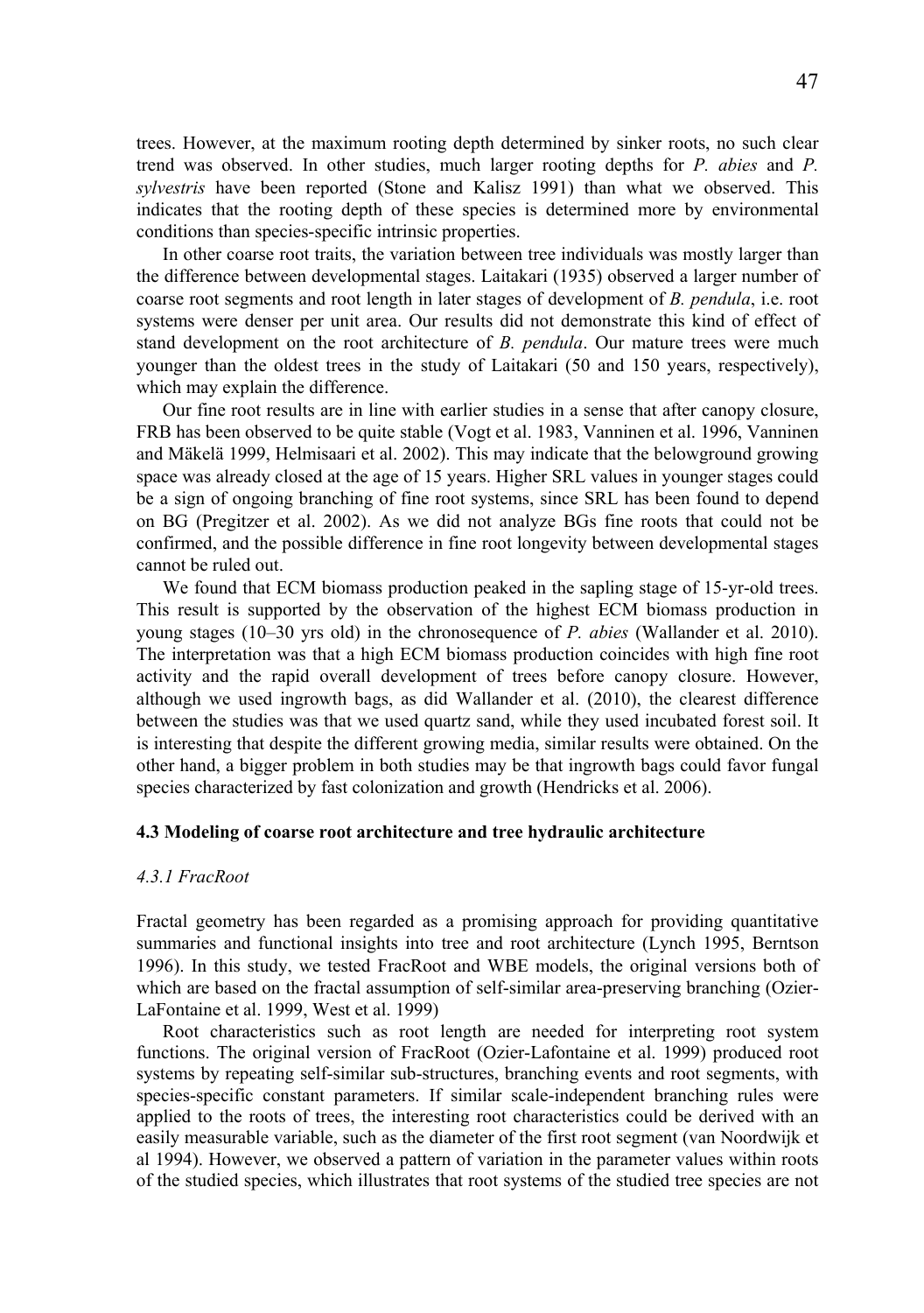self-similar fractals, and species-specific parameters could not therefore be used in the simulations (Richardson and zu Dohna 2003, 2005). Most importantly, root axes tapered, constituting the zone of rapid tapering (ZRT) as a response to the need for mechanical stability, and the proximal and distal ends of the roots were thus differentiated (Fig. 4 in I and Fig. 2 in II). Tapering was also observed within single root segments, corresponding to the results of Soethe et al. (2007). Tapering of the root segments and axes has a major effect on the output of the fractal root model, especially in terms of root biomass. The results of our simulations showed that tapering can be accounted for with the relationship between the root segment branching generation and parameter *p* (Fig. 2 in II). In addition, we could not establish a relationship between root diameter and segment length or branching angles, and the number of child segments in a branching event was not uniform within a root (Ozier-LaFontaine et al. 1999), but these parameter values were largely axis-specific. These patterns of variability thus indicate that axis-specific morphogenetic rules may override the micro-scale heterogeneity of the soil (Pagès et al. 2004). On the other hand, our results may indicate that the genetically determined development of tree roots would follow selfsimilarity quite closely, without environmental constraints. The multifractal description used for model parameters in our study provides at least a partial solution to this problem.

Thus, our results differ from those of earlier studies, in which satisfactory accuracy in the prediction of the root system biomass and length has been obtained with speciesspecific constant parameters (Ozier-Lafontaine et al. 1999, Smith and Roberts 2003, Salas et al. 2004, Nygren et al. 2009). Notably, the trees were much younger and also smaller in the above-cited studies than in ours. The functional adaptation of root traits, for instance to mechanical constraints, may change with tree size, which may partly explain why the earlier studies observed less variability in parameters within roots. On the other hand, those studies did not account for the tapering of root segments or root axes, which, if present, may at least partly mask the variability in parameter values.

Regarding the differences between species, it seems that the root system structure of *B. pendula* and *P. abies* resembles more the structure obtained by repeating self-similar substructures than the root system of *P. sylvestris*. This was indicated by the better estimates for *B. pendula* and *P. abies* than for *P. sylvestris*. The accuracy of the applied fractal branching model was moderate; the  $R^2$  values ranged between 0.44–0.64 for the estimation of the root length and between 0.73–0.85 for root mass (Table 8 in II). However, Table 4 shows that, apart from the estimates of root length in *P. sylvestris* and rooting depth in all species, the predictions of the model were acceptable in terms of the mean values for several simulated roots. The root mass estimates were more accurate in all species than root length estimates. Less accurate length estimations may be partly accounted for the fact that the first segment of root measured in the field forms a considerable proportion of the total root biomass, while its effect on the total root length is largely negligible, as Nygren et al. (2009) have pointed out.

The plasticity in root growth makes the modeling of a root system's spatial dimension a challenging task. The maximum lateral root spread was quite accurate in *P. abies* and moderate in *B. pendula*, while in *P. sylvestris* the predictions did not correspond to the observations. The maximum rooting depth was generally poorly predicted in all species. One reason for the poor simulation estimates of spatial dimensions of *P. sylvestris* may be observed several-meters-long root axes without any side branches with a diameter > 2 mm (Fig. 7b). Another important aspect is the available soil growing space and the effect of soil horizons. The quantity of stones and other obstacles affects the available soil space and thus restricts and randomizes the directions in which roots can grow from a branching event. This may partly explain the poor predictions of maximum rooting depth. Another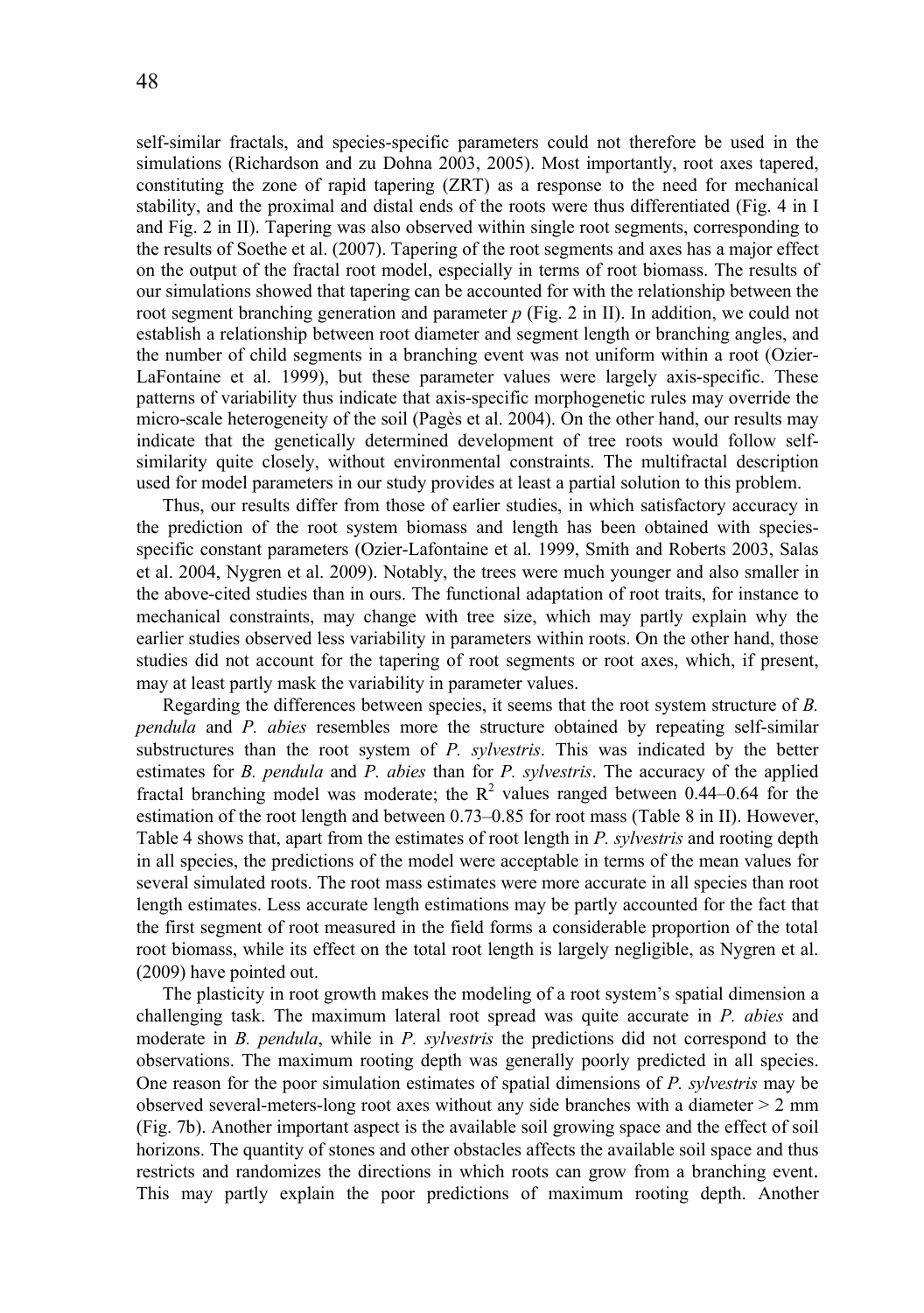<span id="page-48-0"></span>explanation could be the independent generation of vertical and horizontal branching angles from their distributions. In reality, the branching angles may be dependent on the depth at which branching takes place due to the vertical soil horizons of podzolic soils. However, we could not relate the angle distribution classes and soil horizons based on field measurements. The incorporation of specific parameter values for the shallow and sinker root types could also improve the rooting depth estimates.

### *4.3.2. WBE model*

When theoretical scaling models, the WBE model and Murray's law, were fitted to our data, it appeared that these models did not provide practical tools to investigate the scaling of the xylem anatomical traits in a tree species. However, they are valuable for summarizing general concepts on the hydraulic architecture of trees.

The values of the scaling parameter in the WBE model were higher on the whole-tree level than the proposed figure of 1/6, and the smallest conduit diameters were found in leaf petioles of *B. pendula*, thus supporting some of the central predictions of the WBE model. However, we found that although the conduits were the largest in the roots and tapered to the stem and thereon to the branches, as proposed (West et al. 1999), the assumptions of a constant conductivity ratio, constant tapering, and an unchanged total number of conduits were not fulfilled. Variation in the within-tree tapering pattern with distance from the tree apex was also observed by Mencuccini et al. (2007). The observed deviations from the proposed theoretical scaling could partly be explained by architectural differences in the studied trees compared to the theoretical architecture of the WBE model (McCulloh and Sperry 2005). The main differences are that in the studied species the leaves are not situated at terminal units but can be encountered in almost any BG, xylem anatomy depends on GO, and the branching of the segments is closer to the proportionate allotomous branching pattern, i.e. the CSA of a parent segment is divided unequally between child segments (van Noodwijk et al. 1994), than the dichotomous one used in the WBE model. The dependence of scaling and the tree's carbon balance, i.e. photosynthetic gain versus conduit wall construction costs, was also proposed as a possible explanation for the observations on different scaling from that proposed by the WBE model (Mencuccini et al. 2007). However, our interpretation is that the WBE model does not properly take into account the hierarchical organization of the different organs within a tree.

The conductivity predicted by Murray's law was too low in roots at a given conduit tapering rate, whereas in shoot observations it corresponded with the predictions quite well. This result was against our hypothesis, since stem conduits are under larger mechanical constraints than root conduits and should therefore deviate more from Murray's optimum. In our dataset, the conduits of distal roots are the closest to the "free of mechanical constraints"-assumption, although even they are not fully free of mechanical demands, since their walls have to be thick enough to resist implosion. Due to the small number of root observations used in the analysis of Murray's law, definitive conclusions on the observed within-tree pattern and the applicability of Murray's law for predictive use could not be made.

The overall problem with both models is that they do not take into account the fact that trees cannot freely maximize their water transport, but a tree's hydraulic architecture is rather a result of the interplay between efficient water transport, embolism, and mechanical stability. The observed steeper scaling in *B. pendula* than in the conifers may be a result of the possibility for freer optimization of the conduit diameter for the water transport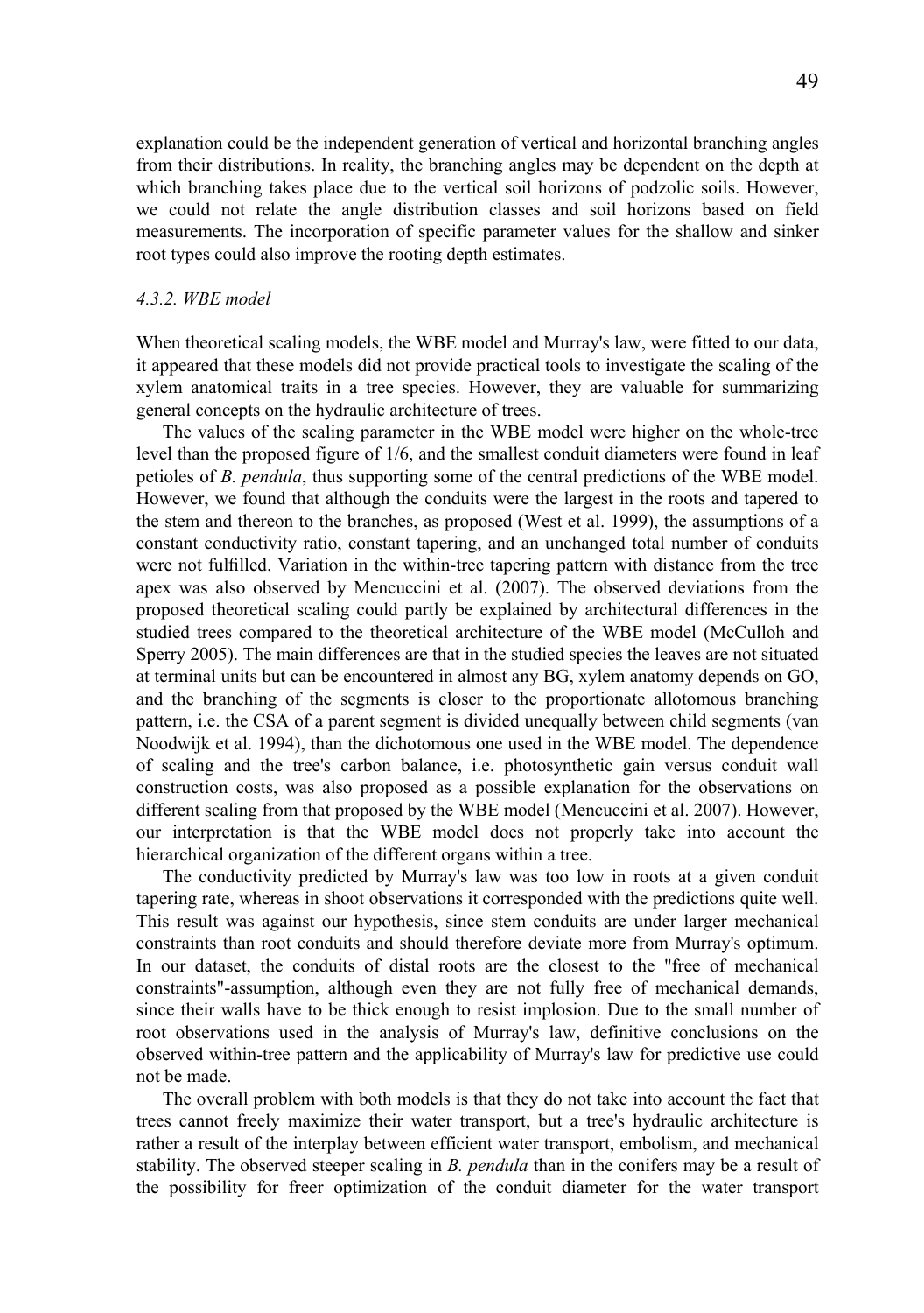<span id="page-49-0"></span>demand, since it has fibers providing mechanical strength to the wood. On the other hand, in the conifers, the torus-margo structure in the bordered pits is a direct adaptation to prevent embolism, but it essentially halves the efficiency of water transport (Choat et al. 2008). *Betula pendula* does not have this type of structure, and the observed steeper scaling than in the conifers could therefore be presumed due to the larger need for the avoidance of cavitation. Embolism may also have a positive role in the functional water storage of a tree (Tyree and Zimmermann 2002). The intriguing proposal of McCulloh and Sperry (2005) that biomechanics have an effect on anatomical scaling only receives indirect support from our results, since our analyses do not provide a possibility for establishing direct causal relationships between scaling and biomechanics. The absolute size of conduits is known to reduce due to the effect of mechanical constraint (e.g. Kern et al. 2005).

We excluded fine roots and leaves from our analysis. Their function is more to act as resource-exchange surfaces than participate in the long-distance transport of water and solutes. Thus, different scaling of conduits could be presumed in them than in the waterconducting pathway analyzed in this study. However, this is a simplified view, since e.g. term 'fine roots' includes a functionally and morphologically heterogeneous group of organs loosely tied together with the diameter definition (Eissenstat et al. 2000, Pregitzer 2002, Guo et al. 2008).

# **5 CONCLUSIONS AND FUTURE PROSPECTS**

This study demonstrated that the root system architecture and belowground responses to the developmental stage of a stand and site fertility may differ considerably between the studied boreal tree species, *B. pendula*, *P. abies*, and *P. sylvestris*. Many structural features have more than a single function, and many functions depend on several factors. Simple root:shoot ratios, or the idea of functional balance between root and foliage mass, are not enough to properly describe the differences between species in the plasticity of root growth, and thus the belowground competition between these species. With a similar allocation to the belowground structures, multiple root architectures could be created, leading to the large differences between species in resource acquisition efficiency. Hence, more studies on the structural and functional characteristics of roots and root systems of these species are needed in order to better understand their belowground interactions in mixed boreal forests.

We did not study actual physiological functions in the roots, such as water and nutrient uptake. The observed spatial and structural differences between the species in root traits may reflect the belowground competitive potential of these species. However, species may differ greatly, for instance, in resource use efficiency, how much carbon is invested belowground in order to gain a unit of nitrogen, or in their competitive responsiveness. Within coexisting plant communities, competition strategies of trees may vary from avoidance to tolerance, or even to confrontation (Novoplansky 2009). Therefore, studies measuring the real belowground functionality are needed. Moreover, the physiological basis of the root architecture should be firmly established in order to understand how individual traits of root axes are integrated into overall root system architecture, or how root architectural characteristics respond to environmental conditions. From the functional viewpoint, especially the linkage of fine and coarse roots should be better established; we still do not understand why a root branch starts to grow from a fine to a coarse root. In our study, the problem of classifying the roots on the basis of diameter was already encountered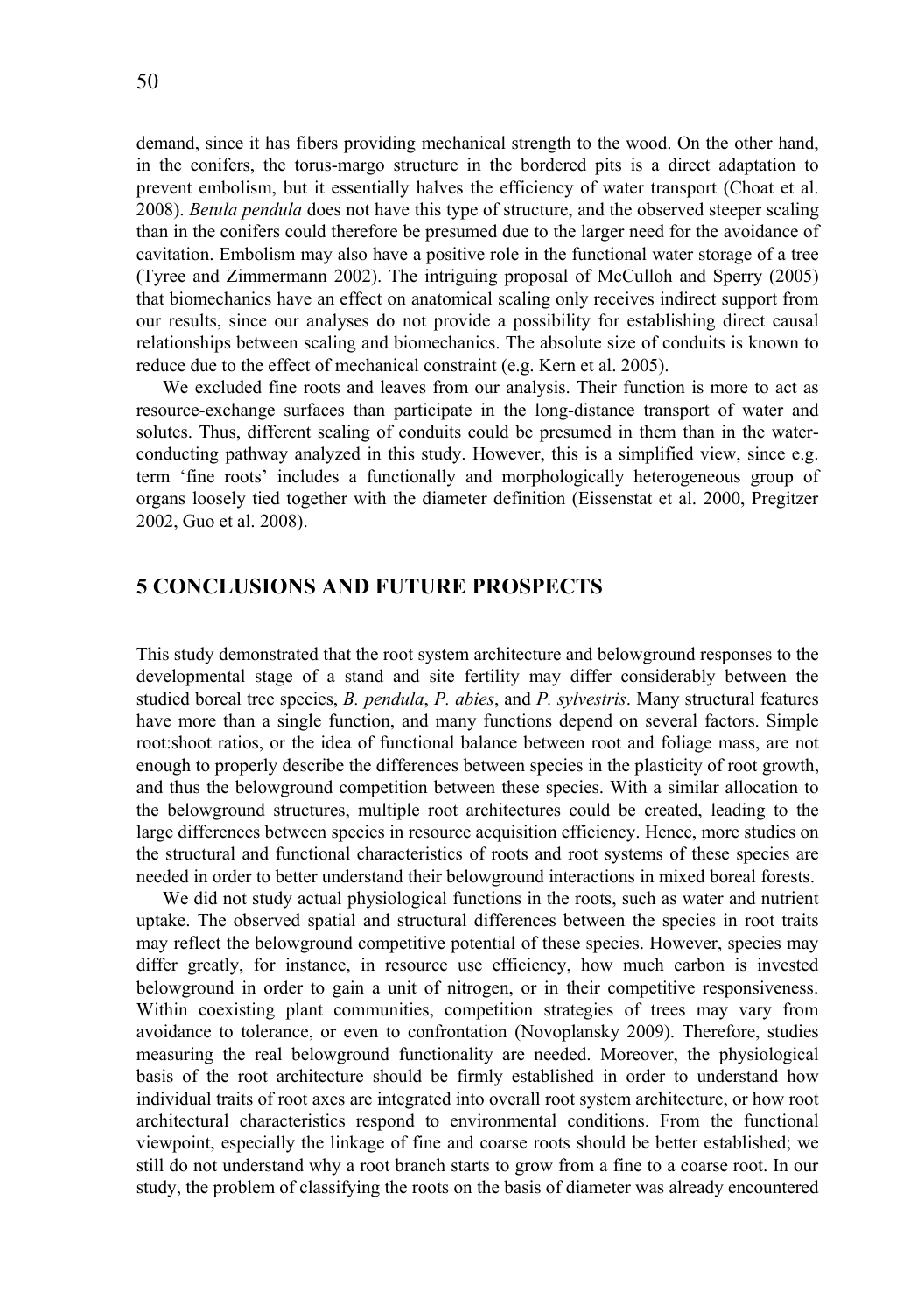during the field work, since roots with diameter equaling 2 mm were mostly woody coarse roots. Morphological variation within each 'fine root' class was also considerable. A study illuminating the mechanism of this specific question should be performed under controlled laboratory conditions.

The role of ECM in nutrient uptake is widely acknowledged. However, our results demonstrate that the relationship between trees and ECM is still poorly understood. According to traditional thinking, the importance of ECM to tree nutrition diminishes with increasing site fertility. However, in our study we observed no difference in ECM biomass production in relation to site fertility; moreover, it was not directly related to the stand total FRB. Both this and results concerning the relationship between aboveground and fine-root characteristics indicate the need for methodological development in order to be able to study these issues on the single tree level under field conditions.

Better accounting for the structure and functions of the roots, and belowground competition between trees is needed to take a step forward in the modeling of plant development and ecosystem functioning. The results of this thesis provide tools for improving the existing single-tree and stand-level models. Our results demonstrate that parameters in the fractal branching model could be used as indicators of differences in rooting behavior and, therefore, of differences in ecophysiological adaptations between species. With the fractal branching approach, the essential elements of root systems of the studied species could be partly described as a static 'snapshot'. However, to incorporate the real dynamics of root growth into a model, several questions should be addressed: how much roots grow during a time step, how branching is regulated (uniform growth media vs. heterogeneous natural soils), within-root system regulation (root branches are not autonomous, but how are their characteristics controlled?), or how interspecific competition affects the model parameters. More studies investigating the whole continuum from mycorrhiza to roots and to branches and leaf petioles simultaneously in same stands are also needed to shed light on complex interactions between different organs. From viewpoint of modeling, this information is especially needed if models describing both the function and structure of trees are to be further developed.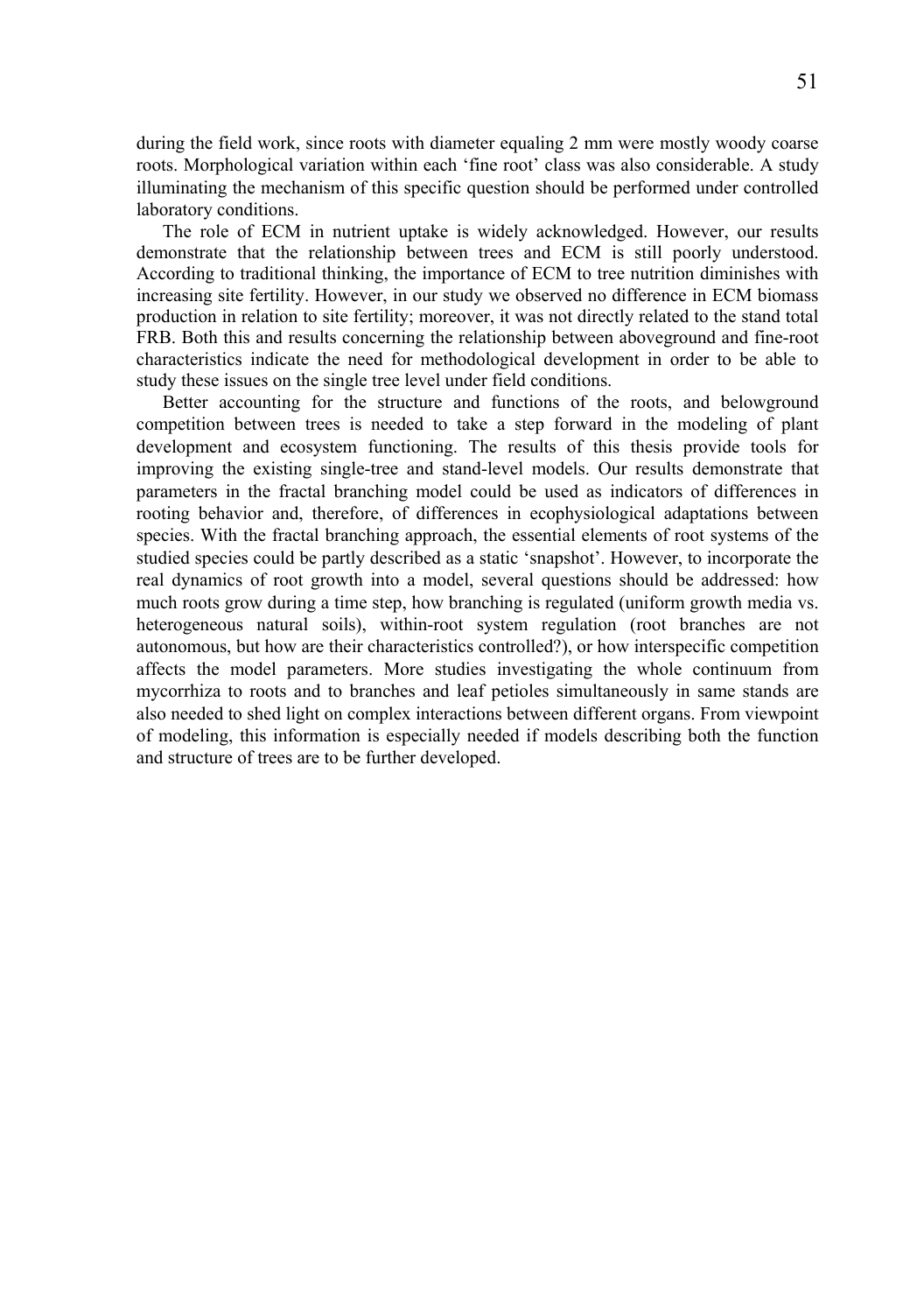# <span id="page-51-0"></span>**REFERENCES**

Aerts, R. 2002. The role of various types of mycorrhizal fungi in nutrient cycling and plant competition. In: Van der Heijden, M.G.A. & Sanders, I. (eds.). Mycorrhizal Ecology, Ecological studies, vol.157. Springer-Verlag, pp.117–134.

Agerer, R. 2001. Exploration types of ectomycorrhizae. A proposal to classify ectomycorrhizal mycelial systems according to their patterns of differentiation and putative ecological importance. Mycorrhiza 11: 107–114.

Anfodillo, T., Carraro, V., Carrer, M., Fior, C., & Rossi, S. 2006. Convergent tapering of xylem conduits in different woody species. New Phytologist 169: 279–290.

Arnebrant, K. 1994. Nitrogen amendments reduce the growth of extramatrical ectomycorrhizal mycelium. Mycorrhiza 5:7–15.

Arthur, W. 1987. The niche in competition and evolution. John Wiley & Sons, Chichester. 175 p.

- Assmann, E. 1970. The principles of forest yield study. Pergamon Press Ltd., Oxford. 506 p.
- Atala, C. & Lusk, C.H. 2008. Xylem anatomy of *Betula pendula* Roth saplings: Relationship to physical vascular models. Gayana Botanica 65: 18–27.
- Barthélémy, D. & Caraglio, Y. 2007. Plant architecture: A dynamic, multilevel, and comprehensive approach to plant form, structure and ontogeny. Annals of Botany 99: 375–407.
- Bauhus, J. & Messier, C. 1999. Soil exploitation strategies of fine roots in different tree species of the southern boreal forest of eastern Canada. Canadian Journal of Forest Research 29: 260–273.
- —, Khanna, P.K. & Menden, N. 2000. Aboveground and belowground interactions in mixed plantations of Eucalyptus globulus and Acacia mearnsii. Canadian Journal of Forest Research 30: 1886–1894.
- Becker, P., Tyree, M.T. & Tsuda, M. 1999. Hydraulic conductances of angiosperms versus conifers: similar transport sufficiency at the whole-plant level. Tree Physiology 19: 445–452.
- Bending, G.D. & Read, D.J. 1995. The structure and function of the vegetative mycelium of ectomycorrhizal plants. V. Foraging behaviour and translocation of nutrients from exploited litter. New Phytologist 130: 401–409.
- Berendse, F. 1981. Competition between plant populations with different rooting depths II. Pot experiments. Oecologia 48: 334–341.
- 1982. Competition between plant populations with different rooting depths III. Field experiments. Oecologia 53: 50–55.

Berntson, G.M. 1996. Fractal geometry, scaling, and the description of plant root architecture. In: Waisel, Y., Eshel, A., Kafkafi, U. (eds.). Plant roots—the hidden half, 2nd edn. MDI Dekker, New York, pp. 259–272.

- Biondini, M. 2001. A three-dimensional spatial model for plant competition in an heterogeneous soil environment. Ecological Modelling. 142: 189–225.
- Blaise, F., Fourcaud, T., Stokes, A. & De Reffye, P. 1999. A model simulating interactions between plant shoot and root architecture in a non-homogeneous environment. In: Stokes, A. (ed.). The supporting roots of trees and woody plants: form, function and physiology. Series: 'Developments in Plant and Soil Sciences', Vol. 87. Dordrecht: Kluwer Academic Publishers. pp 195–207.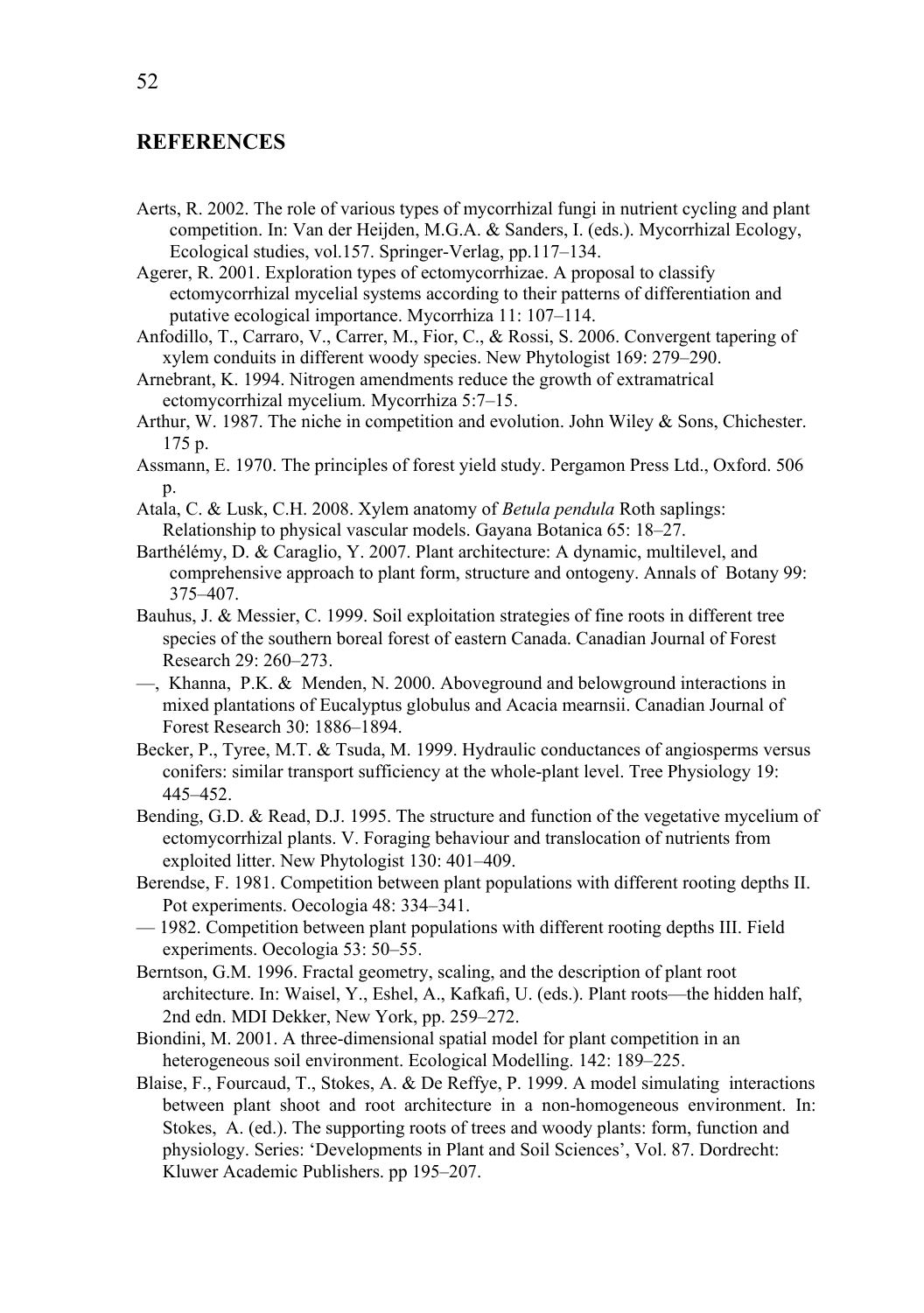- Bolte, A. & Villanueva, I. 2006. Interspecific competition impacts on the morphology and distribution of fine roots in European beech (Fagus Sylvatica L.) and Norway spruce (Picea abies (L.) Karst.). European Journal of Forest Research 125: 15–26.
- Bonet, J.A., Fisher, C.R. & Colinas C. 2004. The relationship between forest age and aspect on the production of sporocarps of ectomycorrhizal fungi in Pinus sylvestris forests of the central Pyrenees. Forest Ecology and Management 203: 157–175.
- Bradshaw, A.D. 1965. Evolutionary significance of phenotypic plasticity in plants. Advances in Genetics 13: 115–155.
- Brandtberg, P.O., Lundkvist, H. & Bengtsson, J. 2000. Changes in forest-floor chemistry caused by a birch admixture in Norway spruce stands. Forest Ecology and Management 130:253–264
- Cajander, A.K. 1949. Forest types and their significance. Acta Forest Fennica 56: 1–71.
- Caldwell, M.M. & Pearcy, R.W (eds.). 1994. Exploitation of environmental heterogeneity by plants - Ecophysiological processes - Above- and belowground. Academic Press, lnc, San Diego, California, 429 p.
- Campbell, B.D., Grime, J.P. & Mackey, J.M.L. 1991. A trade-off between scale and precision in resource foraging. Oecologia 87: 532–538.
- Cannon, W.A.1949. A tentative classification of root systems. Ecology 30: 542–548.
- Cannon, H.L. 1960. The development of botanical methods of prospecting for uranium on the Colorado Plateau. US Geological Survey Bulletin 1085-A. pp. 1–50.
- Casper, B.B., Schenk, H.J. & Jackson, R.B. 2003. Defining a plant's belowground zone of influence. Ecology 84: 2313–2321.
- Čermák, J., Ulrich, R., Staněk, Z., Koller, J. & Aubrecht, L. 2006. Electrical measurement of tree root absorbing surfaces by the earth impedance method: 2. Verification based on allometric relationships and root severing experiments. Tree Physiology 26: 1113–1121.
- Chisilov, G. & Demidova, N. 1998. Non-wood forest products and their research in Arkhangelsk, Russia. In: Lund, G., Pajari, B. & Korhonen, M. (eds.). European Forestry Institute Proceedings 23: 147–153.
- Choat, B., Cobb, A. & Jansen, S. 2008. Structure and function of bordered pits: New discoveries and impacts on whole plant hydraulic function. New Phytologist 177:608– 626.
- Claus, A. & George, E. 2005. Effect of stand age on fine-root biomass and biomass distribution in three European forest chronosequences. Canadian Journal of Forest Research 35:1617–1625.
- Clausnitzer, V. & Hopmans, J.W. 1994. Simultaneous modeling of transient threedimensional root growth and soil water flow. Plant and Soil 164: 299–314.
- Cody, M.L. 1986. Structural niches in plant communities. In: Diamond, J. & Case, T.J. (eds.). Community Ecology, Harper & Row Publishers, New York, pp. 381–405.
- Collet, C., Löf, M. & Pagès, L. 2006. Root system development of oak seedlings analysed using and architectural model. Effects of competition with grass. Plant Soil 279: 367– 383.
- Comenford, N.B., Semthurst, P.J. & Escamilla, J.A. 1994. Nutrient uptake by woody root systems. New Zealand Journal of Forest Science 24: 195–212.
- Coomes, D.A. & Allen, R.B. 2009. Testing the Metabolic Scaling Theory of tree growth. Journal of Ecology 97: 1369–1373.
- & Grubb, P.J. 2000. Impacts of root competition in forests and woodlands: A theoretical framework and review of experiments. Ecological Monographs 70: 171–207.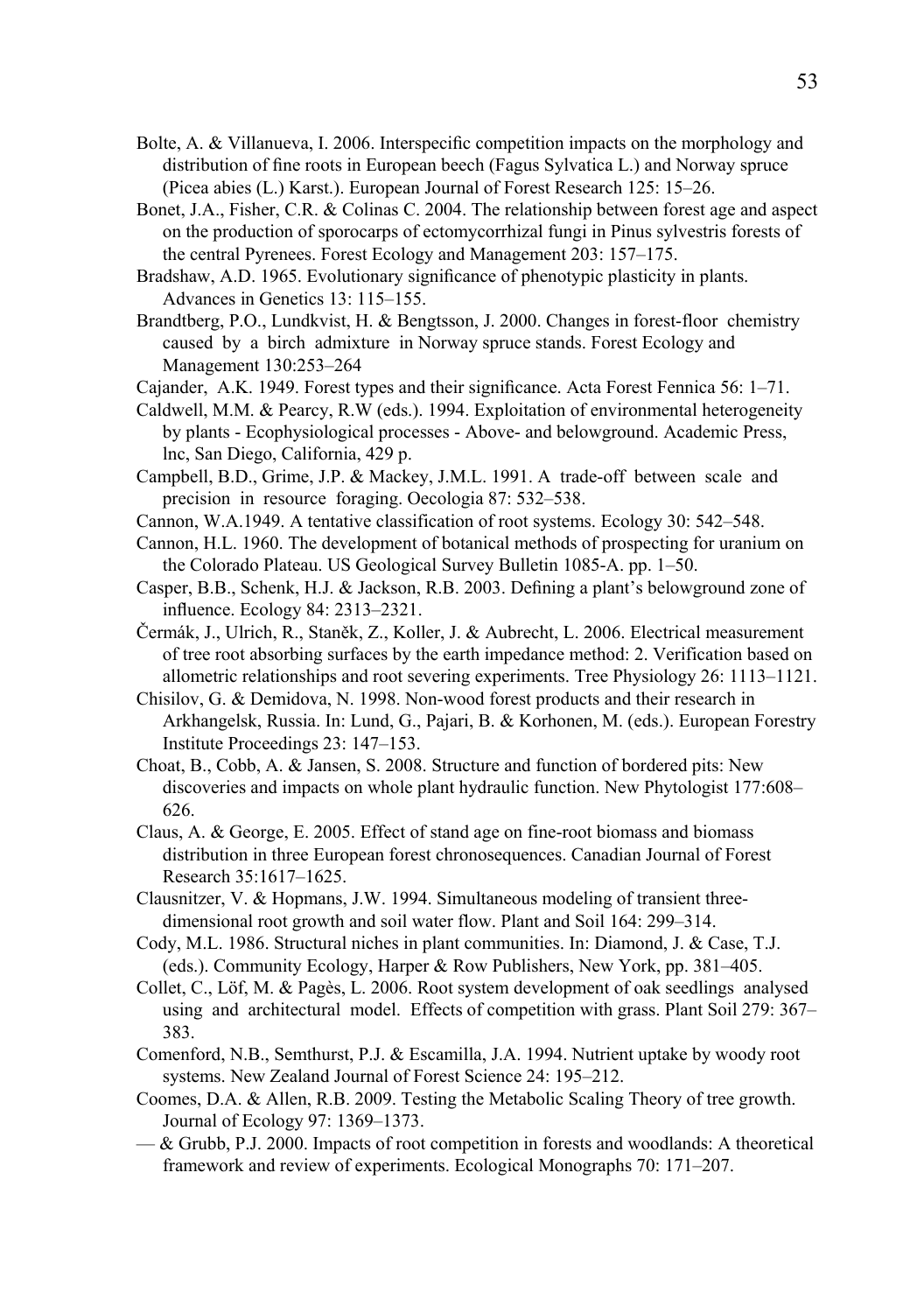- Cortina, J., Green, J.J., Baddeley, J.A. & Watson, C.A. 2008. Root morphology and water transport of *Pistacia lentiscus* seedlings under contrasting water supply: A test of the pipe stem theory. Environmental and Experimental Botany 62: 343–350.
- Coutts, M.P. 1986. Components of tree stability in Sitka spruce on peaty gley soil. Forestry 59: 173–197.
- 1987. Developmental processes in tree root systems. Canadian Journal of Forest Research 17: 761–767.
- Curt, T. & Prévosto, B. 2003. Rooting strategy of naturally regenerated beech in Silver birch and Scots pine woodlands. Plant and Soil 255: 265–279.
- Danjon, F. & Reubens, B. 2008. Assessing and analyzing 3D architecture of woody root systems, a review of methods and applications in tree and soil stability, resource acquisition and allocation. Plant and Soil 303: 1–34.
- —, Fourcaud, T. & Bert, D. 2005. Root architecture and wind-firmness of mature *Pinus pinaster*. New Phytologist 168: 387–400.
- D'Antonio, C.M. & Mahall, B.E. 1991. Root profiles and competition between the invasive, exotic perennial, *Carpobrotus edulis*, and two native shrub species in California coastal scrub. American Journal of Botany 78: 885–894.
- Darrah, P.R., Jones, D.L., Kirk, G.J.D. & Roose, T. 2006. Modelling the rhizosphere: a review of methods for 'upscaling' to the whole-plant scale. European Journal of Soil Science 57: 13–25.
- Dawson, T.E. & Pate, J.S. 1996. Seasonal water uptake and movement in root systems of Australian phraeatophytic plants of dimorphic root morphology: A stable isotope investigation. Oecologia 107: 13–20.
- de Kroon, H., Visser, E.J.W., Huber, H., Mommer, L. & Hutchings, M.J. 2009. A modular concept of plant foraging behaviour: the interplay between local responses and systemic control. Plant, Cell and Environment 32: 704–712.
- Deo, N. 1974. Graph theory with applications to engineering and computer science. Prentice-Hall, Englewood Cliffs NJ. 478 p.
- Dixon, H.H. & Joly, J. 1894. On the ascent of sap. Philosophical Transactions of the Royal Society London, Series B 86, pp. 563–576.
- Drew, M.C. 1975. Comparison of the effects of a localized supply of phosphate, nitrate, ammonium and potassium on the growth of the seminal root system, and the shoot, in barley. New Phytologist 75: 479–490.
- $-\&$  Saker, L.R. 1978. Nutrient supply and the growth of the seminal root system in barley. III. Compensatory increases in growth of lateral roots, and in rates of phosphate uptake in response to a localised supply of phosphate. Journal of Experimental Botany 29: 435–451.
- $-\&$  Saker, L.R. 1975. Nutrient supply and the growth of the seminal root system in barley. II. Localized, compensatory increases in lateral root growth and rates of nitrate uptake when nitrate supply is restricted to only part of the root system. Journal of Experimental Botany 26: 79–90.
- —, Saker, L.R. & Ashley, T.W. 1973. Nutrient supply and the growth of the seminal root system in barley. I. The effect of nitrate concentration on the growth of axes and laterals. Journal of Experimental Botany 24: 1189–1202.
- Drouet, J.-L. & Pagès, L. 2007. GRAAL-CN: A model of GRowth, Architecture and ALlocation for Carbon and Nitrogen dynamics within whole plants formalised at the organ level. Ecological Modelling 206: 231–249.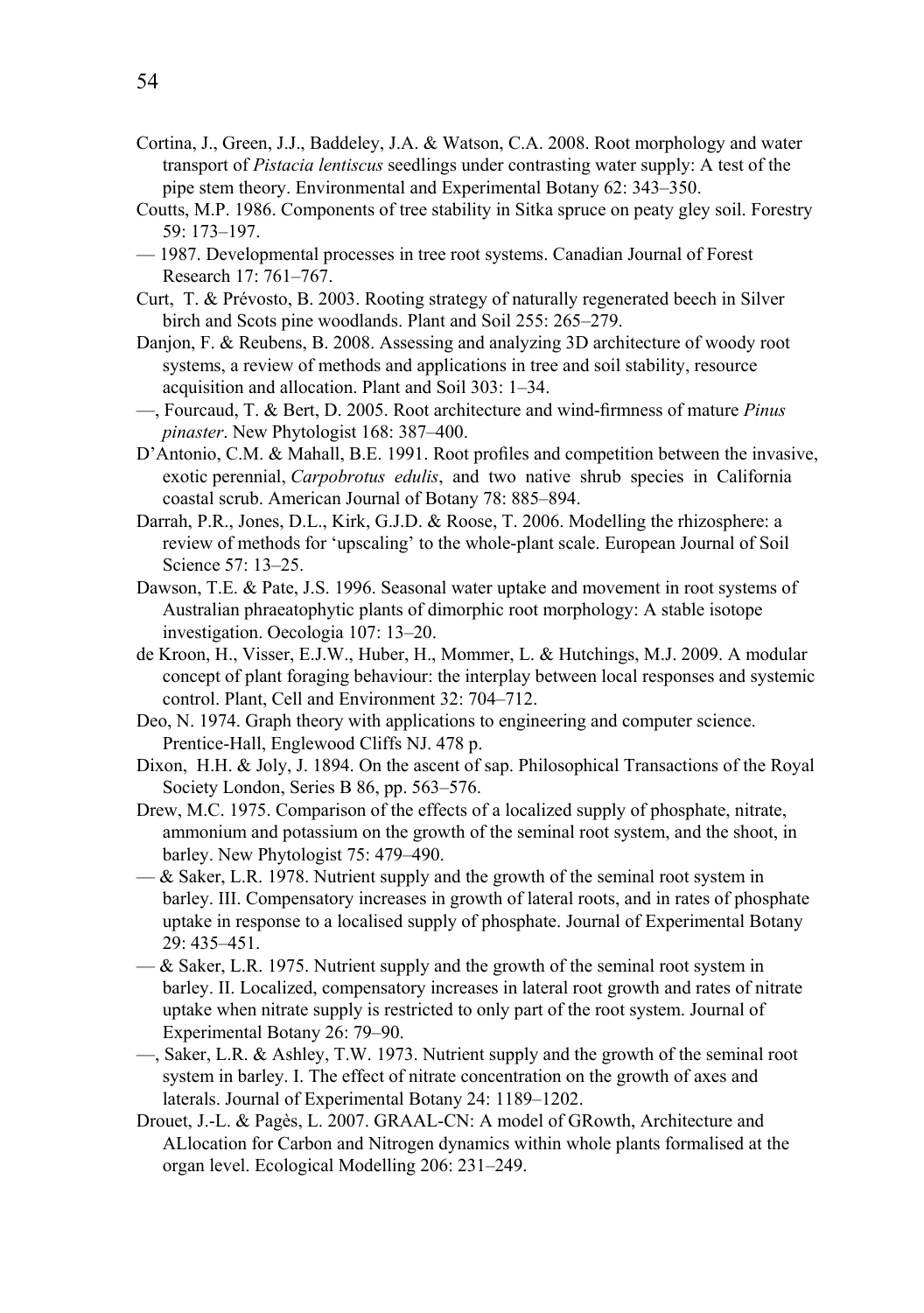- Dupuy, L., Fourcaud, T. & Stokes, A. 2005. A numerical investigation into the influence of soil type and root architecture on tree anchorage. Plant Soil 278: 119–134.
- Einsmann, J.C., Jones, R.H., Pu, M. & Mitchell, R.J. 1999. Nutrient foraging traits in 10 co-occurring plant species of contrasting life forms. Journal of Ecology 87: 609–619.
- Eis, S. 1974. Root system morphology of western hemlock, western red cedar, and douglasfir. Canadian Journal of Forest Research 4: 28–38.
- Eissenstat, D.M. 1992. Costs and benefits of constructing roots of small diameter. Journal of Plant Nutrition 15: 763–782.
- & Yanai, R.D. 1997. The ecology of root life span. Advances in Ecological Research 27: 1–62.
- —, Wells, C.E., Yanai, R.D. & Whitbeck, J.L. 2000. Building roots in a changing environment: implications for root longevity. New Phytologist 147: 33–42.
- Enquist, B.J. 2002. Universal scaling in tree and vascular plant allometry: Toward a general quantitative theory linking plant form and function from cells to ecosystems. Tree Physiology 22: 1045–1064.
- 2003. Cope's rule and the evolution of long-distance transport in vascular plants: allometric scaling, biomass partitioning and optimization. Plant, Cell and Environment 26: 151–161.
- $-\&$  Niklas, K.J. 2001. Invariant scaling relations across tree-dominated communities. Nature 410: 655–660.
- —, West, G.B., Charnov, E.L. & Brown, J.H. 1999. Allometric scaling of production and life-history variation in vascular plants. Nature 401: 907–911.
- Fan, Z.X., Cao, K.F. & Becker, P. 2009. Axial and radial variations in xylem anatomy of angiosperm and conifer trees in Yunnan, China. Iawa Journal 30: 1–13
- Farley, R.A. & Fitter, A.H. 1999. The responses of seven co-occurring woodland herbaceous perennials to localized nutrient-rich patches. Journal of Ecology 87: 849– 859.
- Farrington, T., Turner, J.V. & Gailitis, V. 1996. Tracing water uptake by jarrah (*Eucalyptus marginata*) trees using natural abundances of deuterium. Trees 11: 9–15.
- Fayle, D.C.F. 1968. Radial growth in tree roots; distribution, timing, anatomy. Technical report no. 9. Faculty of Forestry, University of Toronto, Canada, 183 p.
- 1975. Distribution of radial growth during the development of Red pine root systems. Canadian Journal of Forest Research 5: 608–625.
- Finér, L. 1989. Biomass and nutrient cycle in fertilized and unfertilized pine, mixed birch and pine and spruce stands on a drained mire. Acta Forestalia Fennica 208: 1–63.
- —, Messier, C. & De Grandpré, L. 1997. Fine-root dynamics in mixed boreal coniferbroad-leafed forest stands at different successional stages after fire. Canadian Journal of Forest Research 27: 304–314.

Finnish Statistical Yearbook of Forestry. 2009. Finnish Forest Research Institute. 452 p.

- Fitter, A.H. 1976. Effects of nutrient supply and competition from other species on root growth of Lolium perenne in soil. Plant and Soil 45: 177–189.
- 1987. An architectural approach to the comparative ecology of plant root systems. New Phytologist 106(suppl.): 61–77.
- 1991. The ecological significance of root system architecture: an economic approach. In: Atkinson, D. (ed.). Plant root growth. An ecological perspective. Blackwell Scientific Publications, Oxford. p. 229–243.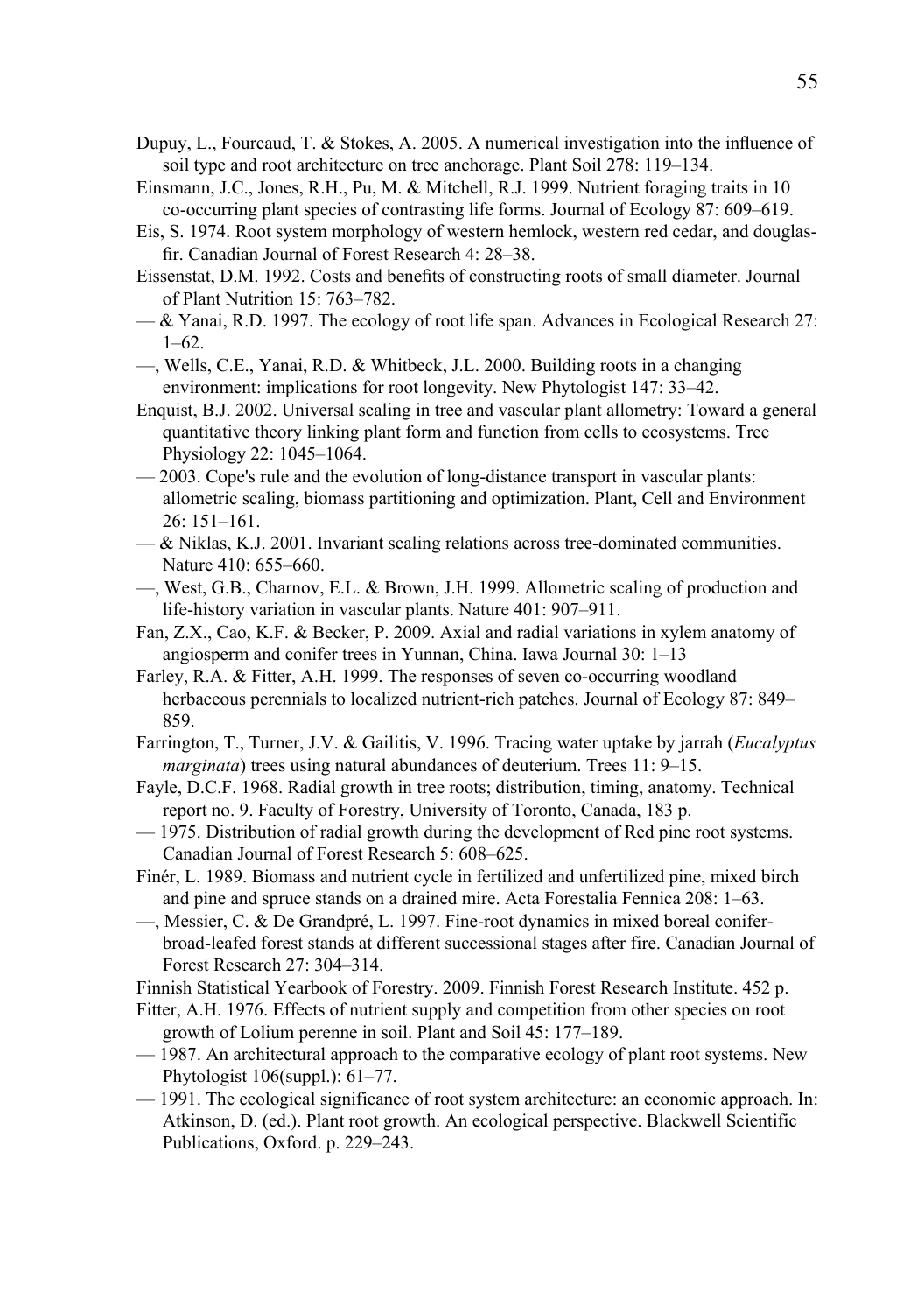- 1994. Architecture and biomass allocation as components of the plastic response of root systems to soil heterogeneity. In: Caldwell, M.M. & Pearcy, R.W (eds.). Exploitation of environmental heterogeneity by plants - Ecophysiological processes - Above- and belowground. p. 305–323.
- 1996. Characteristics and functions of root systems. In: Waisel, Y., Eshel, A. & Kafkafi, U. (eds.). Plant roots. The hidden half. Marcel Dekker, lnc., New York. p. 1–20.
- & Stickland, T.R. 1991, Architectural analysis of plant-root systems. 2. Influence of nutrient supply on architecture in contrasting plant-species. New Phytologist 118: 383–389.
- $\sim$  & Stickland, T.R. 1992. Architectural analysis of plant root systems 3. Studies on plants under field conditions. New Phytologist 121: 243–248.
- —, Stickland, T.R., Harvey, M.L. & Wilson, G.W. 1991. Architectural analysis of plant-root systems. 1. Architectural correlates of exploitation efficiency. New Phytologist 118: 375–382.
- Fogel, R. 1983. Root turnover and productivity of coniferous forest. Plant Soil 71: 75–85.
- 1985. Root as primary producers in below ground ecosystems. In: Fitter, A.H., Atkinson, D., Read, D.J., Usher, M.B. (eds.). Ecological interactions in soil. Blackwell, Oxford London, pp. 23–26.
- Fourcaud, T., Zhang, X., Stokes, A., Lambers, H., & Körner, C. 2008. Plant growth modelling and applications: The increasing importance of plant architecture in growth models. Annals of Botany 101: 1053–1063.
- Gause, G.F. 1934. The struggle for existence. [Online book]. Available at: <http://www.ggause.com/Contgau.htm>.
- Gebauer, R.L.E. & Ehleringer, J.R. 2000. Water and nitrogen uptake patterns following moisture pulses in a cold desert community. Ecology 81: 1415–1424.
- Genney, D.R., Alexander, I.J. & Hartley, S.E. 2002. Soil organic matter distribution and below-ground competition between *Calluna vulgaris* and *Nardus stricta*. Functional Ecology 16: 664–670.
- George, E., Seith, B., Schaeffer, C. & Marschner, H. 1997. Responses of *Picea*, *Pinus*, and *Pseudotsuga* roots to heterogeneous nutrient distribution in soil. Tree Physiology 17:39–45.
- Givnish, T.J. 1988. Adaptation to sun vs. shade: A whole-plant perspective, Australian. Journal of Plant Physiology 15: 63–92.
- Godin, C., Costes, E. & Sinoquet, H. 1999. A method for describing plant architecture which integrates topology and geometry. Annals of Botany 84: 343–357.
- Göransson, H., Ingerslev, M. & Wallender, H. 2008. The vertical distribution of N and K uptake in relation to root distribution and root uptake capacity in mature *Quercus robur*, *Fagus sylvatica* and *Picea abies* stands. Plant and Soil 306: 129–137.
- Gower, S.T., Vogel, J.G., Norman, J.M., Kucharik, C.J., Steele, S.J. & Stow, T.K. 1997. Carbon distribution and aboveground net primary production in aspen, jack pine, and black spruce stands in Saskatchewan and Manitoba, Canada. Journal of Geophysical Research 102: 29029–29041.
- Greenhill, A.G. 1881. Determination of the greatest height consistent with stability that a vertical pole or mast can be made, andof the greatest height to which a tree of given proportions can grow. Proceedings of the Cambridge Philological Society 4: 65–73.
- Grime, J.P. 2002. Plant strategies, vegetation processes, and ecosystem properties. 2. ed. John Wiley & Sons, Ltd, Chichester, 417 p.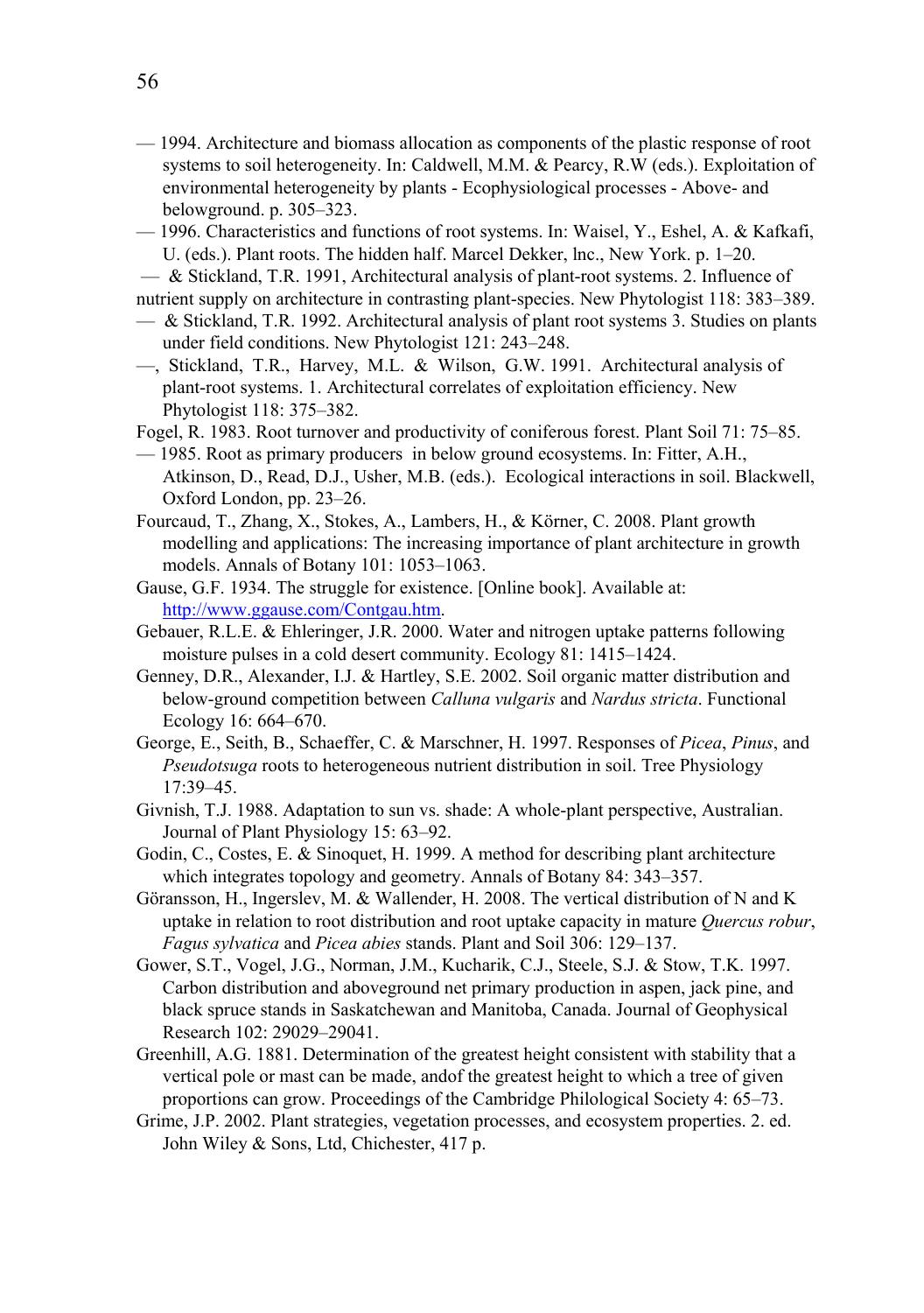- —, Campbell, B.D., Mackey, J.M.L. & Crick, J.C. 1991. Root plasticity, nitrogen capture and competitive ability. In: Atkinson, D. (ed.). Plant root growth. An ecological perspective. Blackwell Scientific Publications, Oxford. p. 381–397.
- Gross, K.L., Pregitzer, K.S. & Burton, A.J. 1995. Spatial variation in nitrogen availability in three successional plant communities. Journal of Ecology 83: 357–367.
- Guo, D., Xia, M., Wei, X., Chang, W., Liu, Y. & Wang, Z. 2008. Anatomical traits associated with absorption and mycorrhizal colonization are linked to root branch order in twenty-three Chinese temperate tree species. New Phytologist 180: 673–683.
- Hacke, U.G., Sperry, J.S., Wheeler, J.K. & Castro, L. 2006. Scaling of angiosperm xylem structure with safety and efficiency. Tree Physiology 26: 689–701.
- Hallé, F. & Oldeman, R.A.A. 1970. Essai sur l'architecture et la dynamique de croissance des arbres tropicaux. Masson, Paris, 178 p.
- —, F., Oldeman, R.A.A. & Tomlinson, P.B. 1978. Tropical trees and forests: an architectural analysis. Springer-Verlag, Berlin, 441 p.
- Hari, P., Nikinmaa, E. & Holmberg, M. 1990. Photosynthesis, transpiration and nutrient uptake in relation to tree structure. In: Dixon, R.K., Meldahl, R.S., Greogory R.A. & Warren, W.G. (eds.). Process Modelling of Forest Growth Responses to Environmental Stress. Timber Press, Portland, Oregon, Ch. 4, pp. 50–57.
- Harper, J.L., Jones, M. & Sackville-Hamilton, N.R. 1991. The evolution of roots and the problems of analysing their behaviour. In: Atkinson, D. (ed.). Plant root growth. An ecological perspective. Blackwell Scientific Publications, Oxford. p. 3–22.
- Hauggaard-Nielsen, H. & Jensen, E.S. 2005. Facilitative root interactions in intercrops. Plant and Soil 274: 237–250.
- Heikinheimo, O. 1920. Kuusen iän määräämisestä ja kuusen myöhäisjuurista. Communicationes Instituti Forestalis Fenniae 2: 1–29.
- Helmisaari, H.-S., Makkonen, K., Kellomäki, S., Valtonen, E. & Mälkönen E. 2002. Below- and above-ground biomass, production and nitrogen use in Scots pine stands in eastern Finland. Forest Ecology and Management 165: 317–326.
- —, Derome, J., Nöjd, P. & Kukkola, M. 2007. Fine root biomass in relation to site and stand characteristics in Norway spruce and Scots pine stands. Tree Physiology 27: 1493–1504.
- Hendricks, J.J., Mitchell, R.J., Kuehn, K.A., Pecot, S.D. & Sims, S.E. 2006. Measuring external mycelia production of ectomycorrhizal fungi in the field: the soil matrix matters. New Phytologist 171: 179–186.
- Hintikka, V. 1988. On the macromycete flora on oligotrophic pine forest of different ages in South Finland. Acta Botanica Fennica 136: 95–98.
- Ho, M.D., McCannon, B.C. & Lynch, J.P. 2004. Optimization modeling of plant root architecture for water and phosphorus acquisition. Journal of Theoretical Biology 226: 331–340.
- Hodge, A. 2004. The plastic plant: root responses to heterogenous supplies of nutrients. New Phytologist 162: 9–24.
- 2009. Root decisions. Plant, Cell and Environment 32: 628–60.
- —, Robinson, D., Griffiths, B.S. & Fitter, A.H. 1999. Nitrogen capture by plants grown in N-rich organic patches of contrasting size and strength. Journal of Experimental Botany 50: 1243–1252.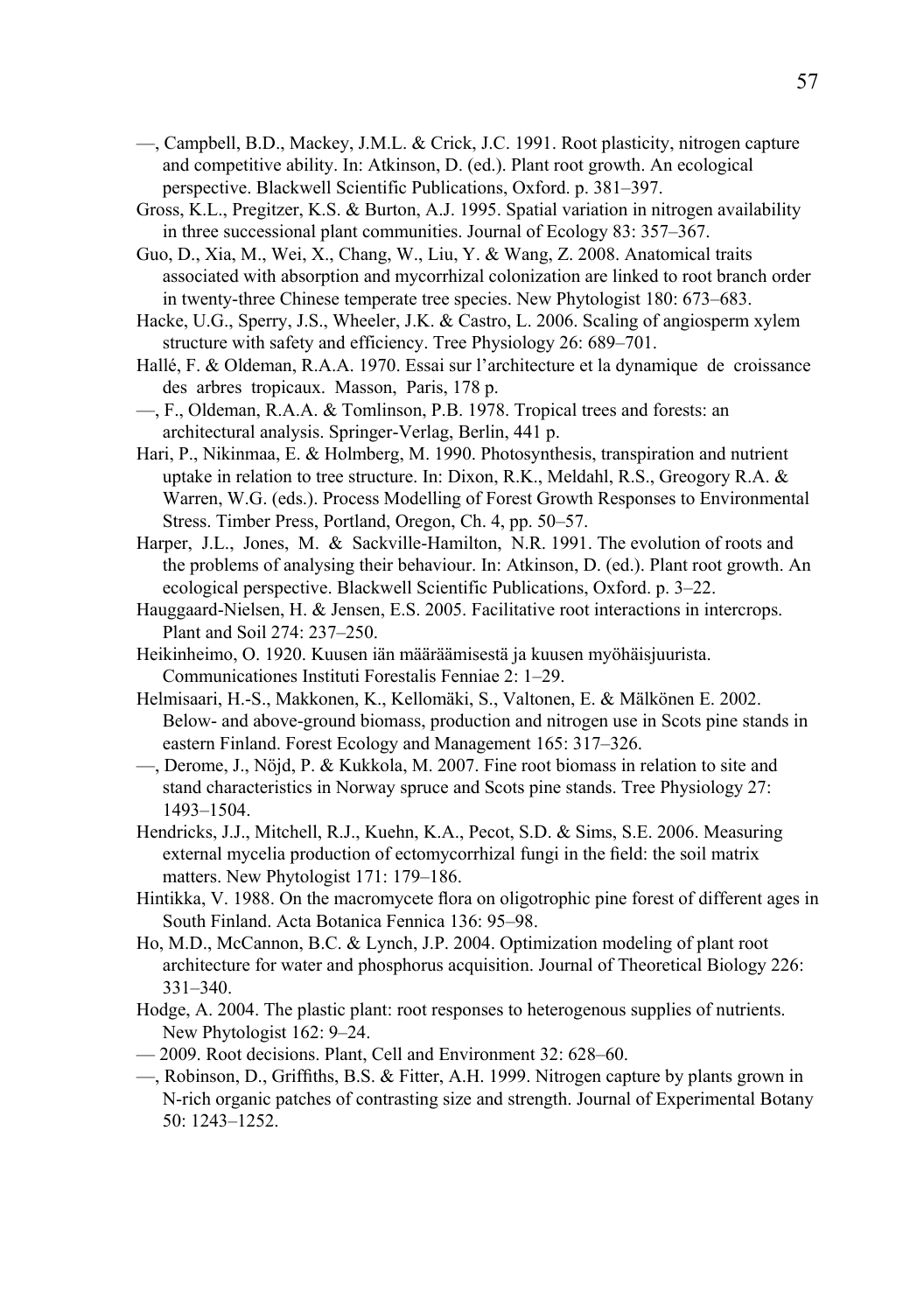- —, Robinson, D. & Fitter, A.H. 2000. An arbuscular mycorrhizal inoculum enhances root proliferation in, but not nitrogen capture from, nutrient-rich patches in soil. New Phytologist 145: 575–584.
- —, Berta, G., Doussan, C., Merchan, F. & Crespi, M. 2009. Plant root growth, architecture and function. Plant and Soil 321: 153–187.
- Högberg, M.N. & Read, D.J. 2006. Towards a more plant physiological perspective on soil ecology. TRENDS in Ecology and Evolution 21: 548–554.
- —, Bååth, E., Nordgren, A., Arnebrant, K. & Högberg, P. 2003. Contrasting effects of nitrogen availability on plant carbon supply to mycorrhizal fungi and saprotrophs - a hypothesis based on field observations in boreal forest. New Phytologist 160: 225–238.
- Hutchings, M.J. & John, E.A. 2004. The effects of environmental heterogeneity on root growth and root/shoot partitioning. Annals of Botany 94: 1–8.
- Hutchinson, G.E. 1957. Concluding remarks. Cold Spring Harbor Symposium on Quantitative Biology 22: 415–427.
- Jackson, R.B. & Caldwell, M.M. 1991. Kinetic responses of Pseudoroegneria roots to localized soil enrichment. Plant and Soil 138: 231–238.
- $-\&$  Caldwell, M. M. 1993. Geostatistical patterns of soil heterogeneity around individual perennial plants. Journal of Ecology. 81: 683–692.
- —, Manwaring, J.H. & Caldwell, M.M. 1990. Rapid physiological adjustment of roots to localized soil enrichment. Nature 344: 58–60.
- —, Mooney, H.A. & Schulze, E.-D. 1997. A global budget for fine root biomass, surface area, and nutrient contents. Proceedings of National Academy of Sciences, USA 94: 7362–7366.
- Jarvis, P. & Linder, S. 2000. Constraints to growth of boreal forests. Nature 405: 904–905.
- Johnsen, K., Maier, C. & Kress, L. 2005. Quantifying root lateral distribution and turnover using pine trees with a distinct stable carbon isotope signature. Functional Ecology 19: 81–87.
- Jourdan, C. & Rey, H. 1997. Modelling and simulation of the architecture and development of the oil-palm (*Elaeis guineensis* Jacq.) root system 1. The model. Plant Soil 190: 217– 233
- Jumpponen, A., Högberg, P., Huss-Danell, K. & Mulder, C.P.H. 2002. Interspecific and spatial differences in nitrogen uptake in monocultures and two-species mixtures in north European grasslands. Functional Ecology 16: 454–461.
- Kalela, E.K.1937. Tutkimuksia kuusi-harmaaleppä-sekametsi-köiden kehityksestä. Acta Forestalia Fennica 44: 1–179.
- 1946. Metsät ja metsien hoito. Werner Söderström Oy. 367 p.
- 1950. Männiköiden ja kuusikoiden juurisuhteista. Summary: On the horizontal roots in pine and spruce stand. Acta Forestalia Fennica 57: 69–79.
- 1954. Mäntysiemenpuiden ja -puustojen juurisuhteista. Suppl. Acta Forestalia Fennica 61. 16 p.
- Kajimoto, T., Osawa, A., Matsuura, Y., Abaimov, A.P., Zyryanova, O.A., Kondo, K., Tokuchi, N., Hirobe, M. 2007. Individual-based measurement and analysis of root system development: case studies for Larix gmelinii trees growing on the permafrost region in Siberia. Journal of Forest Research 12: 103–112.
- Kellomäki, S. 1991. Metsäekologia. Silva Carelica 7. 391 p.
- $-\&$  Strandman, H. 1995. A model for the structural growth of young Scots pine crowns based on light interception by shoots. Ecological Modelling 80: 237–250.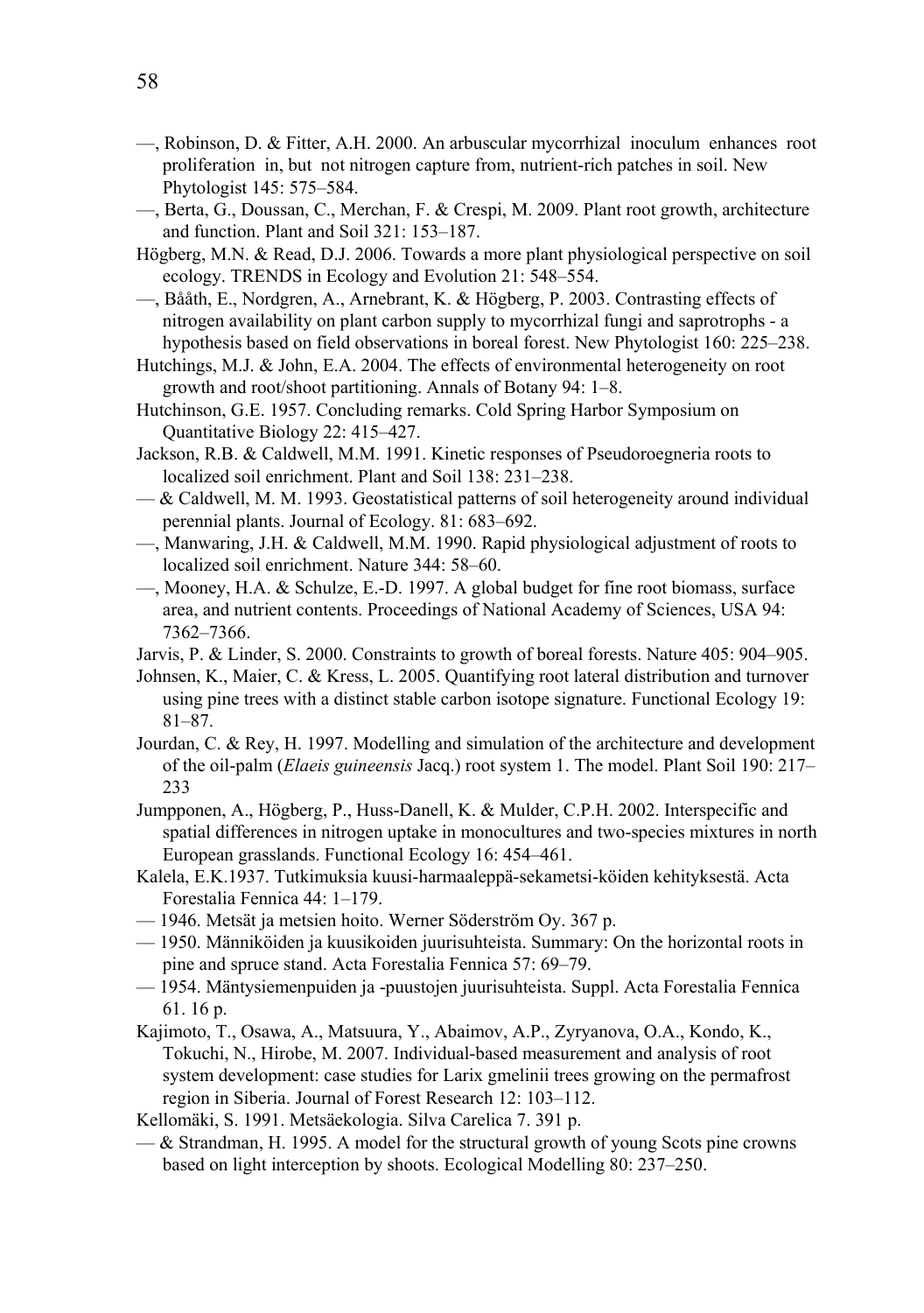- Kelty, M.J. 2006. The role of species mixtures in plantation forestry. Forest Ecology and Management 233: 195–204.
- Kern, K.A., Ewers, F.W., Telewski, F.W. & Koehler, L. 2005. Mechanical perturbation affects conductivity, mechanical properties and aboveground biomass of hybrid poplars. Tree Physiology 25: 1243–1251.
- Keyes, M.R. & Grier, C.C. 1981. Above- and below-ground net production in 40-year-old Douglas-fir stands on low and high productivity sites. Canadian Journal of Forest Research 11: 599–605.
- King, J.S., Giardina, C.P., Pregitzer, K.S. & Friend, A.L. 2007. Biomass partitioning in red pine (*Pinus resinosa*) along a chronosequence in the Upper Peninsula of Michigan. Canadian Journal of Forest Research 37: 93–102.
- Kochenderfer, J.N. 1973. Root distribution under some forest types native to west Virginia. Ecology 54: 445–448.
- Koide, R.T., Shumway, D.L., Xu, B. & Sharda, J.N. 2007. On temporal partitioning of a community of ectomycorrhizal fungi. New Phytologist 174: 420–429
- Kõljalg, U., Larsson, K.-L., Abarenkov, K., Nilsson, R.H., Alexander, I.J., Eberhardt, U., Erland, S., Høiland, K., Kjøller, R., Larsson, E., Pennanen, T., Sen, R., Taylor, A.F.S., Tedersoo, L., Vrålstad, T. & Ursing, B.M. 2005. UNITE: a database providing webbased methods for the molecular identification of ectomycorrhizal fungi. New Phytologist 166: 1063–1068.
- Korkama, T., Pakkanen, A. & Pennanen, T. 2006. Ectomycorrhizal community structure varies among Norway spruce (*Picea abies*) clones. New Phytologist 171: 815–824.
- Kozlowski, T.T. & Pallardy, S.G. 1997. Physiology of woody plants. Academic press, San Diego, 411 p.
- Kozlowski, J. & Konarzewski, M. 2004. Is West, Brown, and Enquist's model of allometric scaling mathematically correct and biologically relevant? Functional Ecology 18: 283– 289.
- Kramer, P.J. 1946. Absorption of water through suberized roots of trees. Plant Physiology 21: 37–41.
- —, Bullock, H.C. 1966. Seasonal variations in the proportions of suberized and unsuberized roots of trees in relation to the absorption of water. American Journal of Botany 53: 200–204.
- Kuusela, K. 1990. The dynamics of boreal coniferous forests. SITRA, Helsinki, 168 pp.
- Laiho, R. & Finér, L. 1996. Changes in root biomass after water-level drawdown on pine mires in southern Finland. Scandinavian Journal of Forest Research 11: 251–260.
- Laitakari, E. 1927. Männyn juuristo. Morfologinen tutkimus. Summary: The root system of pine (*Pinus sylvestris*). A morphological investigation. Acta Forestalia Fennica 33. 379p.
- 1935. Koivun juuristo. Summary: The root system of birch (*Betula verrucosa* and *odorata*). Acta Forestalia Fennica 41. 168 p.
- Leake, J.R. 2004. Myco-heterotroph/epiparasitic plant interactions with ectomycorrhizal and arbuscular mycorrhizal fungi. Current Opinion in Plant Biology 7: 422–428.
- Lehtonen, A., Mäkipää, R., Heikkinen, J., Sievänen, R. & Liski, J. 2004. Biomass expansion factors (BEF) for Scots pine, Norway spruce and birch according to stand age for boreal forests. Forest Ecology and Management 188: 211–224.
- Leuschner, C., Hertel, D., Coners, H. & Büttner, V. 2001. Root competition between beech and oak: a hypothesis. Oecologia 126: 276–284.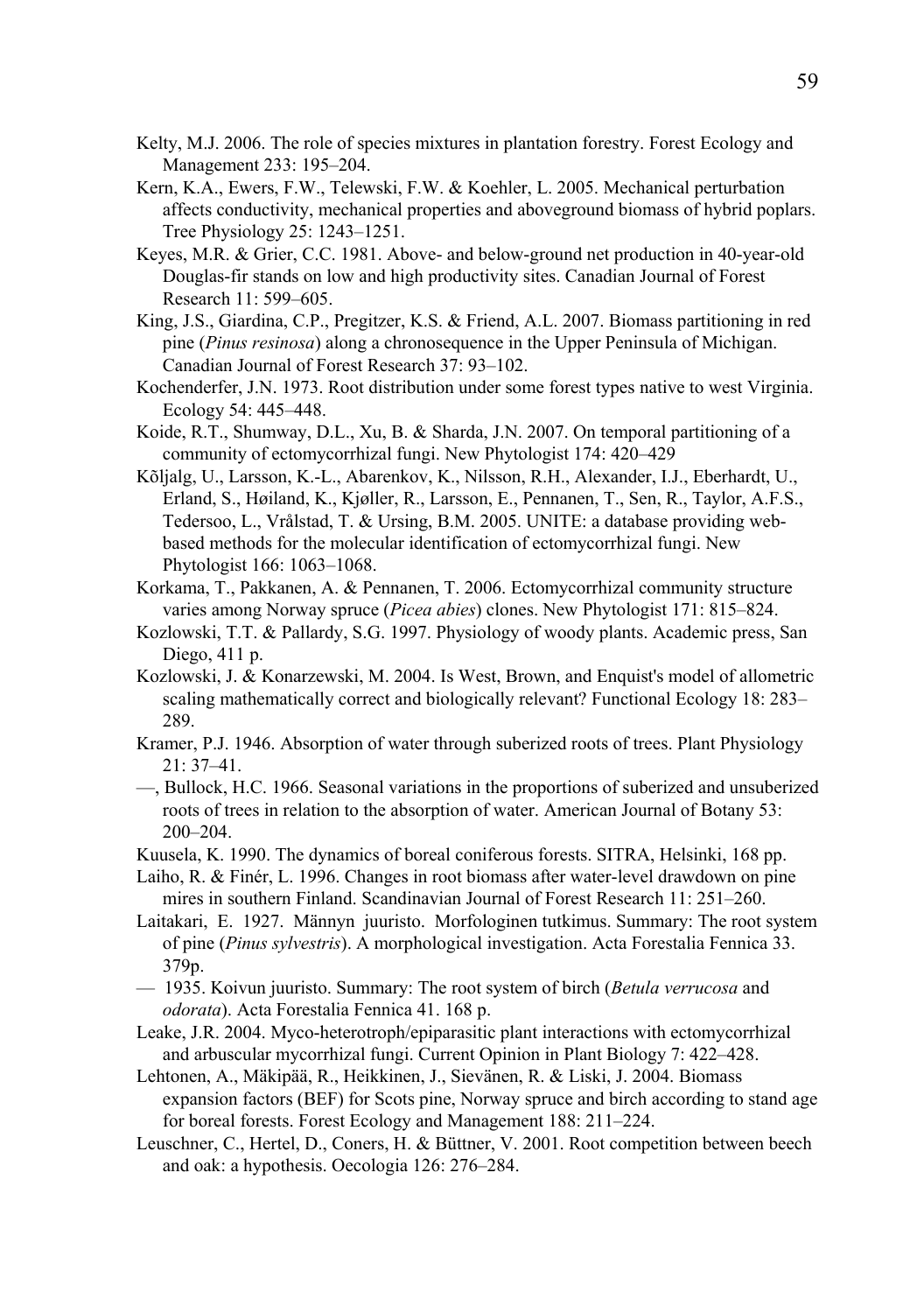- Lindahl, B.O., Taylor, A.F.S. & Finlay, R.D. 2002. Defining nutritional constraints on carbon cycling in boreal forests - towards a less 'phytocentric' perspective. Plant and Soil 242: 123–135.
- Lindenmair, J., Matzner, E. & Zimmermann, R. 2004. The role of woody roots in water uptake of mature spruce, beech, and oak trees. In:Matzner, E. (ed.). Biogeochemistry of forested catchments in a changing environment; a German case study. Ecological Studies 172, Springer, Berlin, 498 p.
- Lõhmus, K., Oja, T. & Lasn, R. 1989. Specific root area: a soil characteristic. Plant Soil 119: 245–249.
- Lyford, W.H. 1980. Development of the root system of northern red oak (*Quercus rubra* L.). Harvard Forest Paper 21. 31 p.
- Lynch, J. 1995. Root architecture and plant productivity. Plant Physiology 109: 7–13.
- Mäkelä, A. 1985. Differential games in evolutionary theory: Evolutionary stable height growth strategies of trees. Theoretical Population Biology 27: 239–267.
- —, Valentine, H.T. 2006. The quarter-power scaling model does not imply size-invariant hydraulic resistance in plants. Journal of Theoretical Biology 243: 283–285.
- —, Valentine, H.T. & Helmisaari, H.-S. 2008. Optimal co-allocation of carbon and nitrogen in a forest stand at steady state. New Phytologist 180: 114–123.
- Makkonen, K. & Helmisaari, H.-S. 1998. Seasonal and yearly variations of fine-root biomass and necromass in a Scots pine (*Pinus sylvestris* L.) stand. Forest Ecology and Management 102: 283–290.
- Mandelbrot, B.B. 1983. The fractal geometry of nature. W.H.Freeman, New York, 468 p.
- Marklund, L.G. 1988. Biomassafunktioner för tall, gran och björk i Sverige. Summary: biomass functions for pine, spruce and birch in Sweden. Sveriges lantbruksuniversitetet, institutionen för skogstaxering, Rapport 45. Umeå. 73 p.
- Marks, C.O. & Lechowicz, M.J. 2006. A holistic tree seedling model for the investigation of functional trait diversity. Ecological Modelling 193: 141–181.
- McCulloh, K., Sperry, J.S. & Adler, F.R. 2003. Water transport in plants obeys Murray's law. Nature 42: 939–942.
- $-\&$  Sperry, J. 2005. Patterns of hydraulic architecture and their implications for transport efficiency. Tree Physiology 25: 257–267.
- —, Sperry, J.S. & Adler, F.R. 2004. Murray's law and the hydraulic *vs* mechanical functioning of wood. Functional Ecology 18: 931–938.
- McElrone, A.J., Pockman, W.T., Martínez-Vilalta, J. & Jackson, R.B. 2004. Variation in xylem structure and function in stems and roots of trees to 20 m depth. New Phytologist 163: 507–517.
- McKane, R.B., Johnson, L.C., Shaver, G.R., Nadelhoffer, K.J., Rastetter, E.B., Fry, B., Giblin, A.E., Kiellandk, K., Kwiatkowski, B.L., Laundre, J.A. & Murray, G. 2002. Resource-based niches provide a basis for plant species diversity and dominance in arctic tundra. Nature: 68–71.
- McMahon, T.A. 1973. Size and shape in biology. Science 179: 1201–1204.
- Meinzer, F.C., Bond, B.J., Warren, J.M. & Woodruff, D.R. Does water transport scale universally with tree size? Functional Ecology 19: 558–565.
- Mencuccini, M., Hölttä, T., Petit, G. & Magnani, F. 2007. Sanio's laws revisited. Sizedependent changes in the xylem architecture of trees. Ecology Letters 10: 1084–1093.
- Miller, A.E., Bowman, W.D. & Suding, K.N. 2007. Plant uptake of inorganic and organic nitrogen: neighbor identity matters. Ecology 88: 1832–1840.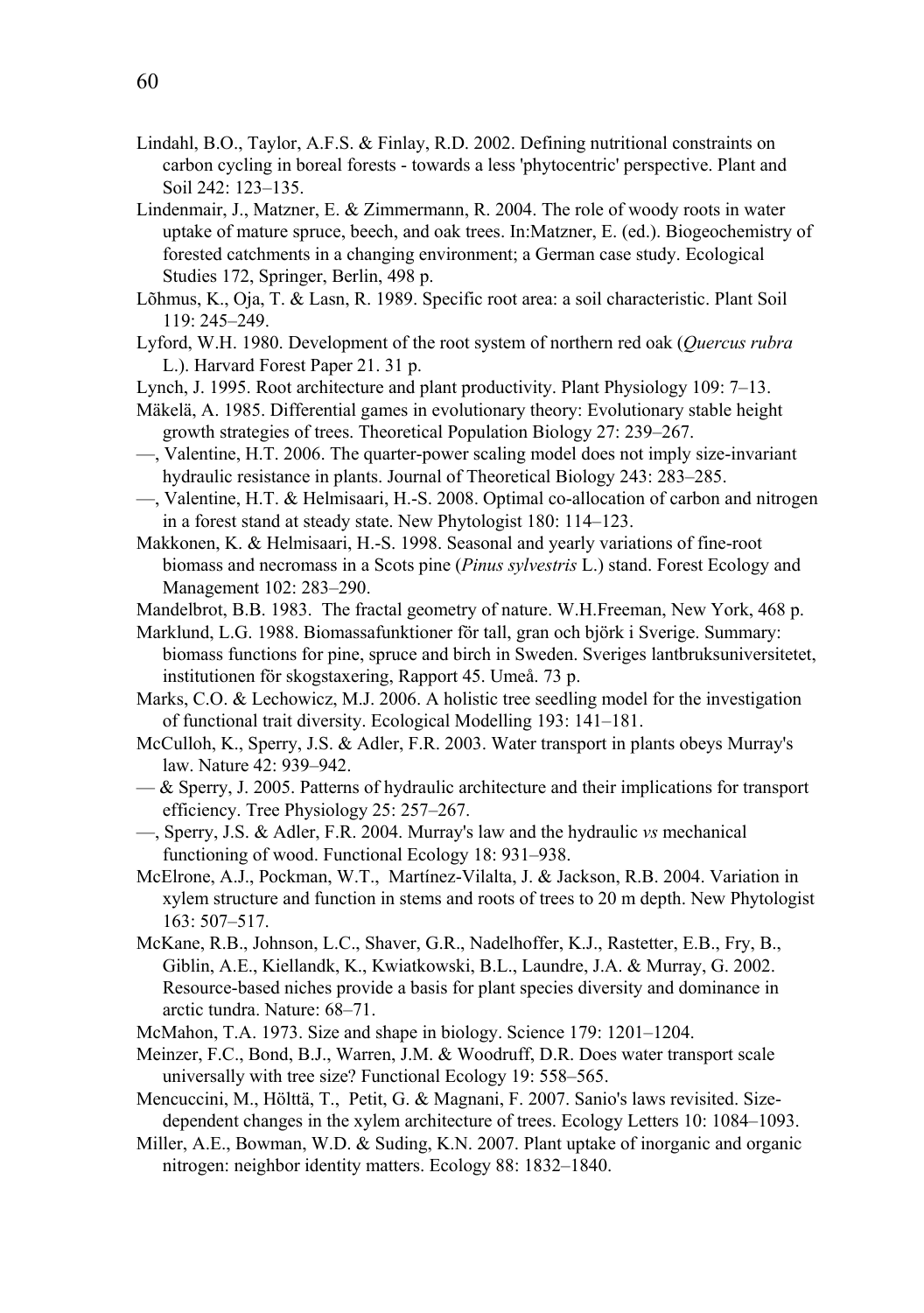- Mokma, D.L., Yli-Halla, M. & Lindqvist, K. 2004. Podzol formation in sandy soils of Finland. Geoderma 120: 259–272.
- Murray, C.D. 1926. The physiological principle of minimum work. I. The vascular system and the cost of blood volume. Proceedings of National Academy of Sciences, USA 12: 207–214.
- Mustajärvi, K., Merilä, P., Derome, J., Lindroos, A.-J., Helmisaari, H.-S., Nöjd, P. & Ukonmaanaho, L. 2008. Fluxes of dissolved organic and inorganic nitrogen in relation to stand characters and latitude in Scots pine and Norway spruce stands in Finland. Boreal Environment Research 13(Suppl. B): 3–21.
- Nara, K. 2006. Pioneer dwarf willow may facilitate tree succession by providing late colonizers with compatible ectomycorrhizal fungi in a primary successional volcanic desert. New Phytologist 171: 187–198.
- Näsholm, T., Ekblad, A., Nordin, A., Giesler, R., Högberg, M. & Högberg, P. 1998. Boreal forest plants take up organic nitrogen. Nature 392: 914–916.
- Näsholm, T. & Persson, J. 2001. Plant acquisition of organic nitrogen in boreal forests. Physiologia Plantarum 111: 419–426.
- Newman, E.I. 1988. Mycorrhizal links between plants: their functioning and ecological significance. Advances in ecological research 18: 243–270.
- Newton, A.C., Haigh, J.M. 1998. Diversity of ectomycorrhizal fungi in Britain: a test of the species-area relationship, and the role of host specificity. New Phytologist 138: 619– 627.
- Nicoll, B.C., Gardiner, B.A., Rayner, B. & Peace, A.J. 2006. Anchorage of coniferous trees in relation to species, soil type, and rooting depth. Canadian Journal of Forest Research 36: 1871–1883.
- Nikinmaa E. 1992. Analyses of the growth of Scots Pine; matching structure with function. Acta Forestalia Fennica 235. 68 p.
- —, Hari, P. & Mäkelä, A. 2008. Connections between processes, transport and structure. In: Hari, P. and Kulmala, L. (eds.) Boreal forest and climate change. Advances in global change research 34: 425–432.
- Niklas, K.J., 1994. Plant Allometry, the Scaling of Form and Process. University of Chicago Press, Chicago, London, 365 p..
- 2006. Scaling the paths of resistance. New Phytologist 169: 219–222.
- Nilsson, L.O. & Wallander, H. 2003. The production of external mycelium by ectomycorrhizal fungi in a Norway spruce forest was reduced in response to nitrogen fertilization. New Phytologist 158: 409–416.
- —, Giesler, R., Bååth, E., Wallander, H. 2005. Growth and biomass of mycorrhizal mycelia in coniferous forests along short natural nutrient gradients. New Phytologist 165: 613– 622.
- Norby, R.J. & Jackson, R.B. 2000. Root dynamics and global change: seeking an ecosystem perspective. New Phytologist 147: 3–12.
- Novoplansky, A. 2009. Picking battles wisely: plant behaviour under competition. Plant, Cell and Environment 32: 726–741.
- Nygren, P. & Pallardy, S.G. 2008. Applying a universal scaling model to vascular allometry in a single-stemmed, monopodially branching deciduous tree (Attim's model). Tree Physiology 28: 1–10.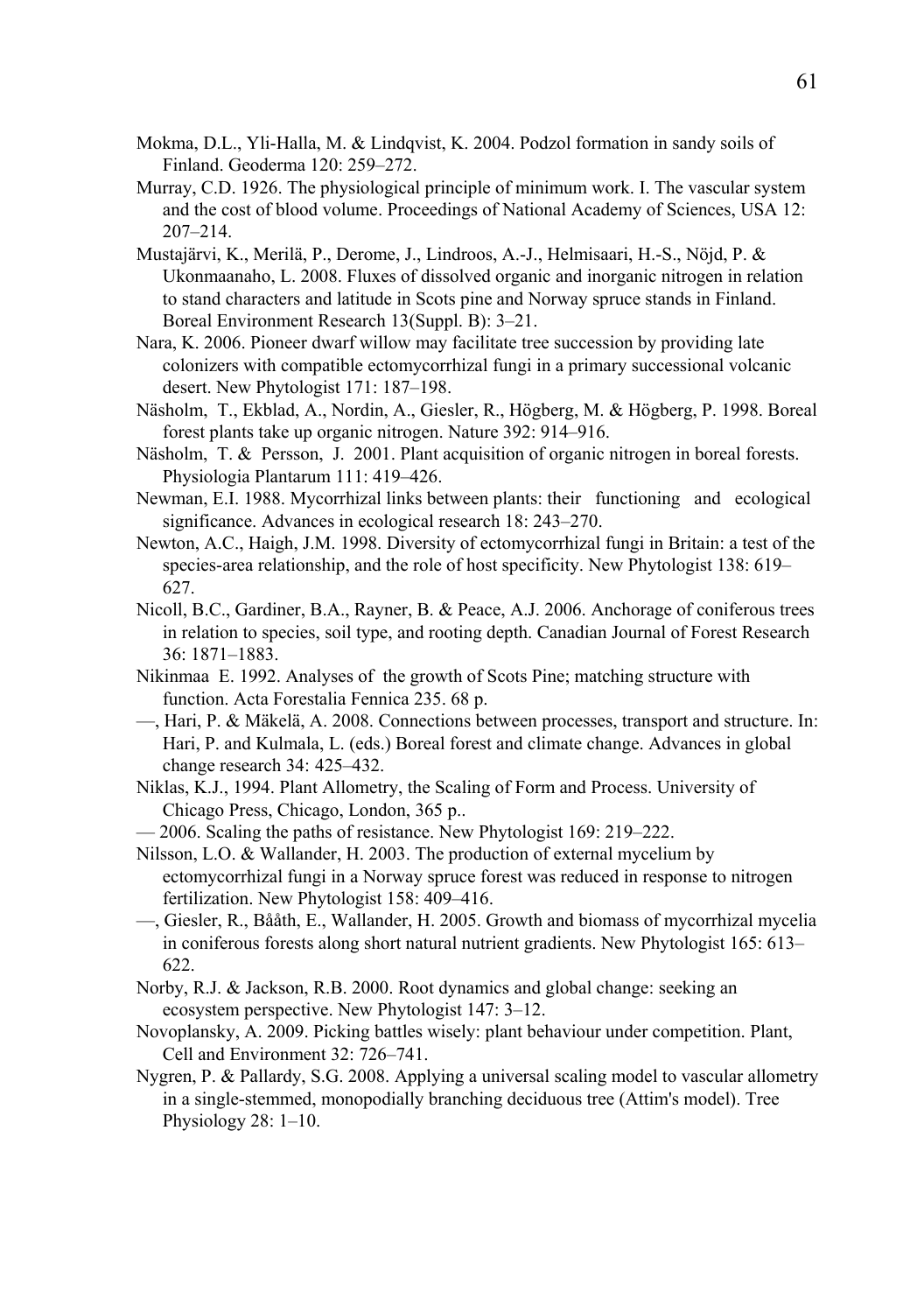- —, Lu, M. & Ozier-Lafontaine, H. 2009. Effects of turnover and internal variability of tree root systems on modelling coarse root architecture: comparing simulations for young *Populus deltoides* with field data. Canadian Journal of Forest Research 39: 97–108.
- Oliver, C.D. & Larson, B.C. 1996. Forest Stand Dynamics. Update edition. New York, John Wiley. 520 p.
- Ostonen, I., Püttsepp, Ü., Biel, C., Alberton, O., Bakker, M.R., Lõhmus, K., Majdi, H., Metcalfe, D., Olsthoorn, A.F.M., Pronk, A., Vanguelova, E., Weih, M. & Brunner, I. 2007a. Specific root length as an indicator of environmental change. Plant Biosystems 141: 426–442.
- —, Lõhmus, K., Helmisaari, H.-S., Truu, J. & Meel, S. 2007b. Fine root morphological adaptations in Scots pine, Norway spruce and silver birch along a latitudinal gradient in boreal forests. Tree Physiology 27: 1627–1634.
- Ozier-Lafontaine, H., Lecompte, F. & Sillon, J.F. 1999. Fractal analysis of the root architecture of *Gliricidia sepium* for the spatial prediction of root branching, size and mass: model development and evaluation in agroforestry. Plant and Soil 209: 167–180.
- Paavilainen, E. 1966. Maan vesitalouden järjestelyn vaikutuksesta rämemännikön juurisuhteisiin. Summary: On the effect of drainage on root systems of Scots pine on peat soils. Communicationes Instituti Forestalis Fenniae 61: 1–110.
- Pagès, L. 1999. Why model root system architecture? In: Stokes, A. (ed.) The supporting roots of trees and woody plants: form, function and physiology. Developments in plant and soil sciences 87. Kluwer, Dordrecht, pp. 187–194
- —, Vercambre, G., Drouet, J.L., Lecompte, F., Collet, C. & Le Bot, J. 2004. Root type: a generic model to depict and analyse the root system architecture. Plant and Soil 258: 103–119.
- Pennanen, T., Liski, J., Bååth, E., Kitunen, V., Uotila, J., Westman, C.J. & Fritze, H. 1999. Structure of the microbial communities in coniferous forest soils in relation to site fertility and stand development stage. Microbial Ecology 38: 168–179.
- —, Caul, S., Daniell, T.J., Griffiths, B.S., Ritz, K., Wheatley, R.E. 2004. Community-level responses of metabolically-active soil microorganisms to the quantity and quality of substrate inputs. Soil Biology and Biochemistry 36: 841–848.
- Persson, H.A. 1983. The distribution and productivity of fine roots in boreal forests. Plant and Soil 71: 87–101.
- Petersson, H. & Ståhl, G. 2006. Functions for belowground biomass of *Pinus sylvestris*, *Picea abies*, *Betula pendula* and *Betula pubescens* in Sweden. Scandinavian Journal of Forest Research 21: 84–93.
- Perttunen, J., Sievänen, R., Nikinmaa, E., Salminen, H., Saarenmaa, H. & Väkevä, J. 1996. LIGNUM: A tree model based on simple structural units. Annals of Botany 77: 87–98.
- Polechová, J. & Storch, D. Ecological niche. In: Jørgensen, S.E. & Fath, B.D. (eds.). Evolutionary Ecology. Encyclopedia of Ecology 2: 1088–1097.
- Potila, H.M., Wallander, H. & Sarjala, T. 2009. Growth of ectomycorrhizal fungi in drained peatland forests with variable P and K availability. Plant and Soil 316: 139–150.
- Pregitzer, K. S., DeForest, J.L., Burton, A.J., Allen, M.F., Ruess, R.W., Hendrick, R.L. 2002. Fine root architecture of nine North American trees. Eclogical Monographs 72: 293–309.
- Pretzsch, H. & Schütze, G. 2005. Crown allometry and growing space efficiency of Norway spruce (*Picea abies* [L.] Karst.) and European beech (*Fagus sylvatica* L.) in pure and mixed Stands. Plant Biology 7: 628–639.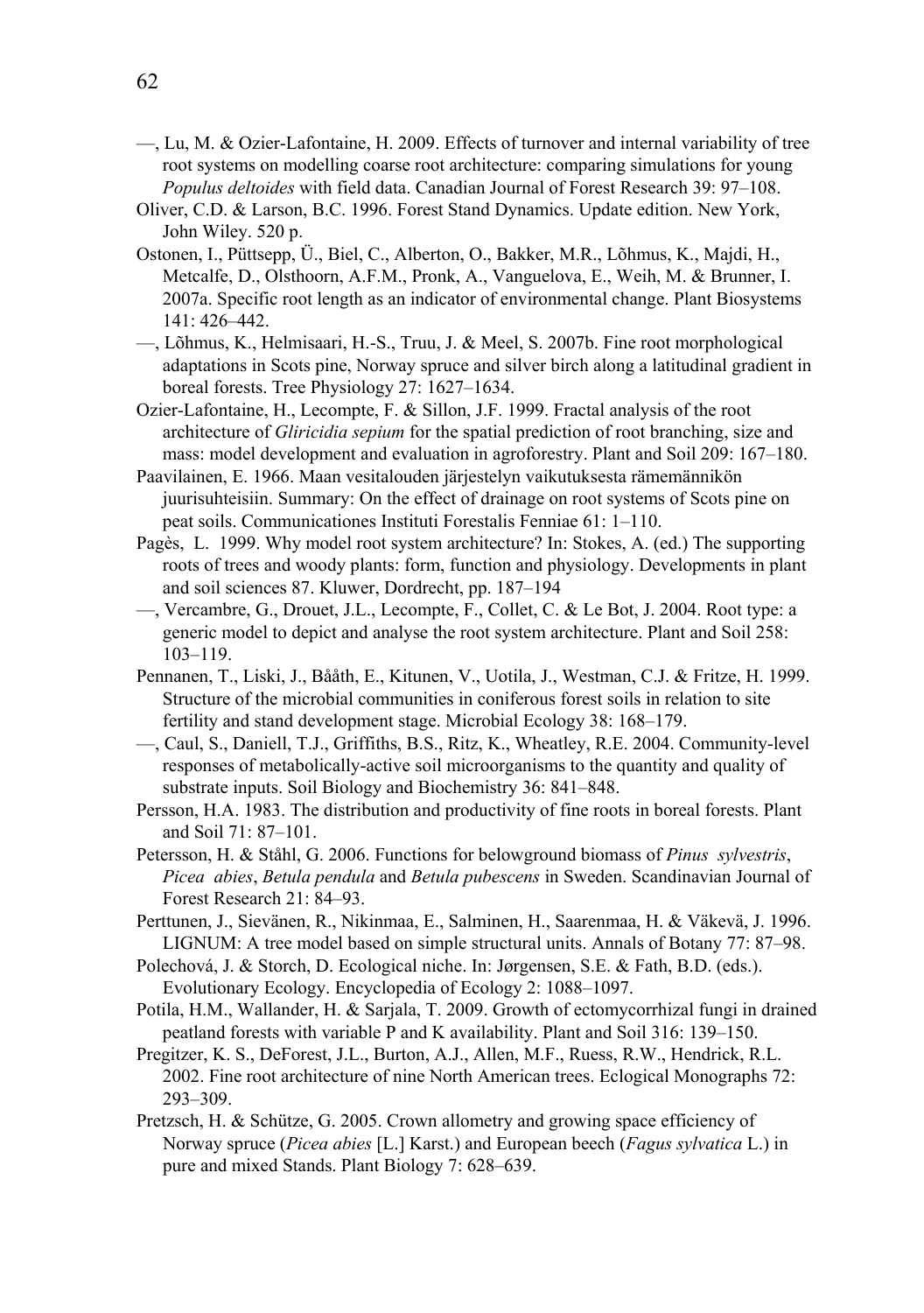- Raich, J.W., Riley, R.H. & Vitousek, P.M. 1994. Use of root-ingrowth cores to assess nutrient limitations in forest ecosystems. Canadian Journal of Forest Research 24: 2135–2138.
- Rajala, T. 2008. Responses of soil microbial communities to clonal variation of Norway spruce. Dissertationes Forestales 58. 50 p.
- Repola, J., Ojansuu, R., Kukkola, M. 2007. Biomass functions for Scots pine, Norway spruce and birch in Finland. Working papers of the Finnish Forest Research Institute 53. p 28.
- Reubens, B., Poesen, J., Danjon, F., Geudens, G. & Muys, B. 2007. The role of fine and coarse roots in shallow slope stability and soil erosion control with focus on root system architecture: a review. Trees 21: 385–402.
- —, Pannemans, B., Danjon, F., De Proft, M., De Baets, S., De Baerdemaeker, J., Poesen, J. & Muys, B. 2009. The effect of mechanical stimulation on root and shoot development of young containerised *Quercus robur* and *Robinia pseudoacacia* trees. Trees 23: 1213– 1228.

Richardson, A.D. & zu Dohna, H.Z. 2003. Predicting root biomass from branching patterns of Douglas-fir root systems. Oikos 100: 96–104.

- $-\&$  zu Dohna, H.Z. 2005. Predicting root biomass from branching patterns of Douglas-fir root systems. Oikos 108: 648–648 (vol 100, pg 96, 2003).
- Riegel, G.M., Miller, R.F. & Krueger, W.C. 1992. Competition for resources between understorey vegetation and overstorey *Pinus ponderosa* in Northeastern Oregon. Ecological Applications 2: 71–85.
- Robinson, D. 2004. Scaling depths: below-ground allocation in plants, forests and biomes. Functional Ecology 18: 290–295.
- $-\&$  Rorison, I.H. 1987. Root hairs and plant growth at low nitrogen availabilities. New Phytologist 107: 681–693.
- Rothe, A. & Binkley, D. 2001. Nutritional interactions in mixed species forests: a synthesis. Canadian Journal Forest Research 31: 1855–1870.
- Rousseau, J.V., Sylvia, D.M. & Fox, A.J. 1994. Contribution of ectomycorrhiza to the potential nutrient-absorbing surface of pine. New Phytologist 128:639–644.
- Rundel, P.W. & Nobel, P.S. 1991. Structure and function in desert root systems. In: Atkinson, D. (ed.). Plant root growth: An ecological perspective. Blackwell Scientific Publications, Oxford. pp. 349–378.
- Salas, E., Ozier-Lafontaine, H. & Nygren, P. 2004. A fractal root model applied for estimating the root biomass and architecture in two tropical legume tree species. Annals of Forest Science 61: 337–345.
- Santantonio, D., Hermann, R.K. & Overton, W.S. 1977. Root biomass studies in forest ecosystems. Pedobiologia 17: 1–31.
- Schenk, H.J. 2006. Root competition: beyond resource depletion. Journal of Ecology 94: 725–739.
- & Jackson, R.B. 2002. Rooting depths, lateral root spreads and belowground/aboveground allometries of plants in water-limited ecosystems. Journal of Ecology 90: 480–494.
- Schmid, I. 2002. The influence of soil type and interspecific competition on the fine root system of Norway spruce and European beech. Basic and Applied Ecology 3: 339–346.

— & Kazda, M. 2001. Root distribution of Norway spruce in monospecific and mixed stands on different soils. Forerst Ecology and Management 159: 37–47.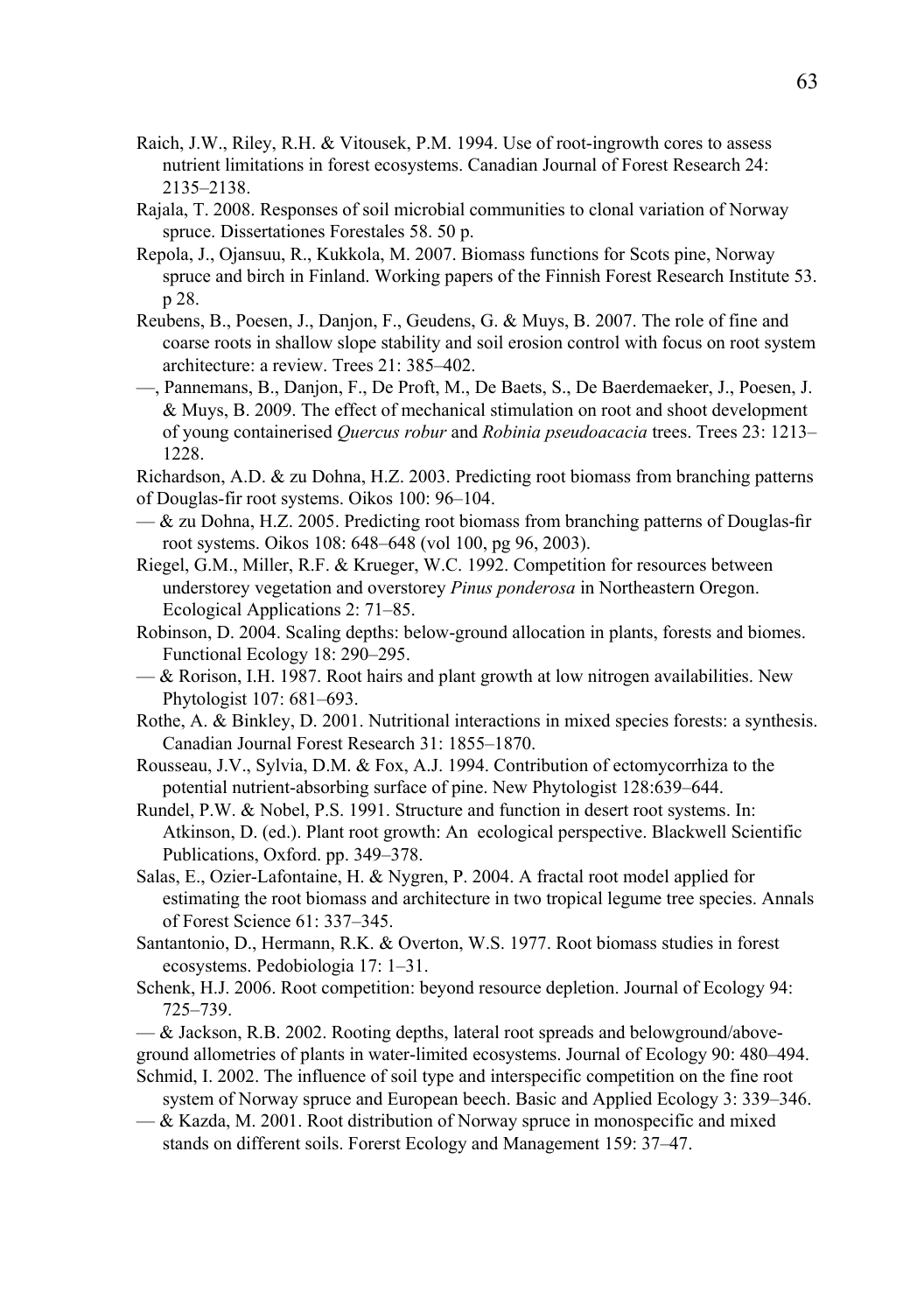- Schwinning, S. & Weiner, J. 1998. Mechanisms determining the degree of size asymmetry in competition among plants. Oecologia 113: 447–455.
- Sellin, A., Rohejärv, A. & Rahi, M. 2008. Distribution of vessel size, vessel density and xylem conducting efficiency within a crown of silver birch (*Betula pendula*). Trees 22: 205–216.
- Shinozaki, K., Yoda, K., Hozumi, K. & Kira, T. 1964. A quantitative analysis of plant form—the pipe model theory. I. Basic analyses. Japanese Journal of Ecology 14: 97– 105.
- Shumway, D.L., Steiner, K.C. & Kolb, T.E. 1993. Variation in seedling hydraulic architecture as a function of species and environment. Tree Physiology 12: 41–54.
- Sievänen, R., Nikinmaa, E., Nygren, P., Ozier-Lafontaine, H., Perttunen, J. & Hakula, H. 2000. Components of functional-structural models. Annals of Forest Science 57: 399– 412.
- —, Perttunen, J., Nikinmaa, E. & Kaitaniemi, P. 2008. Toward extension of a single tree functional-structural model of Scots pine to stand level: effect of the canopy of randomly distributed, identical trees on development of tree structure. Functional Plant Biology 35: 964–975.
- Silvertown, J. 2004. Plant coexistence and the niche. Trends in Ecology and Evolution 19: 605–611.
- Simard, S.W. & Durall, D.M. 2004. Mycorrhizal networks: a review of their extent, function and importance. Canadian Journal of Botany 82: 1140–1165.
- —, Perry, D.A., Jones, M.D., Myrold, D.D., Durall, D.M. & Molina, R. 1997. Net transfer of carbon between ectomycorrhizal tree species in the field. Nature 388: 579–582.
- —, Durall, D. & Jones, M. 2002. Carbon and nutrient fluxes within and between mycorrhizal plants. In: van der Heijden, M.G.A. and Sanders, R. (eds.). Mycorrhizal ecology. pp. 33–61.
- Smith, D.M. 2001. Estimation of tree root lengths using fractal branching rules: a comparison with soil coring for *Grevillea robusta*. Plant and Soil 229: 295–304.
- & Roberts, J.M. 2003. Hydraulic conductivities of competing root systems of *Grevillea robusta* and maize in agroforestry. Plant and Soil 251: 343–349.
- Smith, S.E. & Read, D.J. 1997. Mycorrhizal symbiosis. Academic Press, San Diego. 605 p.
- Soethe, N., Lehmann, J. & Engels, C. 2007. Root tapering between branching points should be included in fractal root system analysis. Ecological Modelling 207: 363–366.
- Sohn, R.F. 1981. *Pisolithus tinctorius* forms long ectomycorrhizae and alters root development in seedlings of *Pinus resinosa*. Canadian Journal of Botany 59: 2129– 2134.
- Sperry, J.S., Nichols, K.L., Sullivan, J.E.M. & Eastlack, S.E. 1994. Xylem embolism in ring-porous, diffuse-porous, and coniferous trees of northern Utah and interior Alaska. Ecology 75: 1736–1752.
- Sterba, H. and Amateis, R. L. 1998. Crown efficiency in a loblolly pine (*Pinus taeda*) spacing experiment. Canadian Journal of Forest Research 28: 1344–1351.
- St. John, T.V., Coleman, D.C. & Reid, C.P.P. 1983. Growth and spatial distribution of nutrient-absorbing organs: selective exploitation of soil heterogeneity. Plant and Soil 71: 487–493.
- Stone, E.L. & Kalisz, P.J. 1991. On the maximum extent of tree roots. Forest Ecology and Management 46: 59–102.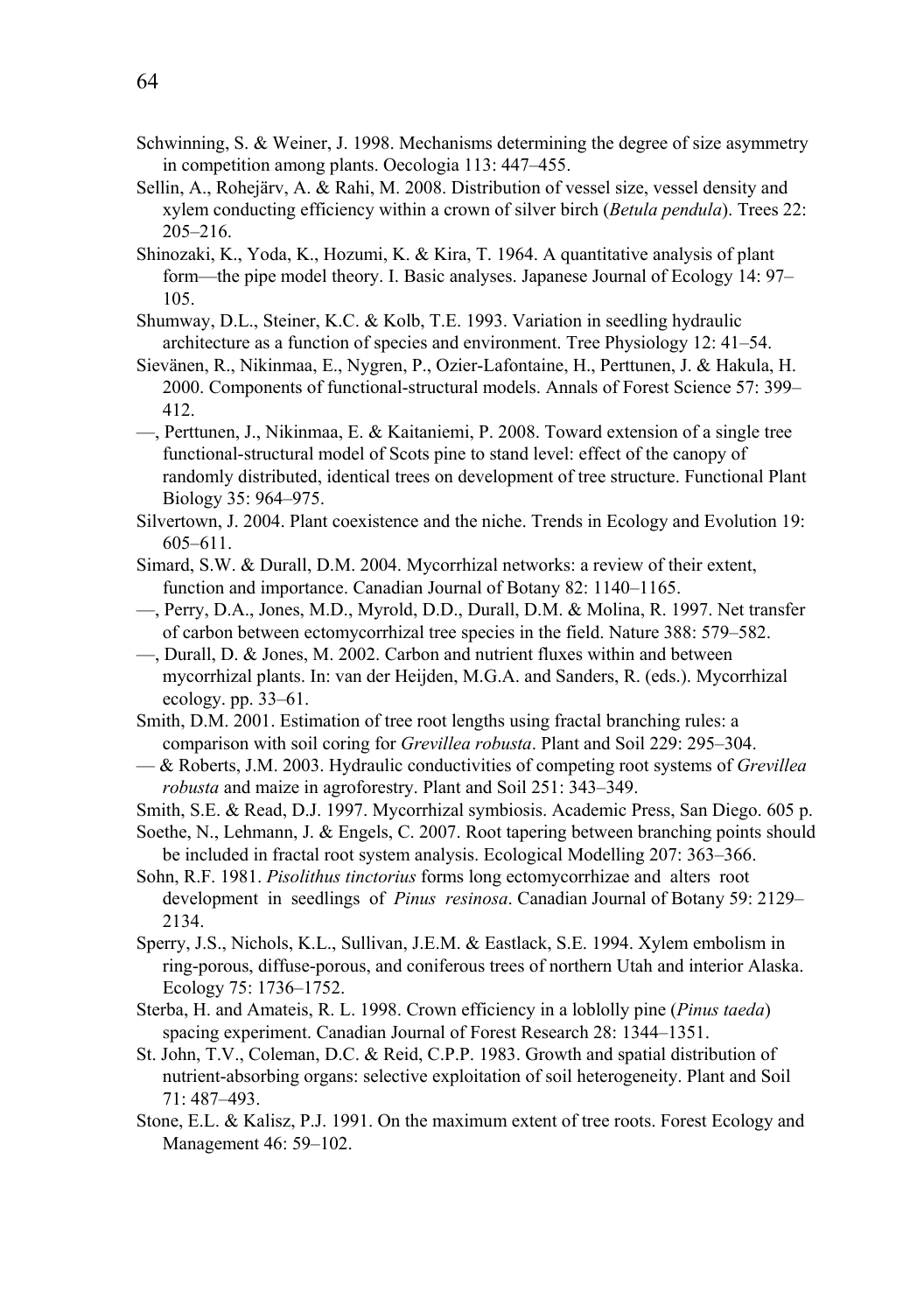- Stubbs, W.J. & Wilson, J.B. 2004. Evidence for limiting similarity in a sand dune community. Journal of Ecology 92: 557–567.
- Sutton, R.F. & Tinus, R.W. 1983. Root and root system terminology. Forest Science 24. 137 p.
- Tamm, C.O. 1991. Nitrogen in terrestrial ecosystems: questions of productivity, vegetational changes, and ecosystem stability. Ecological Studies 81. Springer-Verlag, Berlin, 115 p.
- Taylor, A.F.S., Martin, F. & Read, D.J. 2000. Fungal diversity in ectomycorrhizal communities of Norway spruce (*Picea abies* (L.) Karst.) and beach (*Fagus sylvatica* L.) along north-south transects in Europe. In: Schulze, E-D. (ed.). Carbon and nitrogen cycling in European forest ecosystems. Ecological Studies. Springer-Verlag, Berlin. p. 343−365.
- Thomas, P. 2000. Trees: Their Natural History. Cambridge University Press, Cambridge, UK, p. 286.
- Tissier, J., Lambs, L., Peltier, J.-P. & Marigo, G. 2004. Relationships between hydraulic traits and habitat preference for six Acer species occurring in the French Alps. Annals of Forest Science 61: 81–86.
- Tobin, B., Cermak, J., Chiatante, D., Danjon, F., Di Iorio, A., Dupuy, L., Eshel, A., Jourdan, C., Kalliokoski, T., Laiho, R., Nadezhdina, N., Nicoll, B., Pagès, L., Sande-Silva, J., Spannos, I. 2007. Towards developmental modelling of tree root systems. Plant Biosystems 141: 481–501.
- Toljander, J.F., Eberhardt, U., Toljander, Y.K., Leslie, R.P. & Taylor, A.F.S. 2006. Species composition of an ectomycorrhizal fungal community along a local nutrient gradient in boreal forest. New Phytologist 170: 873–884.
- Tyree, M.T. 1997. The Cohesion-Tension theory of sap ascent: current controversies. Journal of Experimental Botany 48: 1753–1765.
- $-\&$  Ewers, F.W. 1991. The hydraulic architecture of trees and other woody plants. New Phytologist 119: 345–360.
- $-\&$  Zimmermann, M.H.Z. 2002. Xylem strucutre and the ascent of sap. Springer Series in Wood Science, Springer, Berlin, 278 p.
- —, Patino, S. & Becker, P. 1998. Vulnerability to drought-induced embolism of Bornean heath and dipterocarp forest trees. Tree Physiology 18: 583–588.
- Vainio, J., Korhonen, K. & Hantula, J. 1998. Genetic variation in *Phlebia gigantea* as detected with random amplified microsatellite (RAMS) markers. Mycological Research 102: 187–192.
- van der Heijden, M.G.A & Sanders, I.R. 2003. Mycorrhizal ecology. Springer, Berling, 469 p.
- Vanninen, P. & Mäkelä, A. 1999. Fine root biomass of Scots pine stands differing in age and site fertility in southern Finland. Tree Physiology 12: 823–830.
- —, Ylitalo, H., Sievänen, R., Mäkelä, A. 1996. Effects of age and site quality on the distribution of biomass in Scots pine (*Pinus sylvestris* L.). Trees 10: 231–238.
- van Noordwijk, M. & De Willigen, P. 1991. Root functions in agricultural systems. In: Persson, H.& McMichael, B.L. (eds.). Plant roots and their environment. Elsevier, Amsterdam. pp. 381–395.
- & Purnomosidhi. 1995. Root architecture in relation to tree-soil-crop interactions and shoot pruning in agroforestry. Agroforestry Systems 30: 161–173.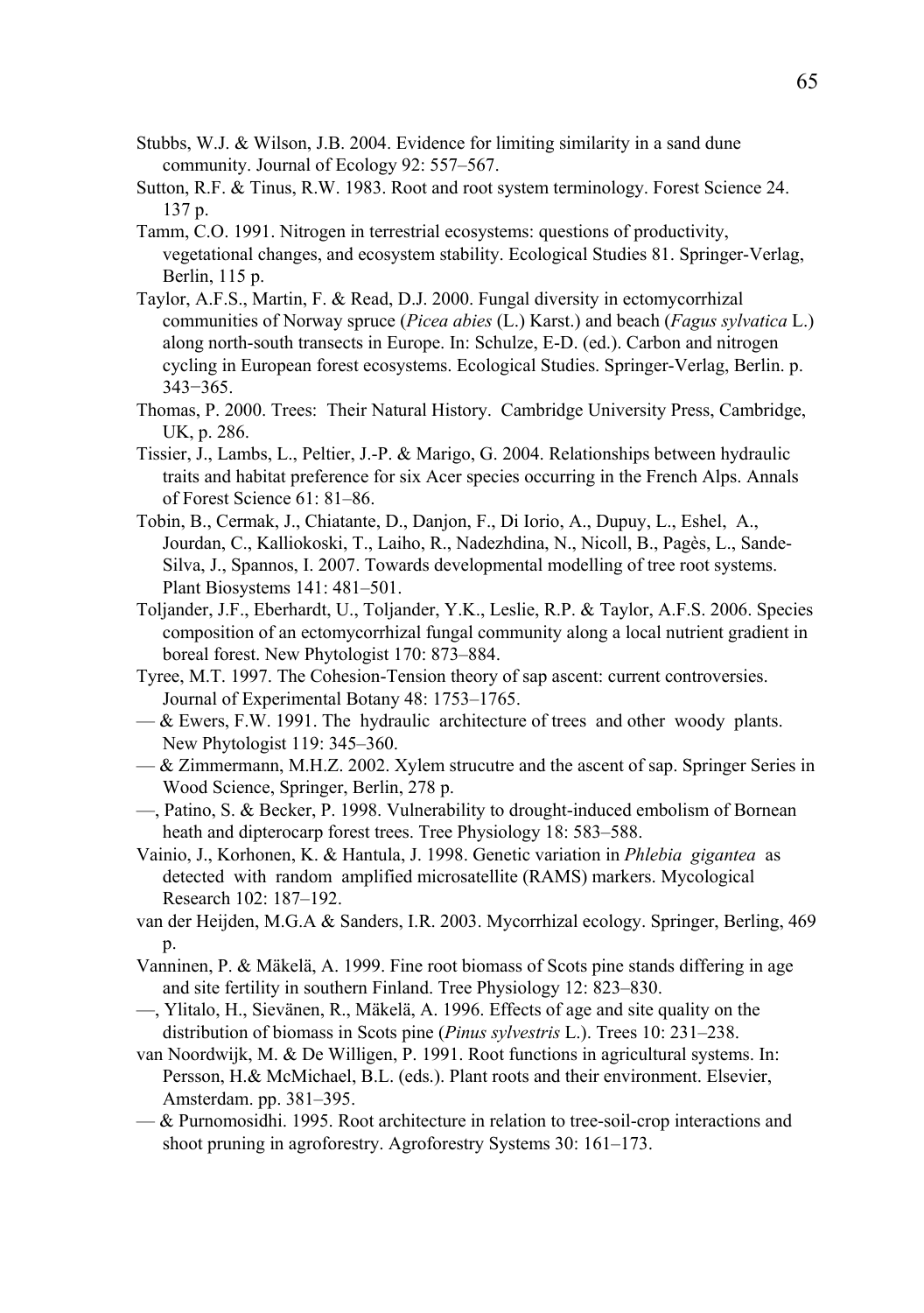- $-\&$  Mulia, R. 2002. Functional branch analysis as tool for fractal scaling above- and belowground trees for their additive and non-additive properties. Ecological Modelling 149: 41–51.
- —, Spek, L.Y. & Dewilligen, P. 1994. Proximal root diameter as predictor of total root size for fractal branching models. 1. Theory. Plant and Soil 164: 107–117.
- van Rees, K.C.J. & Comerford N.B. 1990. The role of woody roots of slash pine seedlings in water and potassium absorbtion. Canadian Journal of Forest Research 20: 1183– 1191.
- van Vuuren, M.M.I., Muir, A.A. & Orians, C.M. 2003. Growth and nutrient uptake by birch and maple seedlings on soil with patchy or homogeneous distribution of organic matter. Canadian Journal of Forest Research 33: 2019–2026.
- Venn, S.E., Morgan, J.W. & Green, P.T. 2009. Do facilitative interactions with neighboring plants assist the growth of seedlings at high altitudes in alpine Australia? Arctic, Antarctic, and Alpine Research 41: 381–387.
- Vogt, K.A., Grier, C.C., Meier, C.E. & Keyes, M.R. 1983. Organic matter and nutrient dynamics in forest floors of young and mature *Abies amabilis* stands in Western Washington, as suggested by fine-root input. Ecological Monographs 53: 139–157.
- —, Vogt, D.J., Moore, E.E., Fataga, B.A., Redlin, M.R. & Edmonds, R.L. 1987. Conifer and angiosperm fine-root biomass in relation to stand age and site productivity in Douglas-fir forests. Journal of Ecology 75: 857–870.
- —, Vogt, D.J., Palmiotto, P.A., Boon, P., O´Hara, J. & Asbjornsen, H. 1996. Review of root dynamics grouped by climate, climatic forest type and species. Plant and Soil 187: 159–219.
- Wallander, H. 2006. External mycorrhizal mycelia—the importance of quantification in natural ecosystems. New Phytologist 171: 240–242.
- —, Nilsson, L.O., Hagerberg, D. & Bååth, E. 2001. Estimation of the biomass and seasonal growth of external mycelium of ectomycorrhizal fungi in the field. New Phytologist 151: 753–760.
- —, Johansson, U., Sterkenburg, E., Durling, M.B. & Lindahl, B.D. 2010. Production of ectomycorrhizal mycelium peaks during canopy closure in Norway spruce forests. New Phytologist 187: 1124–1134.
- Wallenda, T. & Kottke, I. 1998. Nitrogen deposition and ectomycorrhizas. New Phytologist 139: 169–187.
- Wang, E. & Smith, C.J. 2004. Modelling the growth and water uptake function of plant root systems: a review. Australian Journal of Agricultural Research 55: 201–523.
- Wang, L.X., Mou, P.P. & Jones, R.H. 2006. Nutrient foraging via physiological and morphological plasticity in three plant species. Canadian Journal of Forest Research 36: 164–173.
- Webster, C.R. & Lorimer, C.G. 2003. Comparative growing-space efficiency of four tree species in mixed conifer-hardwood forests. Forest Ecology and Management 177: 361– 377.
- Weiner, J. 2004. Allocation, plasticity and allometry in plants. Perspectives in Plant Ecology, Evolution and Systematics 6: 207–215.
- West, G.B., Brown, J.H. & Enquist, B.J. 1999. A general model for the structure and allometry of plant vascular systems. Nature 400: 664–667.